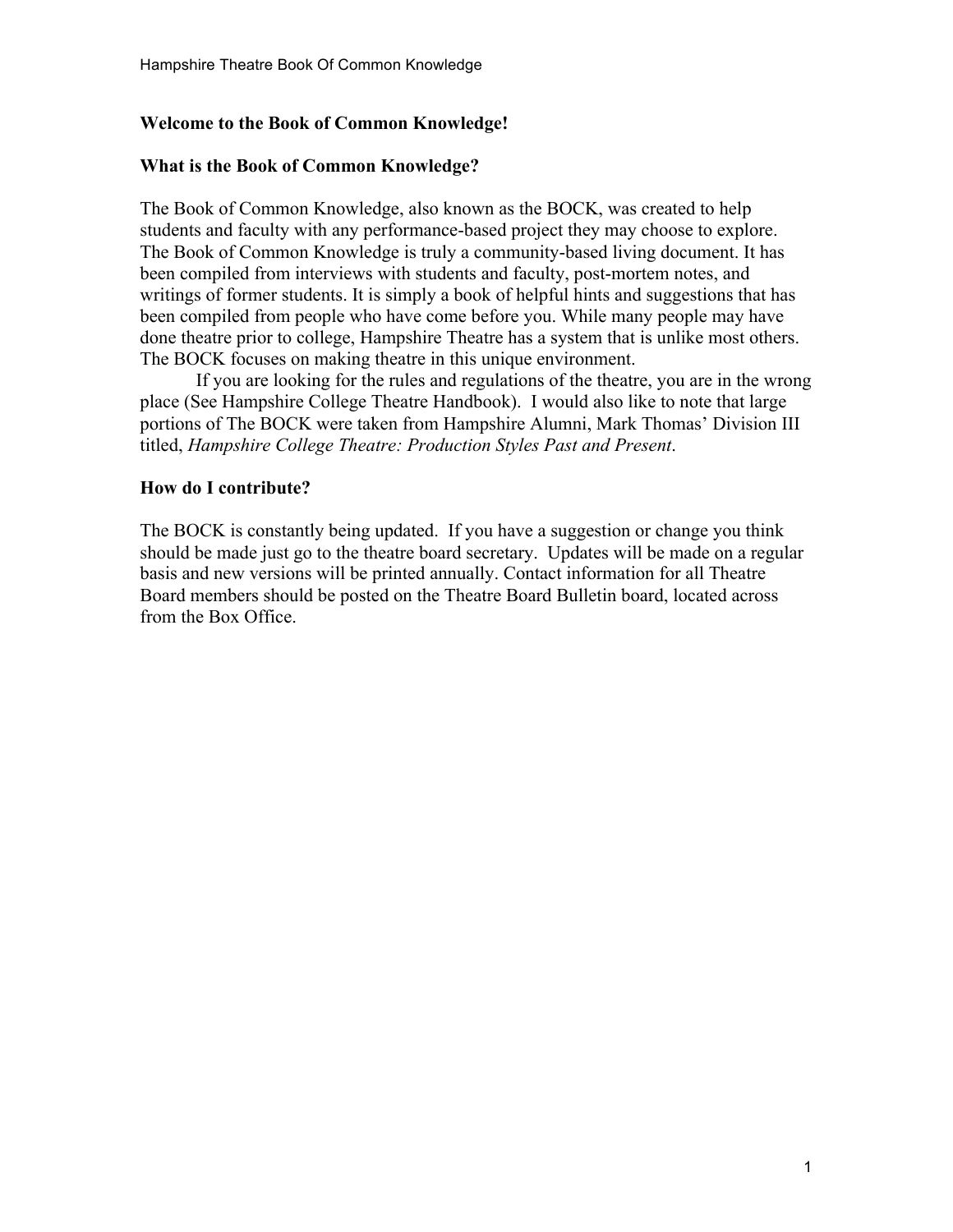# **Table of Contents**

|                                                                                                                                                                                                                                | 3                |
|--------------------------------------------------------------------------------------------------------------------------------------------------------------------------------------------------------------------------------|------------------|
| Getting Started                                                                                                                                                                                                                | 6                |
| Theatre Board                                                                                                                                                                                                                  |                  |
| Facilitator                                                                                                                                                                                                                    | $\boldsymbol{7}$ |
| <b>Budget Coordinator</b>                                                                                                                                                                                                      | 8                |
| Space Monitor and Workshop Coordinator                                                                                                                                                                                         | 10               |
| Properties Monitor                                                                                                                                                                                                             | 11               |
|                                                                                                                                                                                                                                | 12               |
|                                                                                                                                                                                                                                | 13               |
|                                                                                                                                                                                                                                | 14               |
| Member                                                                                                                                                                                                                         | 15               |
| Show Liaison                                                                                                                                                                                                                   | 16               |
| The Production Team                                                                                                                                                                                                            |                  |
|                                                                                                                                                                                                                                | 18               |
| Director                                                                                                                                                                                                                       | 19               |
| Producer                                                                                                                                                                                                                       | 22               |
|                                                                                                                                                                                                                                | 25               |
|                                                                                                                                                                                                                                | 29               |
| Lighting Designer                                                                                                                                                                                                              | 31               |
| Sound Designer                                                                                                                                                                                                                 | 33               |
| Costume Designer                                                                                                                                                                                                               | 34               |
| Technical Director                                                                                                                                                                                                             | 36               |
| Master Electrician                                                                                                                                                                                                             | 38               |
| Publicist<br><u> 1989 - Johann Stein, mars and de Brazilian (b. 1989)</u>                                                                                                                                                      | 39               |
|                                                                                                                                                                                                                                | 40               |
|                                                                                                                                                                                                                                | 42               |
| Operators expression of the state of the state of the state of the state of the state of the state of the state of the state of the state of the state of the state of the state of the state of the state of the state of the | 44               |
| Actors <u>example</u>                                                                                                                                                                                                          | 45               |
| <b>Production Team Responsibilities</b>                                                                                                                                                                                        |                  |
| <b>Budgeting</b>                                                                                                                                                                                                               | 47               |
|                                                                                                                                                                                                                                | 50               |
| The Calendar<br><u> 1989 - John Stein, Amerikaansk politiker (</u>                                                                                                                                                             | 54               |
| The Production Meeting                                                                                                                                                                                                         | 56               |
| <b>Technical Rehearsals</b>                                                                                                                                                                                                    | 57               |

# *Additional Things to Consider*

| <b>Rights and Royalties</b> |    |
|-----------------------------|----|
| Five- College Borrowing     |    |
| Box Office                  | 64 |
| Past Post Mortem            | 66 |
|                             |    |

Strike 60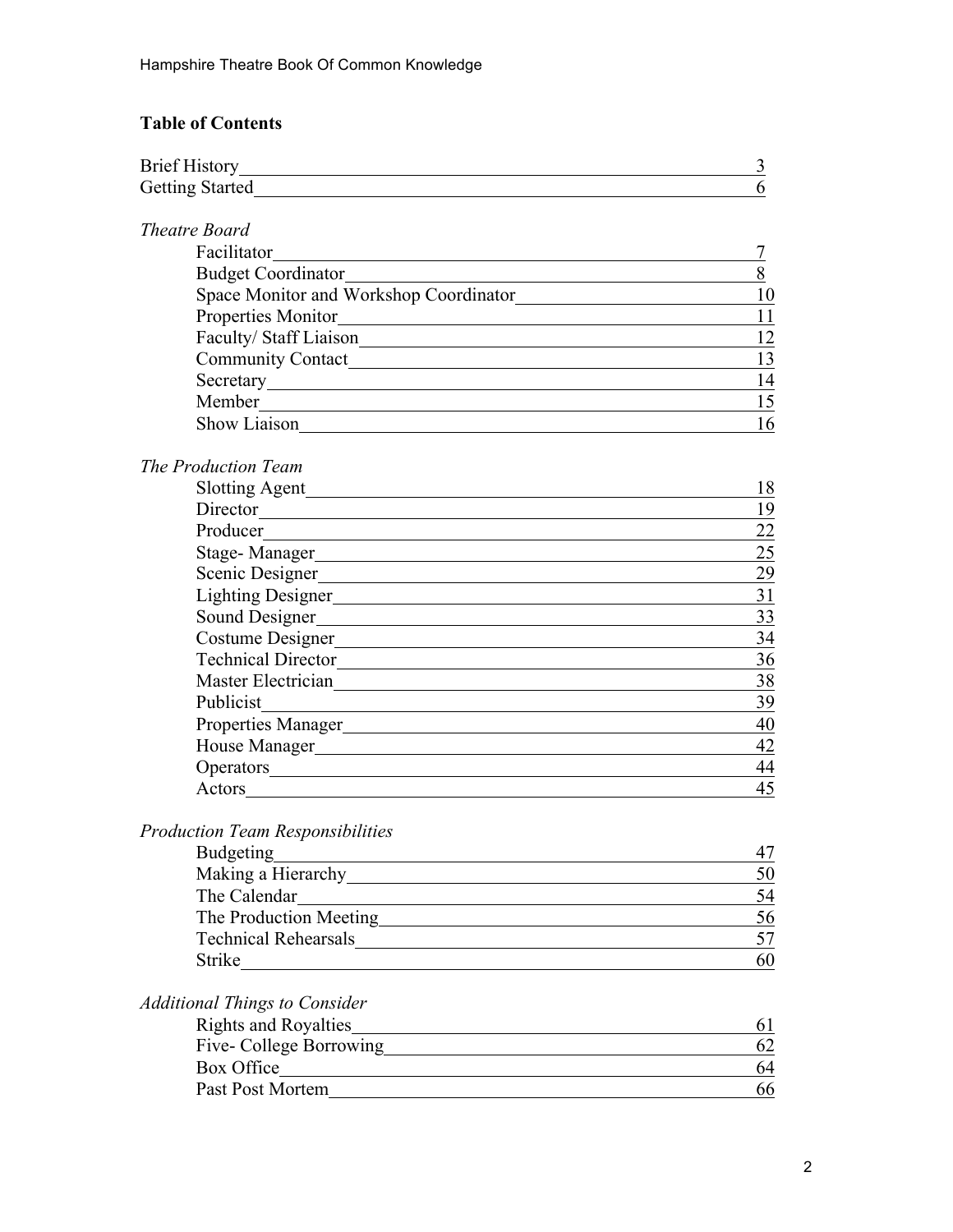#### **The History**

Theatre at Hampshire has undergone a tremendous evolution from the college's inception to present. Within this evolution, there are six clearly definable stages of development. Whether because of factors, which so radically shifted the ideas and methods, or because of the absence of those factors the way in which theatre was conceived of as an art, and as a part of this college has changed. The ways that theatre is supported, and the ways that theatre is created has changed along with this. The points where the shifts take place are sometimes traceable to a single event, and sometimes are a gradual progression, but it can not be denied that somewhere along the road some turns have been made. Some stages of development have been more rewarding than others, but each has built upon the previous model's strengths and weaknesses; each preparing the program to move forward to the next step in a unique way. A history is a rich and exciting thing, and this section cannot begin to explain the entire progression, but hopefully it will allow even newcomers to the program to get a sense of the past, and more importantly the future. While this account is not complete and full of gaps, it is my hope that alumns, and faculty will step forward to fill them, resulting in a more complete account of the events that guided the evolution of a program.

*"Alumns" is not a real word, but rather a Hampshire invention.*

#### **1970-1973**

The college was opened, and by choice, there was no theatre program. It was the opinion of the founders that each of the other four-colleges had a theatre program, so it was not needed at Hampshire. There are few records from this time, but indications are that students initiated projects on their own, with no support, or financial backing. There was no central organization supporting production, so each show was on its own. Political pressures, and real confusion as to how this work would fit into the divisional process, some of which had not been formalized yet, were a big problem. Faculty and students lobbied the administration and the School of Humanities and Arts for the creation of a school recognized Theatre Program. The phrase "Whatever you can beg, steal, or borrow" took on a new meaning as theatre students "borrowed" set construction materials from the stock that was being used to finish construction of some of the campus buildings, and slowly began to take over space, beginning with the Division IV snack bar located in the then Academic Building II.

#### **1973-1977**

Theatre at Hampshire was changed forever when the Executive Committee of the School of Humanities and Arts under pressure from students and faculty, approved the proposal, spearheaded by faculty member Liam O'Brien, creating an officially recognized theatre program, and creating Theatre Board to oversee it. With the clarity of a ringing bell, a message was sent. Theatre had found a home on Hampshire Campus. Continuing in the grass roots tradition established earlier, theatre students continued to push themselves and their new found program into whatever spaces they could find. Effectively taking over and pushing out the Division IV snack bar, located in the newly named Emily Dickinson Hall. The program continued to grow, like a newborn, long anticipated, yet not quite prepared for.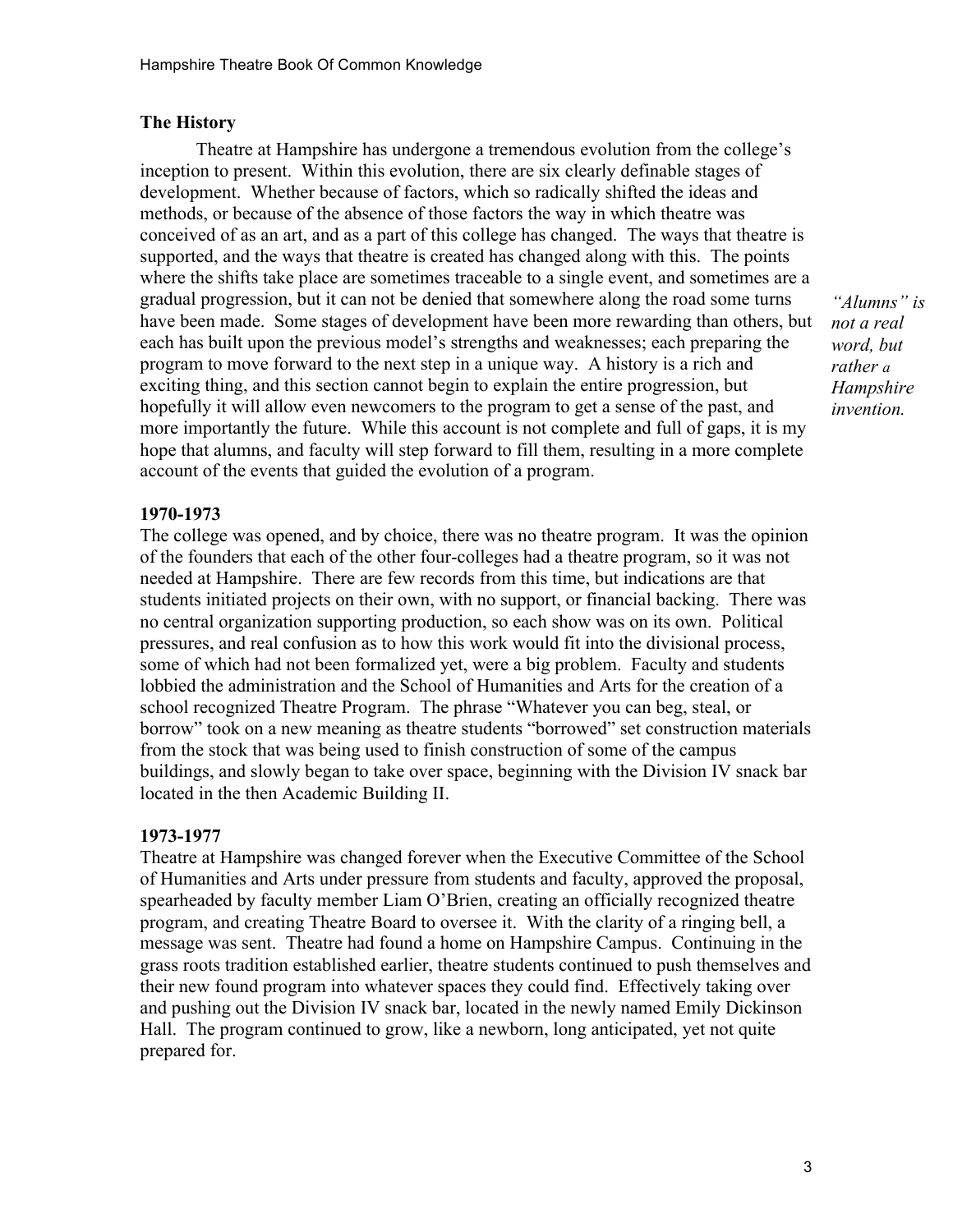# **1977-1983**

The initial excitement over, the theatre program and Theatre Board, for they were essentially one unit, began to struggle with ideas of identity, goals, and the need to define itself. The first incarnation of the Theatre Handbook is drafted, approved, and revised several times during this period. A productive, but at times frustrating period of development, it is suggested that Theatre Board dissolve itself. Instead, the system of production is redefined and a series of retreats take place in which many aspects of Hampshire Theatre are examined. The program begins to define itself as a production component and a curricular component, overseen by Theatre Board and the Faculty respectively. The physical plant of the theatre spaces begin to be more and more of a problem. Sagging walls, leaking roofs, and other threats to safety hamper production and the program's development.

### **1983-1992**

This period begins with the completion of the EDH renovation. For the first time the Theatre Program really has facilities that were designed for what was being done in them. Flush with excitement the members of the program put aside the discussions of how to do things, and concentrate on doing them. By 1985 student apathy is a major concern, the handbook has been rewritten by the staff TD, and there is no major revision completed for another ten years. The trend of separating the production component from the curricular component continues with the program being officially separated into two entities for the first time. There are occasional discussions of policy changes during this period, but these are seldom followed through on.

#### **1992-1995**

In some ways a continuation of the last ten years, Theatre Board is stagnant, accomplishing little. Production and curriculum are completely separate entities by this point, with Theatre Board no longer receiving funding from the school of H&A, rather moving onto the list of Community Council funded groups. The Faculty has begun a new course entitled From Page to Stage, for first year students. This is intended to serve as an introductory class, helping initiate students into the program. The difference between this period and the last is that small groups of students began to see the program with a longer-range vision than their four years in it.

#### **1995- 2006**

The Hampshire Theatre Program is waking up and looking around, like a bear finished hibernating for the winter. A major Handbook revision was begun and completed, and students are taking an active role in defining their environment again. Students are again entering into a welcoming, vital place contributing to this awakening. Faculty have recognized the opportunity afforded by the hiring of a third permanent faculty member to "reinvent" theatre at Hampshire. Theatre Board has increased it's membership, and is turning its attention inward. There is the sense of a new beginning, and old assumptions are being challenged. One major problem any student centered process must face is the short time which a student spends at the college. The loss of the leaders often killing any sort of momentum. However, at present it appears that as older students graduate, younger students are stepping forward to keep the process moving. Only time will tell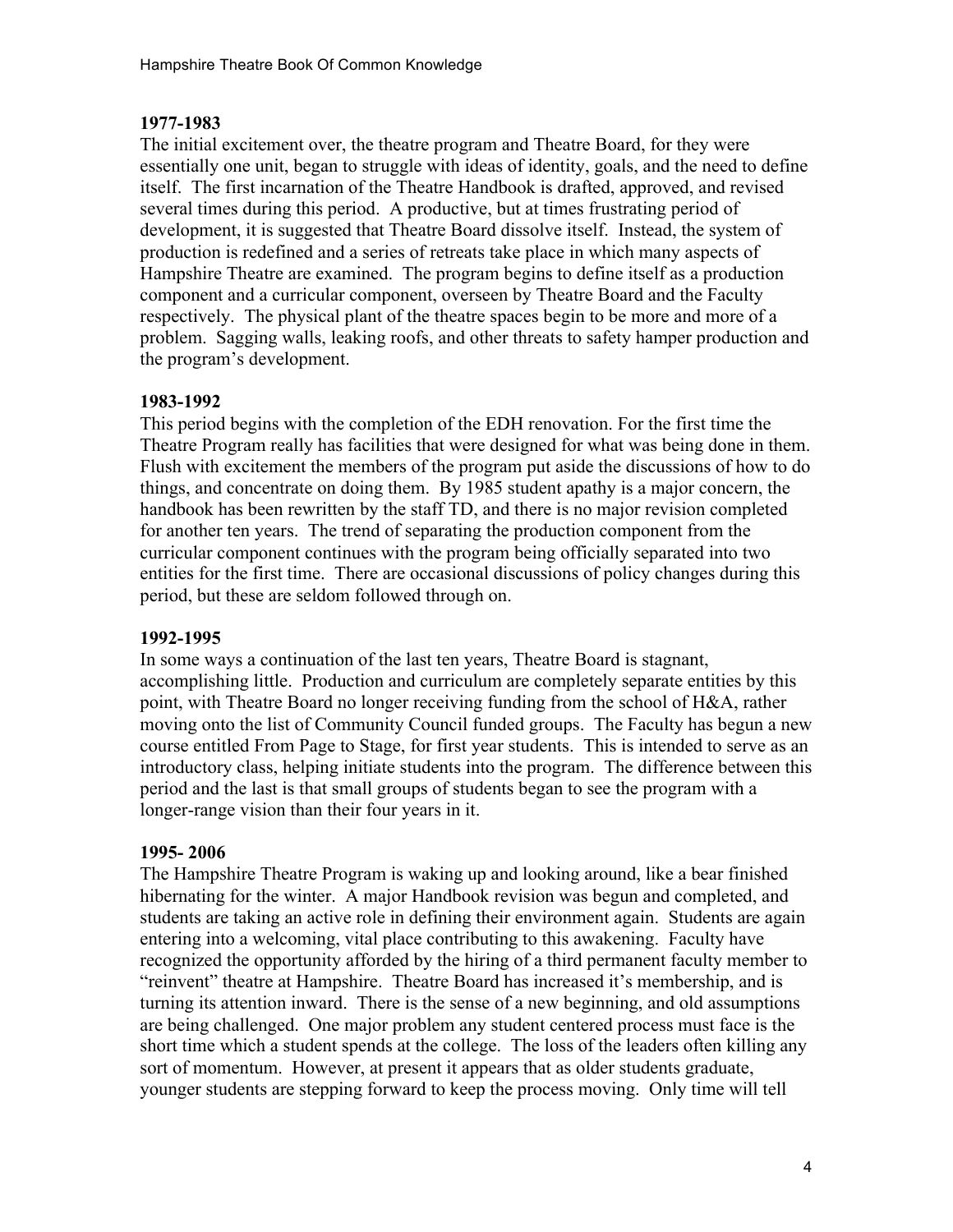whether the next level of accomplishment and development will be reached, but signs appear to be positive.

#### **2006-Present**

Hampshire Theatre is again going through a time of re-evaluation and modernization. With a much-needed update of *The Hampshire Theatre Handbook* underway, the theatre program is looking to diversify and experiment. With these updates, some changes have been made including a new emphasis on smaller workshops and independent productions and a change in the Hampshire season, from six to five slotted shows. There has also been an exciting addition to the Theatre Faculty; the new Assistant Professor position focuses on child drama. Out of this position, a new theatre entity has been created: *Seedling Productions, which* concentrates on child drama (Theatre for Young Audiences, Children's Theatre, and Creative Drama). On an unfortunate note, the Theatre Board has been cut financially from Ficom. It remains unsure as to where funding will come from in the future.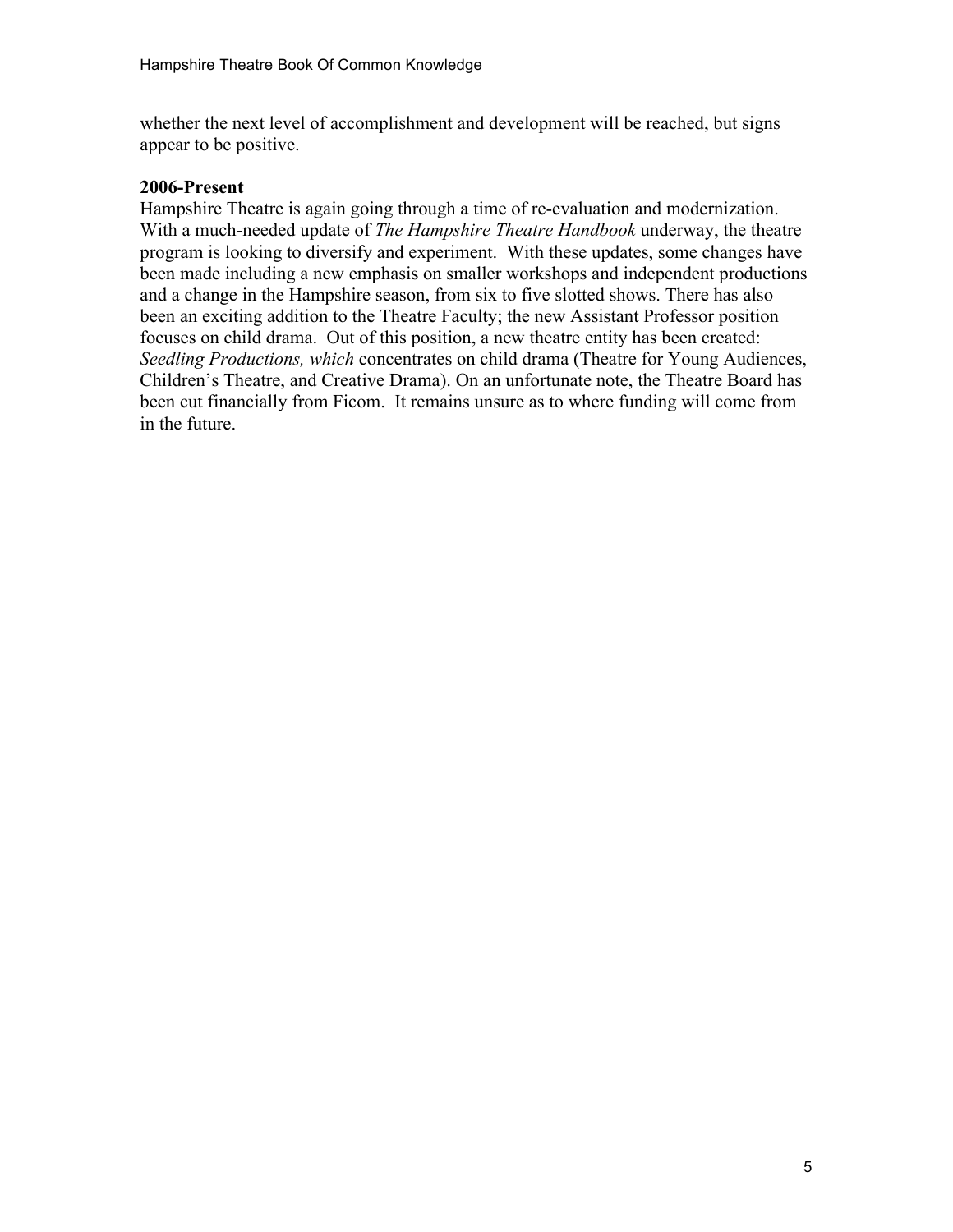#### **Getting Started**

Getting started in Hampshire Theatre can be tricky, because the season is slotted in the spring for the next year. Many of the major production roles are filled early. This is especially difficult for first-year students who were not around for the slotting process. It is not a lost cause however, because there are always some major positions that are not filled, and there are always people looking for an assistant, or a crew position. It helps to know what area you hope to get into, but it is also possible to try a variety of positions early on. If you decide that directing is the way to go for you, you should stage a workshop or two, not only will this get you closer to becoming eligible for studio slotting for the next year, it will provide valuable experience and help you learn the system you will be working with. Talk to a member of the faculty or Theatre Board for more information here. In other areas, the path usually starts with an assistant or crew position. You should be able to find a position that gives you a glimpse at the area(s) you are interested in. Contact the appropriate designer, or technical director for information. You can also contact the Staff Technical Director, usually found in or near the scene shop, or the Staff Costume Supervisor, usually found in the costume shop. Remember to push yourself. Explore an area you have not tried before. This is the best way to get to know people in this area, and how theatre work is done.

Sometimes it can be frustrating to get started and get involved, but it just takes a little bit of effort. Once your name is out there, as someone willing to work, you will soon have more people calling than you can find time to work with. The best way for new students to meet people is by attending the Hampshire Theatre Open House. This event takes place at the beginning of each semester. The open house not only allows you to meet people but students who are working on current projects often use this time to recruit for the upcoming shows.

Do not forget, as the spring roles around, slotting will happen for the next year. Be sure to get your name on some of those applications. That will insure that you are able to work in the areas you want come the next year.

*There is a doorbell mounted in the ceiling of the lobby, one control for it is in the box office, one in the Mainstage Light Booth.*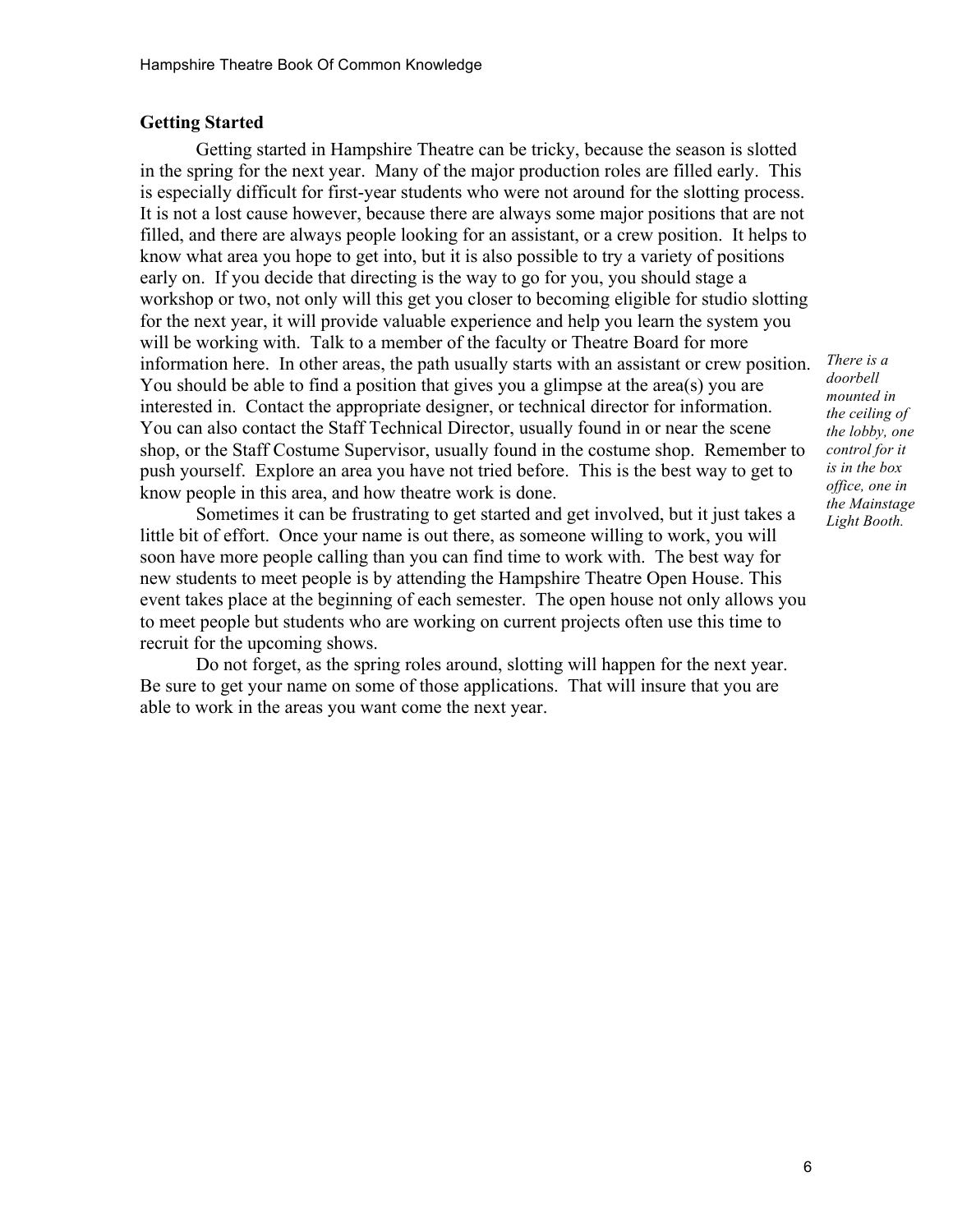# **Facilitator**

*Basic Tips*

- Read the Theatre Handbook
- You are asked many questions, all the time. You should be very familiar with everyone else's job on theatre board, so you can direct questions to the appropriate person.
- It is essential to know faculty and feel comfortable speaking to them.
- The more experience you have with the theatre process the better. There will be a lot of different kinds of questions directed at you and the more you know the more helpful you can be.
- Have every Theatre Board Member's contact information

# *Running the Meeting*

- Post the agenda ahead of time so professors/other members can add or edit earlier. This is also helpful so that people can think about the agenda ahead of time.
- Make sure the door is open during the open meeting, or post a sign marking the open meeting.
- Sit at the head of the table. This helps let you see everyone and make sure everyone's issues are addressed.
- Keep track of who is raising their hands and what order they did so.
- Start each meeting by going around and having time for general check in's.
- If there is *anyone,* new at the meeting makes sure everyone introduces himself or herself.
- Go over the agenda for the day; ask if anything needs to be added.
- Next on the schedule should be show and job reports. More likely than not, the people at the meeting are there to report on jobs or shows they are working on. Doing this first allows job reports and show reports to be done as soon as possible.
- Take care of guests before moving onto the rest of the agenda.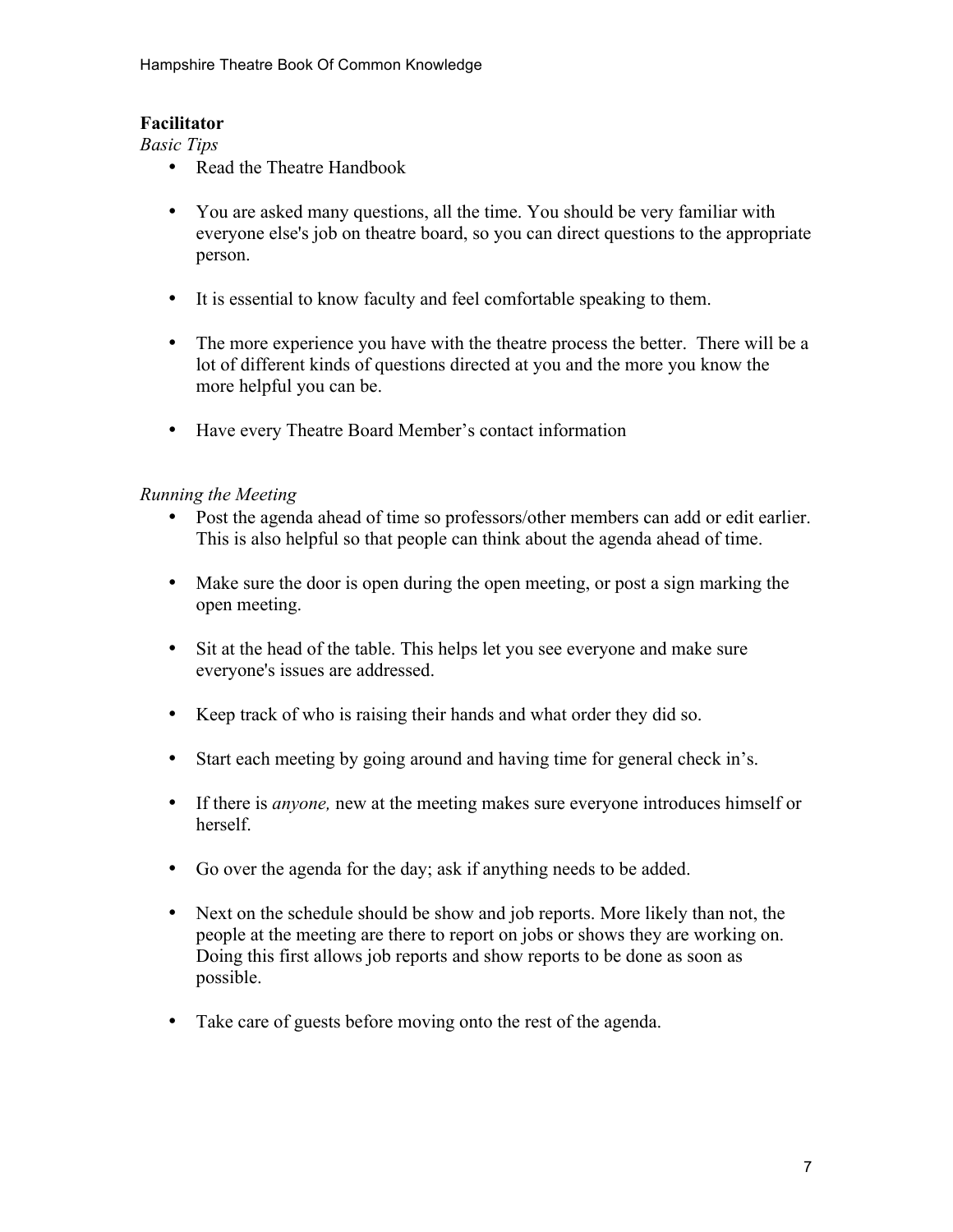# **Budget Coordinator**

*Basic Tips*

- Read the Theatre Handbook
- Save everything.
- Have a record of all Budget requests even if they are turned down.
- Use a computer program like excel to do the math and organize the numbers.
- Always have a hard copy of the updated budget.
- Bring a calculator to every Theatre Board Meeting
- It is your job to make sure the numbers are right. Double-check all the receipts and the final budget of each show.
- Take note of where each productions money is going. They should not be spending all their money on Pizza.
- Remind producers that the books for their show should close at strike.
- You should not have to be every producer/ slotting agent's babysitter- but you are.
- Remind them if they want their money, they have to do the work.
- When money is allocated to a show, give them a deadline for their receipts. Be firm. Tell them if you do not get them by a certain time, you will not be able to reimburse them.
- Think ahead. Before you ever allocate money, check the books. Be sure you have that money to spend.
- If there are any budget changes that happen during the week let theatre board know what the most recent balance is.
- At the mid-year community meeting, make a budget report that the community can see. Transparency is important and the theatre community has a right to know where the money is going.
- At the beginning of the semester, evaluate the budget. Have a discussion with theatre board about what the priorities are for that year. Can you afford guest artist? Can you fund Division II's? etc.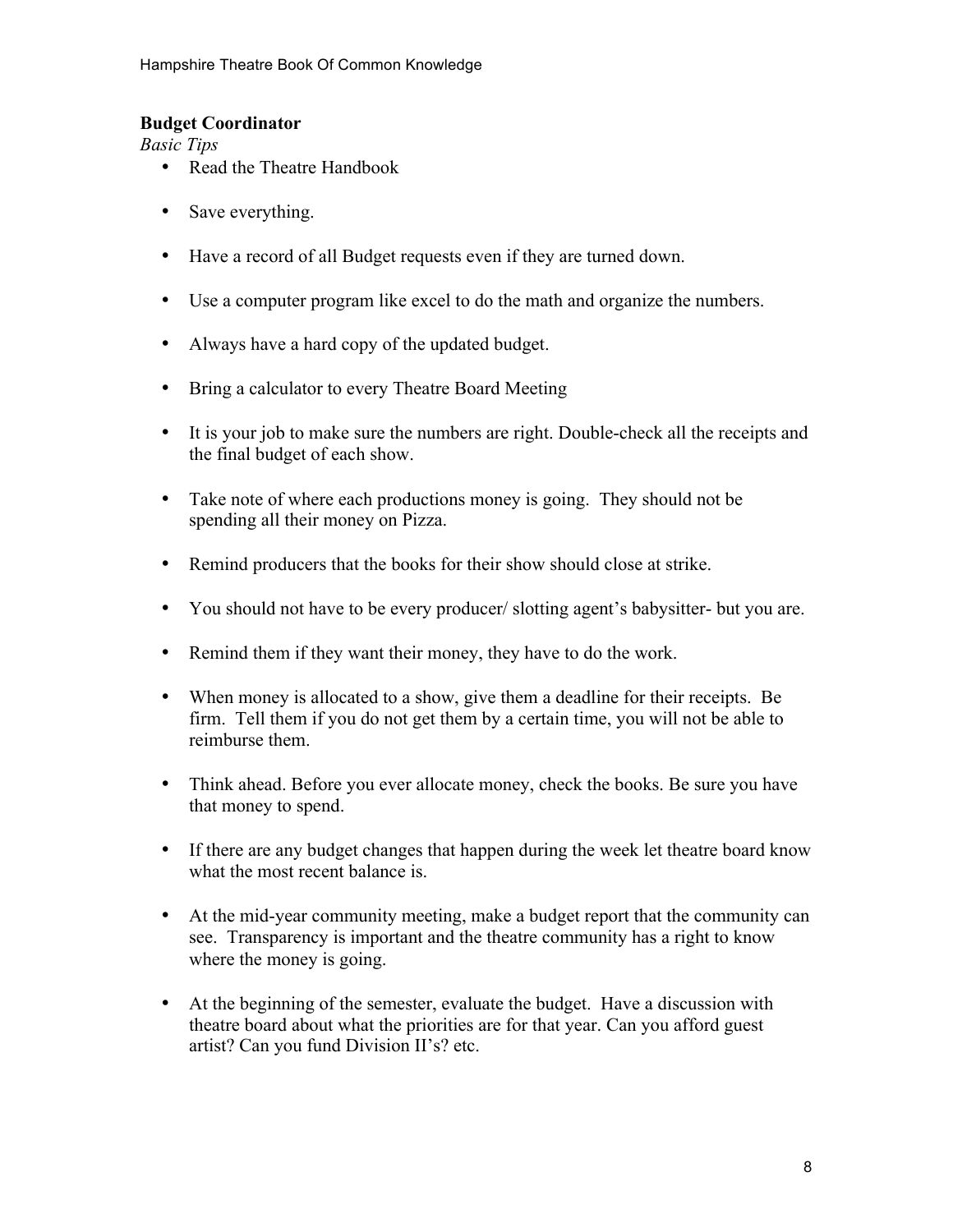• It is a great idea to hold a meeting for Theatre Division III students at the beginning of the year. They will not have a concrete budget but this will give you a sense of how many requests you will be getting as well as when you should be expecting them.

#### *Some things to remember*

- Do not forget to save at least \$100 for the Theatre Community BBQ.
- It is important that there is also money saved for Staff TD to buy some extra equipment. Have a meeting with theatre staff and faculty concerning what the Theatre needs.
- In the last two months, there will usually be an increase in budget requests. Keep this in mind and pace yourself with the budget.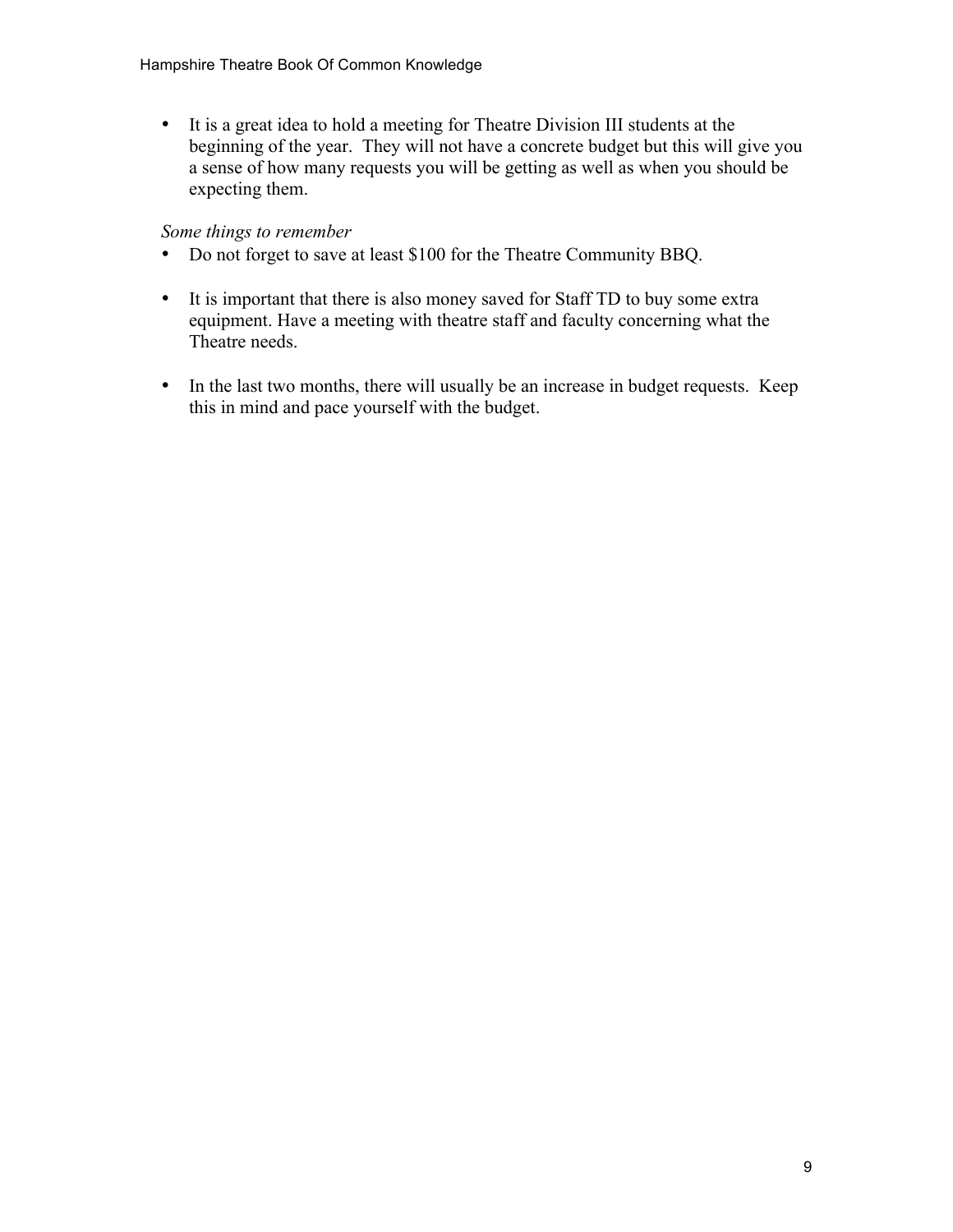### **Space Monitor and Workshop Coordinator**

- Read the Theatre Handbook
- The space calendar should already be made up and blocked off by three-day periods for workshops, week long periods for DIV III's and 3 or 4 weeks for slotted shows. If time is not blocked off that way, do it as soon as possible.
- It is usually good to have two DIV III show slots a semester, Plus one in mid January, if people want it.
- Go to EACH faculty member ASAP and ask when his or her classes are being held.
- Faculty should get first priority over the 3- day slots. Go meet with them prior to opening it up to the community.
- Space is given to students on a first come, first serve basis.
- You should always have a physical and digital copy of the schedule. It is always good to post online, as well as on the board outside room 1.
- Find a system to display the calendar within the first week that you are elected.
- Go through every space at LEAST once a week to make sure everything is clean and safe. Talk to staff TD if it is not.
- Make sure everyone knows and respects the 24 hour rule: if they are going to need the space unlocked they must contact you 24 hours prior to use.
- Make sure the spaces are locked the way they should be as often as possible.
- Think about space contracts. Discuss these contracts with Theatre Board and Faculty.
- Feel free to update contracts as needed so that they reflect the current needs.
- Keep a calendar of all upcoming events, including all workshops posted.
- You should have everyone's contact information.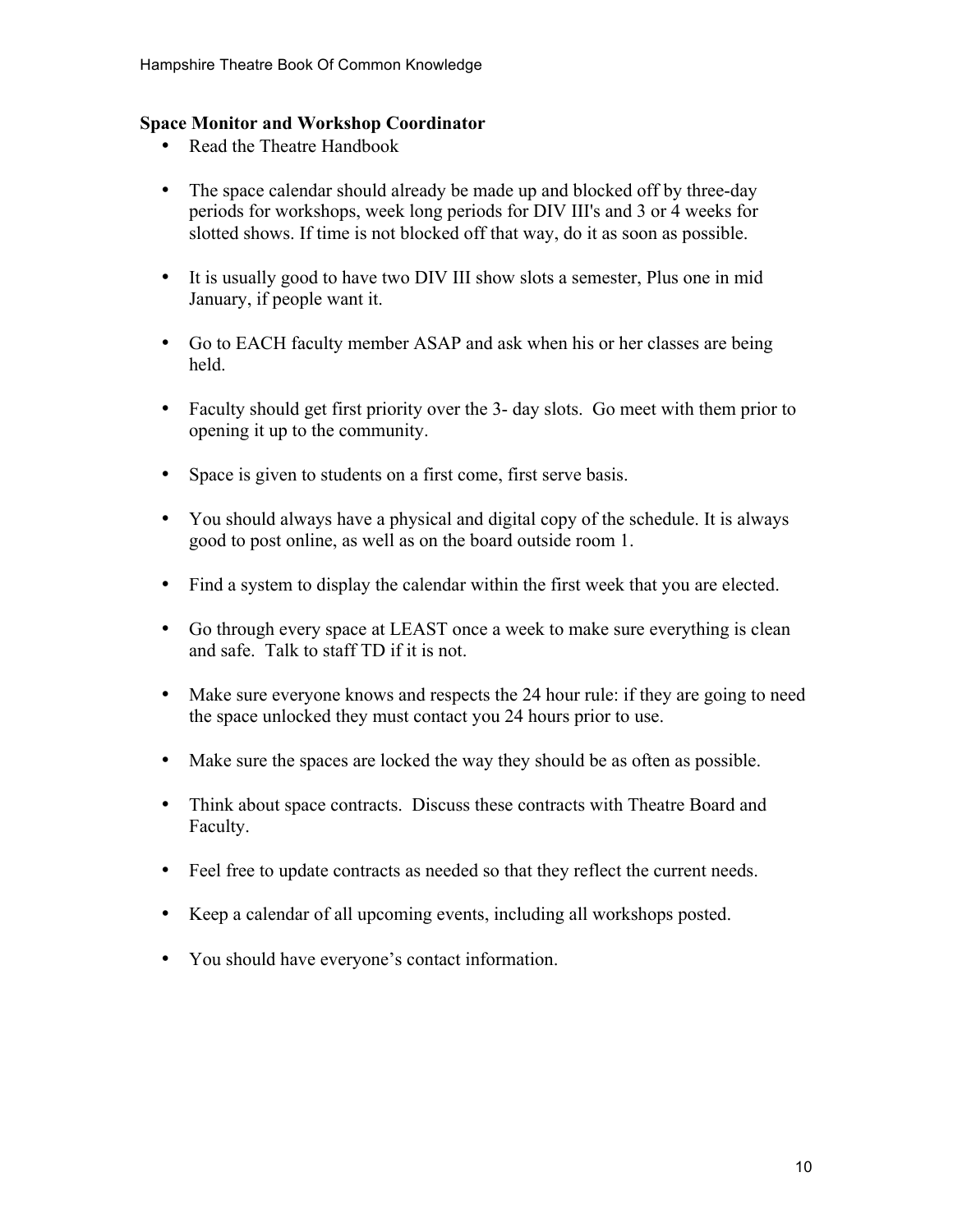### **Properties Monitor**

- Read the Theatre Handbook.
- Answer Emails as promptly as possible.
- Try to schedule your meeting times with individuals while the shop supervisor/ TD is available to answer questions.
- Clarify everything. Go over what you expect of the borrower.
- Clarify what you mean by *clean* costumes.
- If items are not returned in proper condition bring the issue to Theatre Board to discuss how to address the issue.
- Spend time in the costume loft, props loft, and shop, to better acquaint yourself with the theatre resources.
- Know who the costume designer, TD, and props manager of current shows are.
- Remember that slotted shows have priority over materials so be sure to check with the slotted show before giving anything away.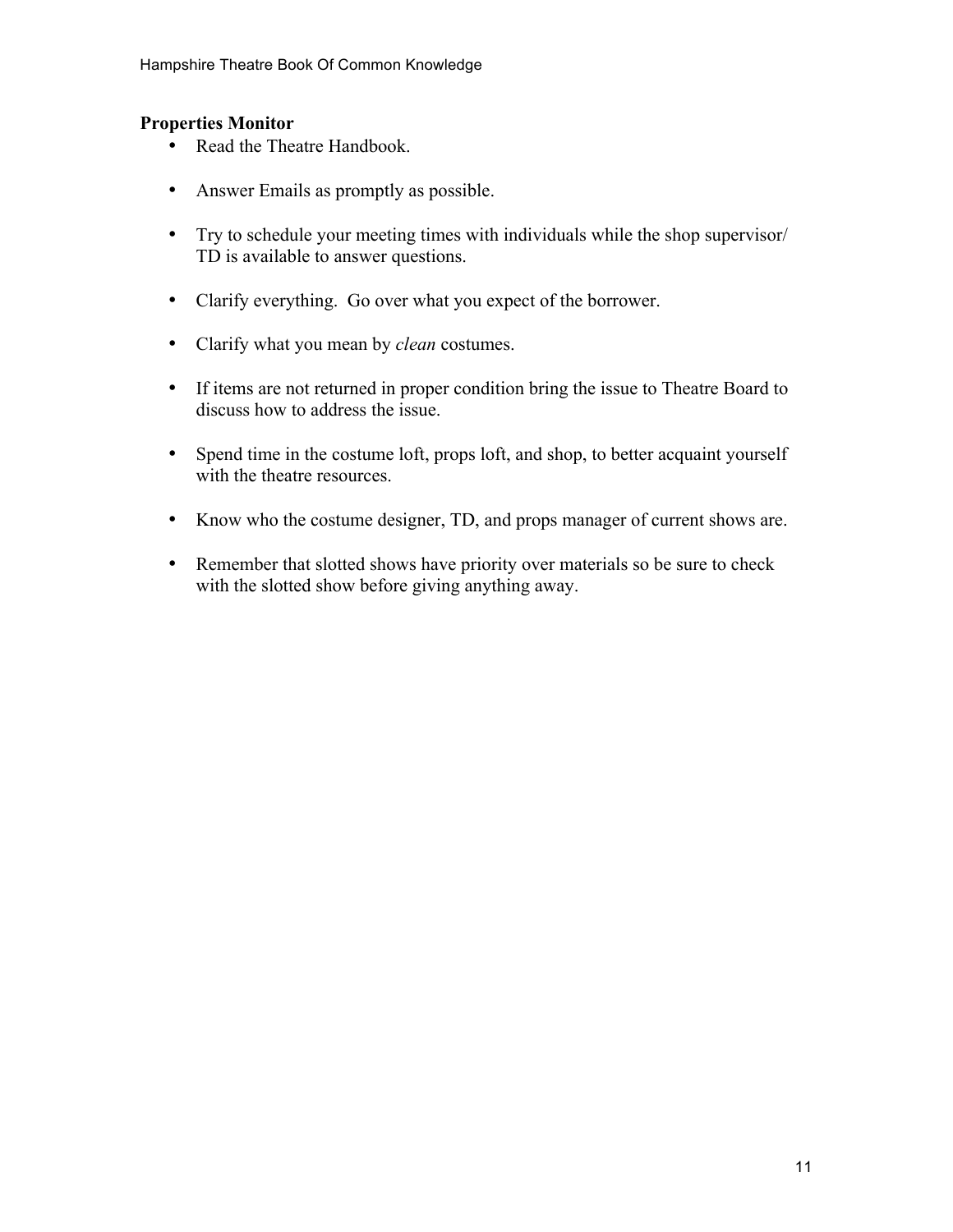### **Faculty/ Staff Liaison**

- Read the Theatre Handbook.
- You are charged with holding onto the resource guide for students interested in *Theatre for Young Audiences* and making the resources for those students known to the general Hampshire community.
- You are the link for both the faculty and Theatre Board so write down everything. This way you will not forget anything.
- You do not need to say everything. Just because you wrote it down does not mean it needs to be said.
- Keep your story straight and do not sugar coat things for faculty- this just leads to misunderstandings.
- During Theatre Board meetings and faculty meetings, you will inevitably hear gossip. Keep it to yourself.
- Be on time to faculty meetings, even if the faculty members are not.
- If there is tension or a disagreement between faculty and theatre board be respectful but also remember you are representing Theatre Board and have a responsibility to relay their concerns and or frustrations.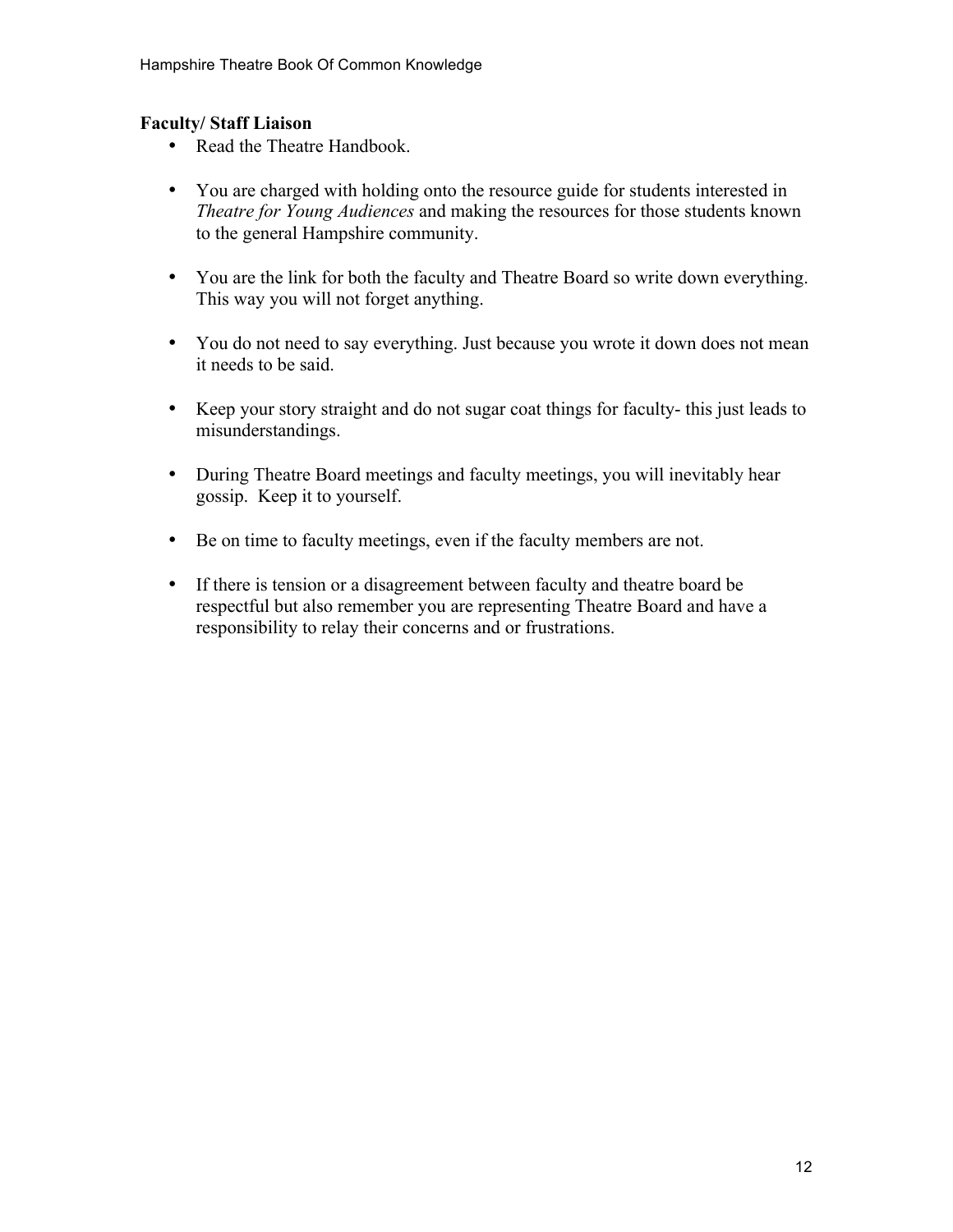## **Community Contact**

- Read the Theatre Handbook.
- Your job is to know what is going on around the Hampshire campus.
- Good places to look for information include Intranet, Daily Jolt, Theatre Community Archives, Facebook, Five-College Theatre pages.
- Keep all information about upcoming shows in one place.
- Check your email at least daily. Some emails need to be sent out more urgently than others are.
- Read emails carefully to determine if the email is appropriate for the entire theatre community to receive.
- The emails you send out are archived. To find them, go to the administrative interface for the lists and click on "list archives".
- If someone asks, you to forward an email to the theatre community give them the list serve address and ask them to email it themselves. This way, people who reply to the email can reply directly to the person who requested the email to be sent.
- Advertise events in as many different places as possible- including all the same places, you check to get information.
- Have a concrete idea of what each theatre board member does. You will get many questions in this position and you will need to know who to refer these questions to.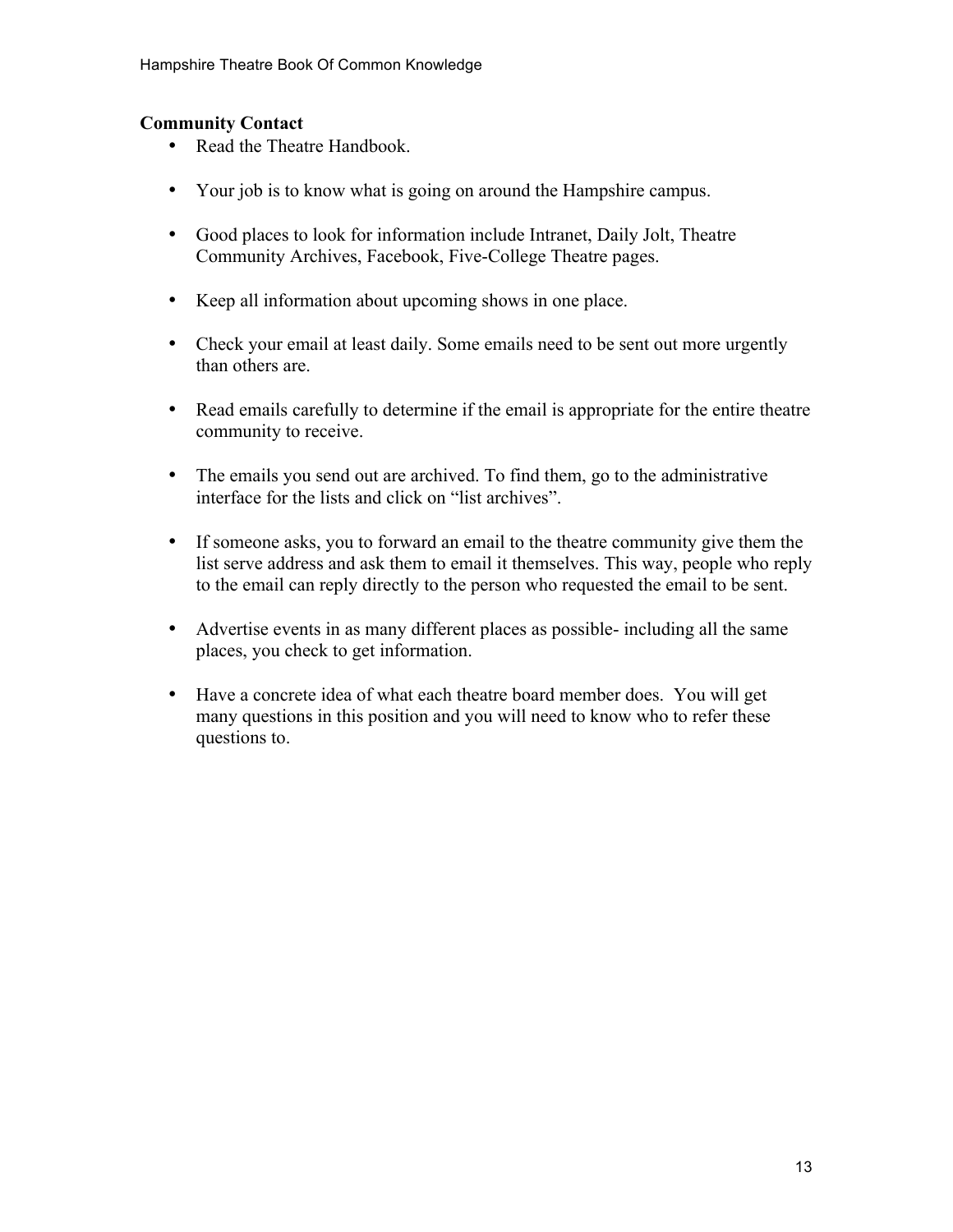#### **Secretary**

- Write the notes on a computer.
- Email the notes to the theatre community and faculty weekly
- Save all of the notes during the semester.
- Post the notes on the Theatre bulletin board.
- Keep the notes from the closed meeting separate. These notes are for Theatre Board members only and are to be used if needed for referencing.
- If you are unsure if something is appropriate to the notes you should just ask. If the group decides it is inappropriate it probably should cease being spoken about during the open meeting.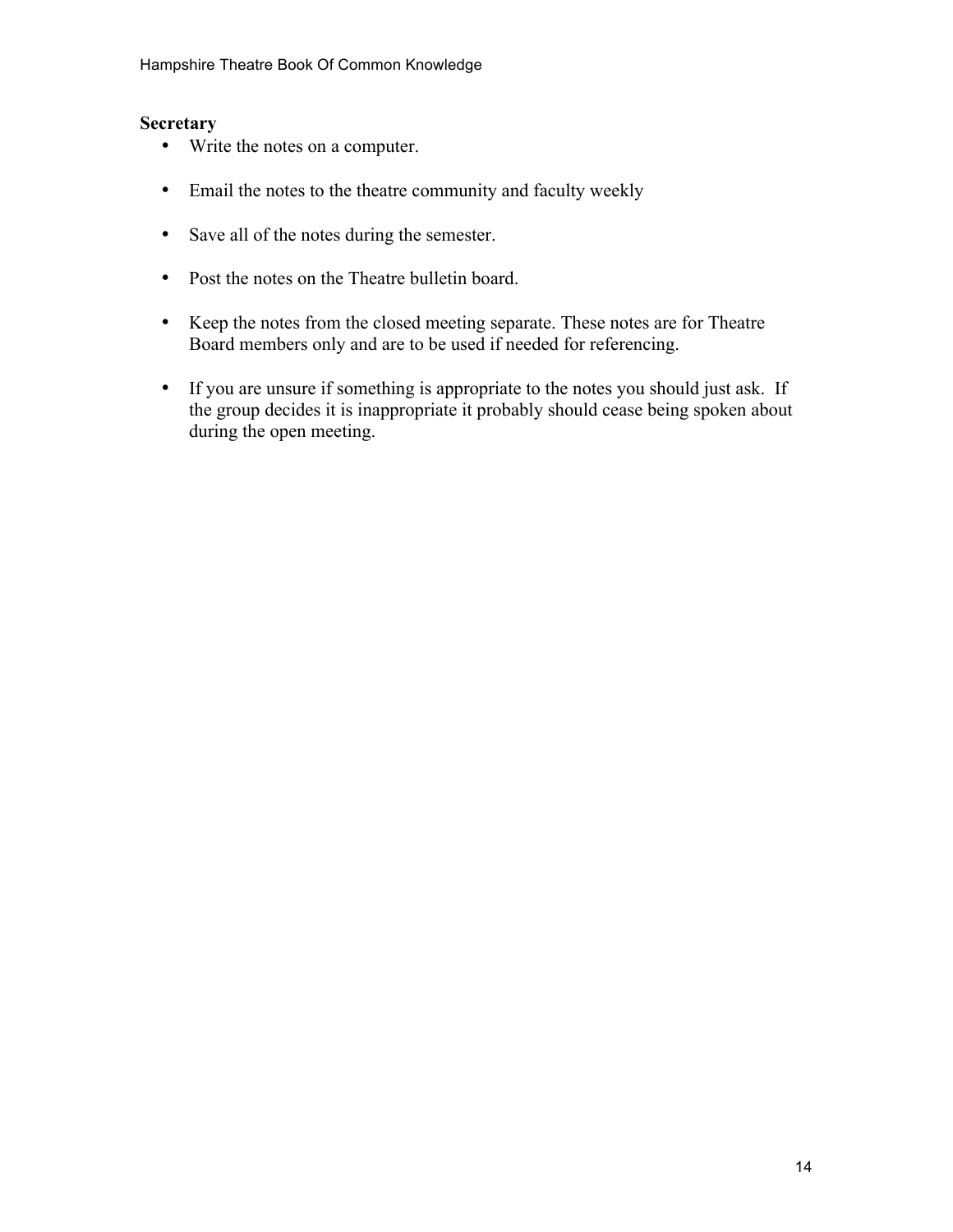### **Theatre Board Member**

- Read the Theatre Handbook.
- Becoming a member is one of the best ways to join Hampshire theatre.
- Many members are often new to theatre board-listen to what is going on and observe the process.
- A member's job depends on the needs of Theatre Board.
- Volunteer for tasks that need to be done.
- Keep an eye on the other positions in Theatre Board. If it looks like someone is getting overly worked volunteer to take some responsibility.
- As a member, you have the possibility of taking on nothing or taking on excessive amounts. Be sure to find that balance.
- Split the work equally between all members.
- You should know what is going on in the Theatre program so keep your ears open.
- Members are just as important as any other position so don't be afraid to speak your mind.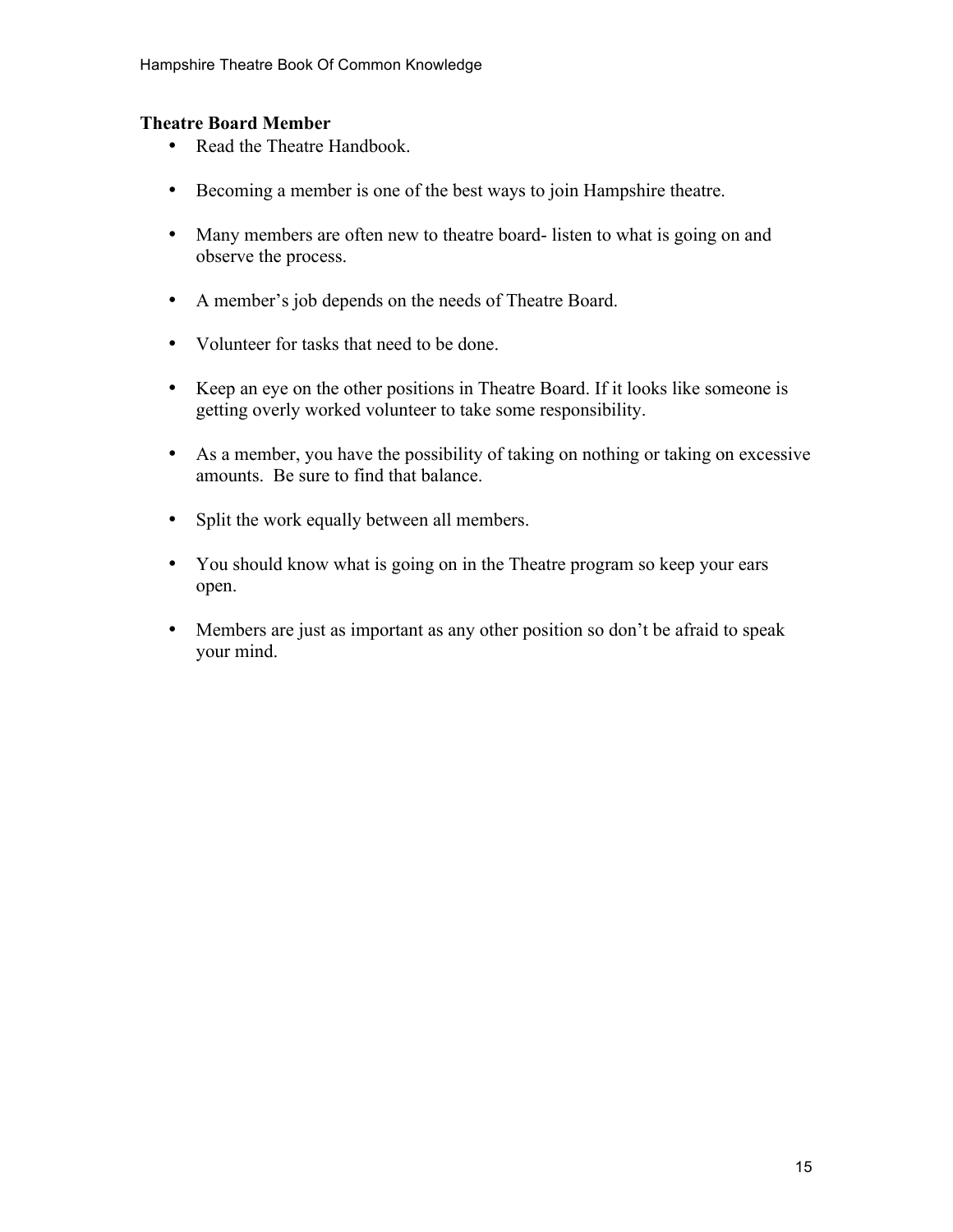# **Show Liaison**

*Basic Tips*

- Go to the first read through and the first production meeting. Make sure everyone is aware of who you are and what you are there for.
- Get the rehearsal schedule and contact list of the entire cast and crew.
- Don't go to too many rehearsals, especially early on. Your purpose is to be an *outsider.*
- You should be going to some kind of meeting about once a week; maybe switch off, one week production meeting, next week rehearsal.
- The key person you should be in touch with is the slotting agent of the show.
- Read the script.
- If there are traumatic, violent, or other unsettling scenes, ask questions about how the director and actors are dealing with them.
- You must fill in the Faculty/Staff Liaison on the shows well being

# *Individual Meetings*

- Try to hold one –on-one meeting with as many members of the production as possible.
- Remind them that the meeting is confidential.
- Ask about how the process is going- what is going well, what is of concern. Ask them to tell you one thing that is going really well and one thing that could be improved upon.
- Let them know this can be a time for venting.
- After venting, try to brainstorm together about what can be done about any problems.
- Make sure you make decisions together before you act on any of their concerns. It can sometimes be frustrating as liaison to hear a problem and not be able to do anything about it, however, it is ultimately up to that person to tell you what you can and cannot do.
- If the matter concerns an issue of safety or someone's well being and you feel the need to act try to let him or her know what you are planning to do, even if it is against his or her wishes.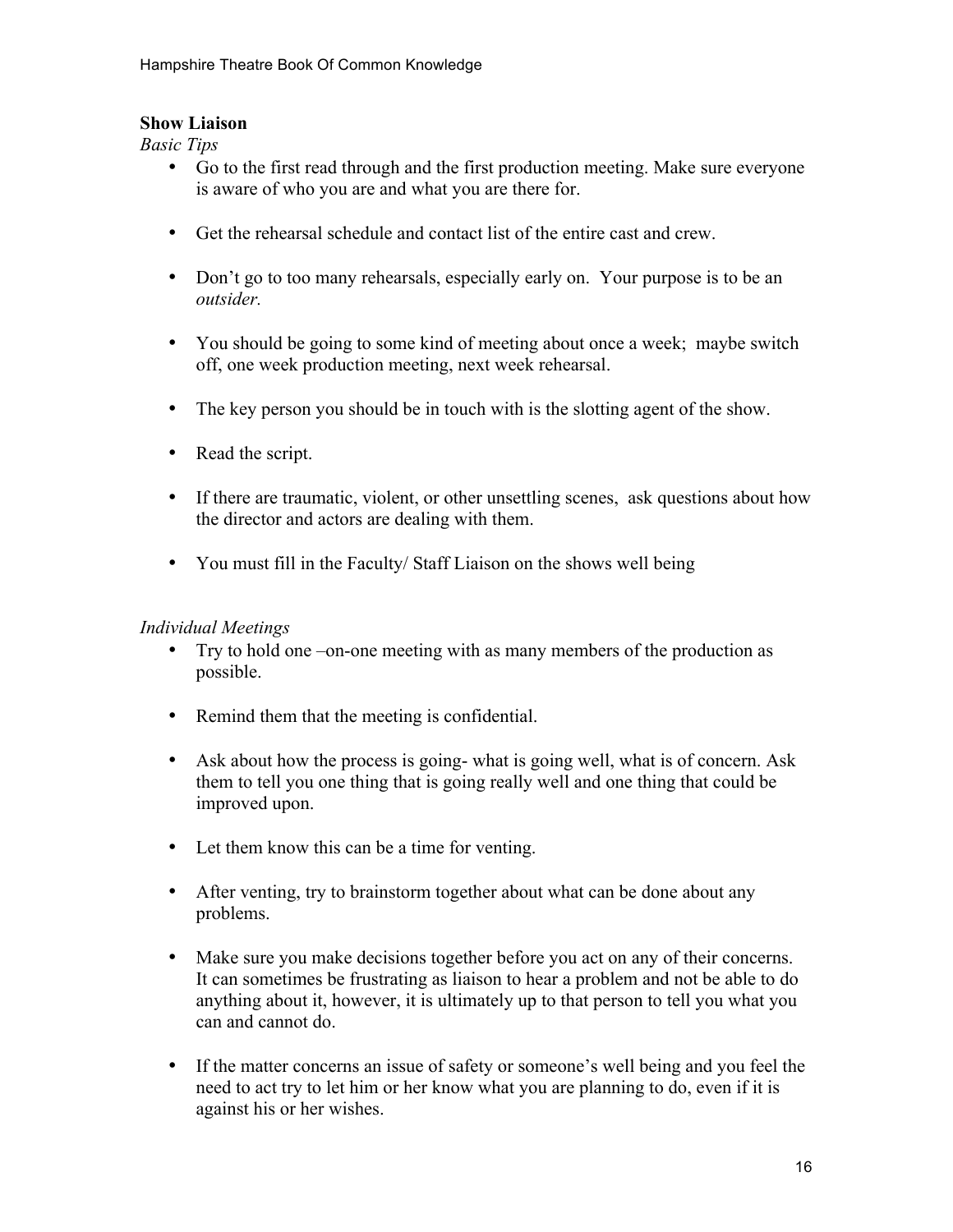### *Post- Mortem*

- Begin with affirmations. This starts post-mortem off with a good energy.
- Don't rush. This might take a long time so be prepared.
- Don't let it drag. Make sure the meeting is moving and things are not being repeated.
- Remind everyone that this is not the time to vent.
- Ask them to preface there comments with, "For the next show". This helps keep the meeting productive.
- Keep copious notes and type them up for the Theatre Board secretary.
- Post the post-mortem notes on the theatre bulletin board.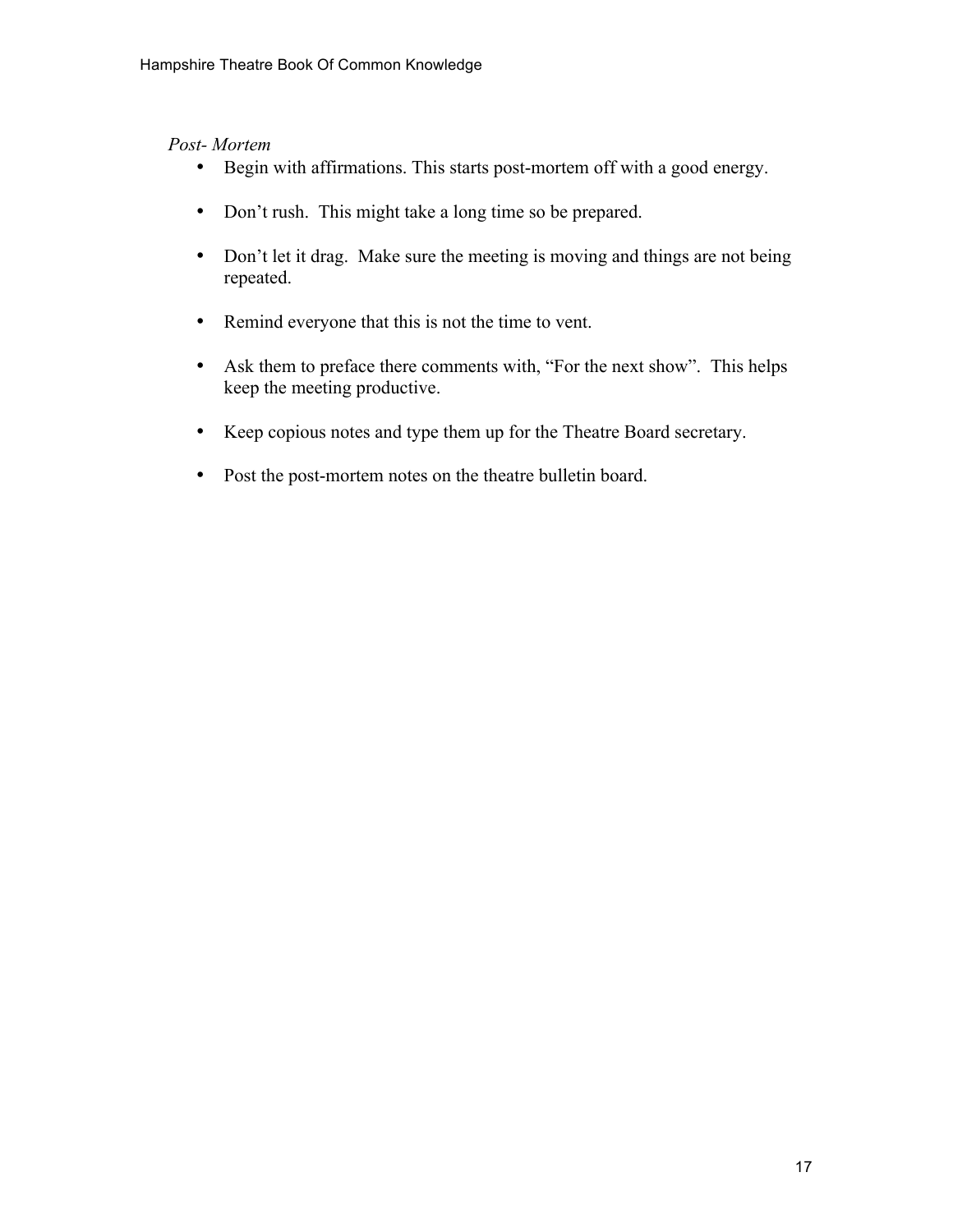# **Slotting agent**

The slotting agent is the person who has the original conception of the show. They are in charge of finding a team and applying for a slot. (See Handbook for slotting guidelines.) The slotting agent may play any role in the production but is ultimately responsible for everything. The slotting agent is the key link between the production and Theatre Board and they are required to go to weekly theatre board meetings during the run of the show. The slotting agent is ultimately in charge of making sure the show goes up. While everyone has his or her separate job to do in the production, if there is any serious problem, the slotting agent is responsible.

# *Preparing to Slot*

- Pick a script that appeals to you, but is likely to appeal to others as well.
- It is wrong to slot in the place of someone who does not have the requirements.
- Pick a time to mount the show that does not conflict with your expected leave plans.
- When forming a production team take into account the commitments of the members of the team.
- Word your slotting statement to make your proposal seem as strong as possible. Emphasize the positive.
- Have everything in *on time.*
- Find a team you trust.
- Let members of your possible production team know what they are getting into.

# *Helpful Hints*

- You are in charge of borrowed items. Make sure you are aware of all of the items you are using.
- If you have concerns, go to the theatre faculty or theatre board to talk about them. Sooner is better than later.
- Ask faculty to come to rehearsals.
- You need to make sure the hierarchy is made and followed.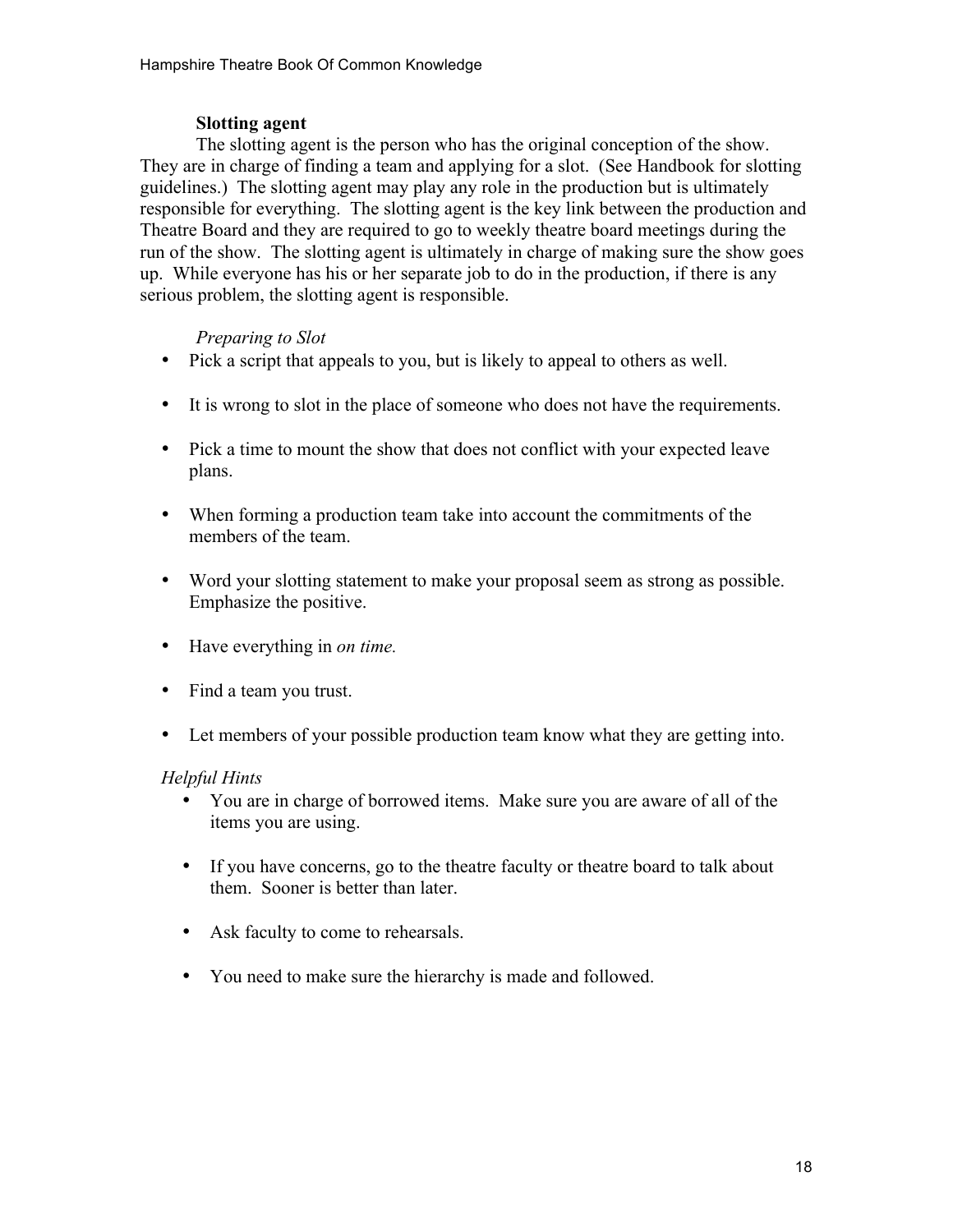## **Director**

The Hampshire director is very similar to the professional concept of the Director; with the addition of a sort of artistic director responsibility. The Director at Hampshire is really the provider of the artistic vision. On the practical side, the Director handles the actors, analyzes the script, works with the designers to establish a "vision" for the production, and is in general the head honcho when it comes to the artistic side of things. They are most often at Hampshire because of that coupling with the slotting agent position in charge of the entire show, however in professional models there is usually a producer, artistic director, or board of directors who oversees their work. While this is the typical definition of director each show at Hampshire is run slightly differently. Depending on who the slotting agent is or who's Div work is being showcased the responsibilities and hierarchy will change.

### *Basic Tips*

- Check in with all members of cast in crew at different points.
- New play fest is a great place to find talent.
- Don't forget to reach out to the five-college community.
- If you are not ready for a slotted show do a workshop.
- Take directing at the other colleges. This will better your directing and will also help you find actors.
- Sometimes it is a good idea to cross out stage directions and sometimes it is not. Read them first- then decide. This also highly depends on the play you are doing.
- The phrase-"say your line like this..." is generally frowned upon.
- Think process not product. Usually the product will turn out better this way anyways.
- •
- Respect your actors. Remember they are learning too.
- Be flexible!
- If you have taken directing classes, don't separate theory from practice. Use what you know.
- If you can, say goodbye on opening night (not literally). Let your stage manager and your actors take control from opening night on.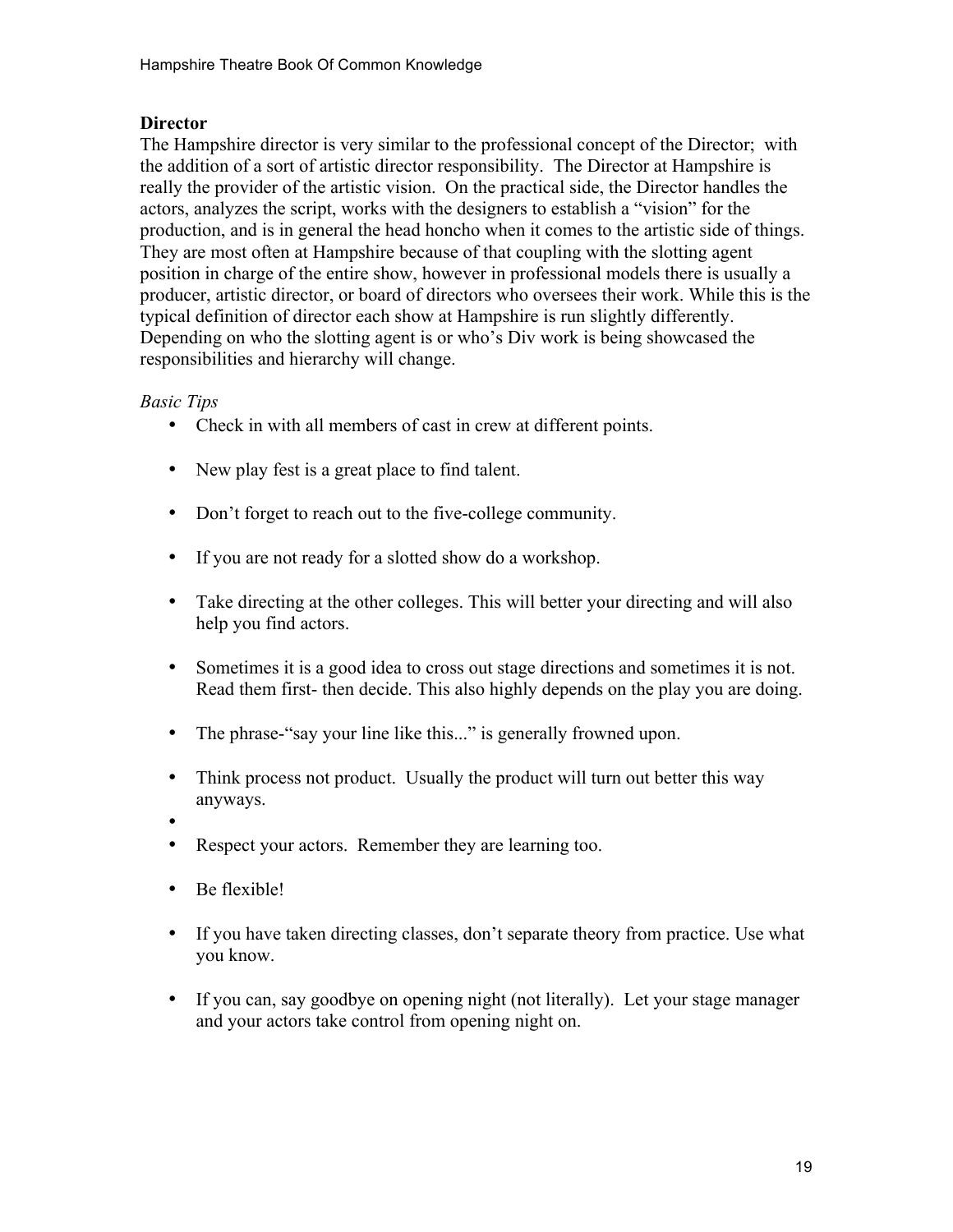# *Rehearsals*

- A director prepares!
- It is great to be spontaneous however; you should have a basic idea of what you plan to achieve in a rehearsal.
- Trust yourself. If you are confident in what you are doing the actors will be more confident in you as well.
- Create a safe environment. This does not mean people need to be in their comfort zone but they have to feel safe enough to be able to experiment.
- First 15 minutes of rehearsal are extremely important. It sets the rhythm for the entire rehearsal.
- Breathing exercises at the beginning of rehearsal help to focus people.
- Asking faculty to come to a rehearsal is OK. It is nice to have an extra set of eyes.
- Collaboration and discussion often leads to a richer performance.
- Give the actors homework.
- Every show you ever work on will be different. Be flexible and know that what worked for one show might not work for the next.
- Ask your actors for feedback on your exercises.
- The best work happens when the actors are off book
- You need to be very aware of what your actors need. You might have planned a focus exercise but if they need energy you should be flexible.

# *Callbacks/ First rehearsal:*

.

- Let the people auditioning know how you work.
- Tell the actors what your goals are for this show and what you expect of them.
- Let your interpretation be known, and let people know if you are flexible with that interpretation.
- Make your expectations known early on: What is the time commitment, what is the rehearsal structure like?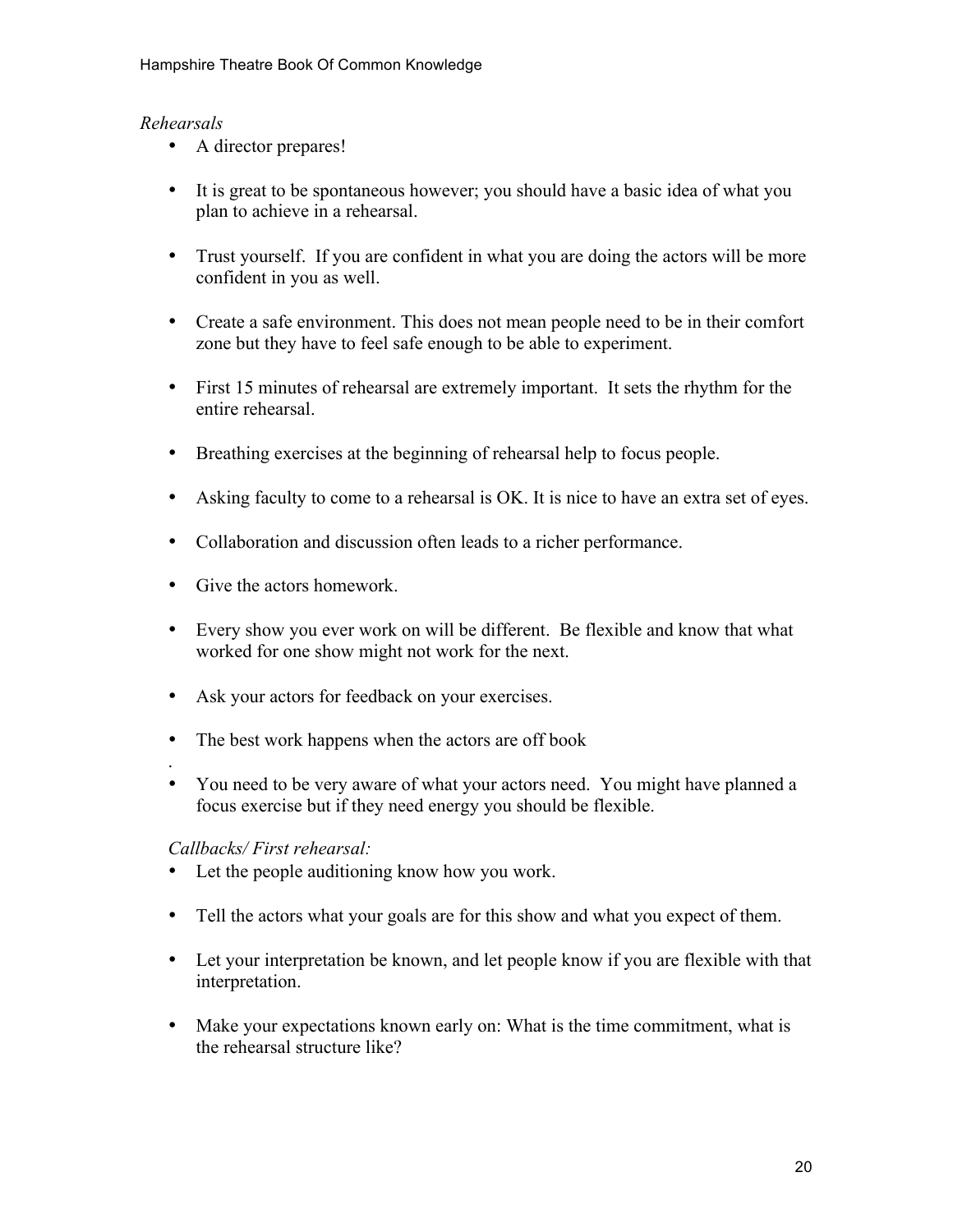• Make sure you are clear on where you fall in the hierarchy of the production. Make sure everyone else knows this as well.

### *Traumatic Scenes*

- Address the nature of the scenes during callbacks so people know what they are getting themselves into.
- When dealing with traumatic scenes make sure to discuss the scene before jumping into it.
- Have a full cast discussion about the nature of the scenes. Make sure to also hold one on one meetings with the actors directly involved.
- Continue to check up on your actors to see how they are dealing with the material.
- Make yourself available to your cast at all times- give them your number. Let them know that they are free to call you.

### *Co- Directing*

- Co- directing is hard and often disastrous.
- Each director should have a specific job- Ex- one director focusing on physicality and the other on text.
- Don't argue in front of your actors. This is a sure way to lose their respect.
- Talk before and after every rehearsal.
- Know who has the veto power.
- No good cop bad cop routine
- Directors often need to make decisions on the spot. Therefore, you need to be codirecting with someone you have full trust in.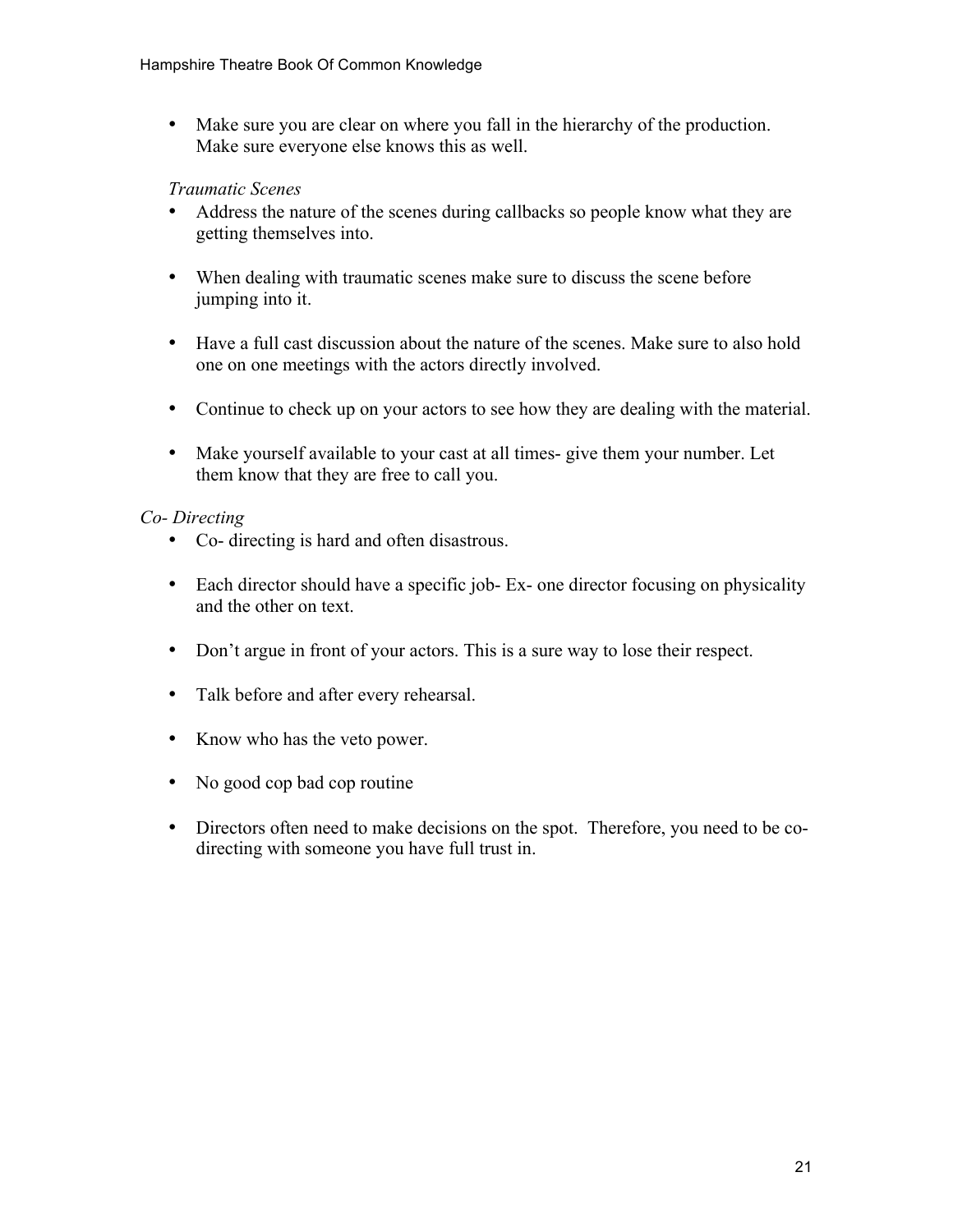# **Producer**

The Producer at Hampshire is an interesting position. In the commercial theatre world, the Producer is the equivalent of the Slotting Agent: The person who gets the ball rolling and hires the staff. At Hampshire the Producer is usually brought on after the script has been selected. It is a difficult position to fill, as the Producer is charged with making certain decisions, but there is always the Slotting Agent above him/her. In the ideal case at Hampshire the person who will be the SA comes to the Producer as soon as they decide to do a show, and together the SA, Director and the Producer pick a staff. Then in this ideal situation, the Director would be in charge of all things artistic, and the Producer in charge of all things administrative, splitting the Stage Manager between them. It is highly recommended that the Producer and the Director/ SA sit down and have a frank discussion about division of power, prior to any real commitments being made.

### *Basic Tips*

- Your job has the most responsibility and least action. Your job primarily is to know things.
- It is your duty to introduce everyone to everyone.
- Try to have everyone, cast and crew, attend the read through.
- Artistic decisions are not your call unless you are asked.
- Always keep your eyes open for problems
- If you see a problem address it immediately. It is better to point out a concern and be proved wrong than to let it pass.
- If you are dealing with drama queens ask your show liaison for assistance. Sometimes you have to weather the storm. If changes need to be made don't wait!
- If the show involves outside sources including spaces or borrowing you need to be very aware. You are responsible for making sure positive connections are made and sustained.
- You can't know the answer to everything but you should know where to go to find the answers.
- Call the president of the college and trustees as soon as tickets go on sale. Reserve them seats ASAP.
- If there is going to be a talk back try and have it occur the night that the president is there.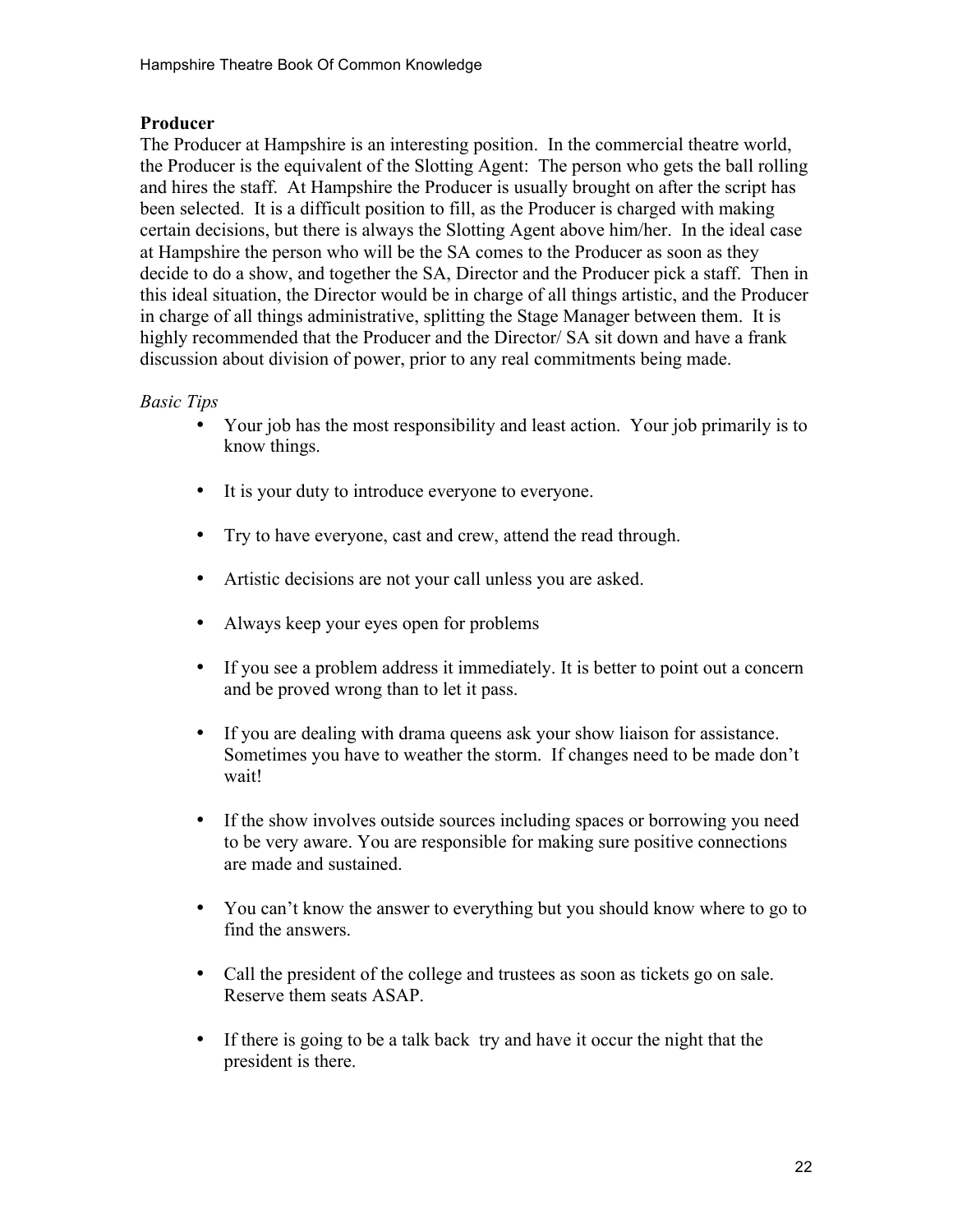• As soon as the tickets go on sale pass around the box office sheets to the production team and cast so that they can reserve seats.

*Production meetings* (For more information see Production Meetings)

- Make sure a full hierarchy is created at the first production meeting.
- Always know who has veto power.
- Run your production meetings efficiently.
- Start with a life check in. How is everyone doing?
- Check in with production team individuals outside of production meetings.
- Don't wait until the next production meeting to solve problems.
- Don't let people tell you everything is fine. Ask specific questions. What have you done this week?
- Keep people to their schedule.
- Give people specific homework.

*Budget* (For more information see Budget)

- Make the budget ASAP.
- Create a chart that includes how much someone is asking for- how much they are allotted- and how much they end up spending. This is the best way to keep all the numbers in one place.
- Using a program like Microsoft Excel is very helpful. Remember to also have a hard copy of the budget as well.
- Leave room for unexpected costs.
- You are fiscally responsible for the show, so make sure you are checking up on all members of the team.
- Be realistic on what you can and cannot afford.
- If you have budget questions or concerns talk to the Theatre Board Budget **Coordinator**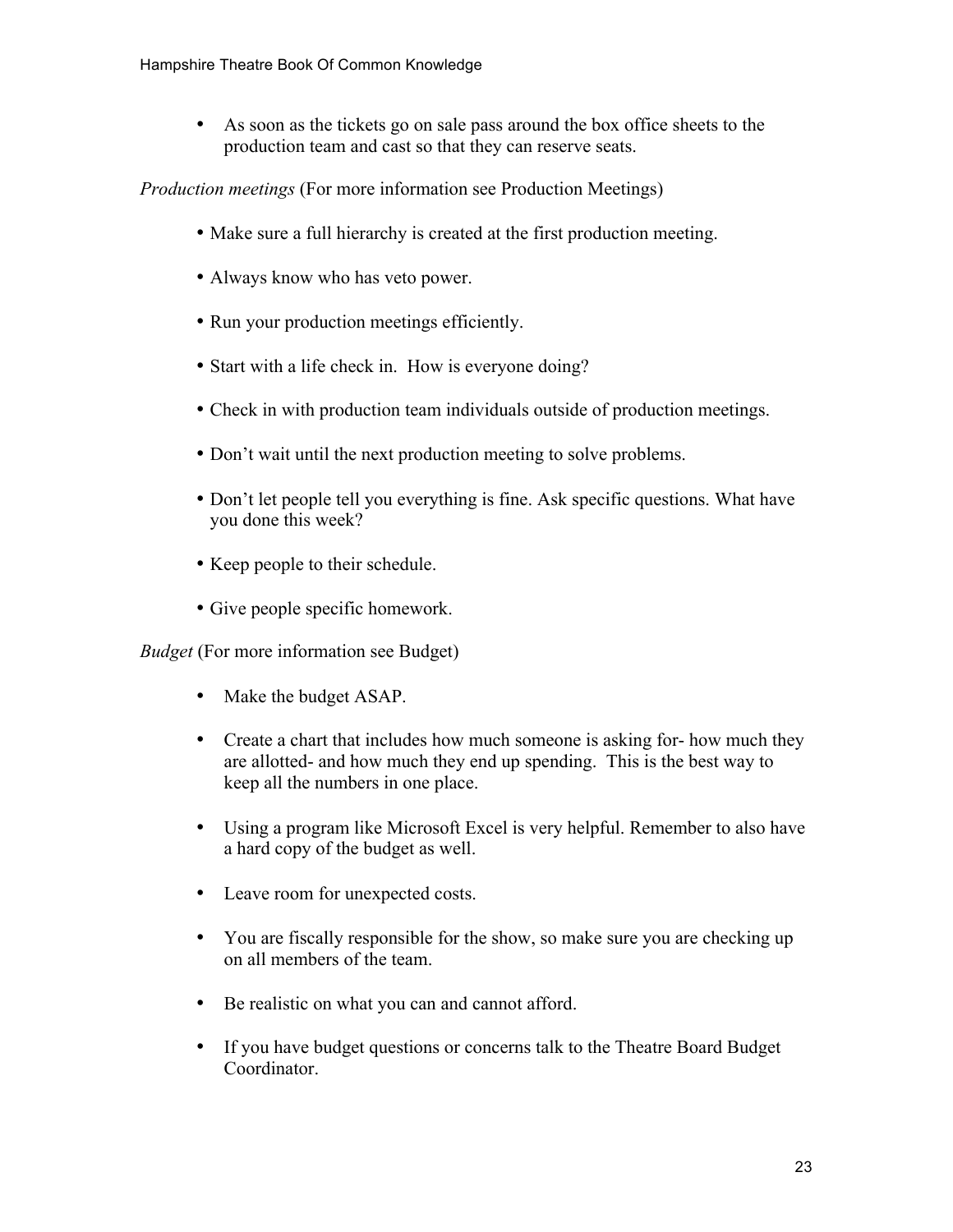- Books should be closed at strike.
- Create a final budget report that includes where all the money went.
- Hand everything in to the Budget Coordinator of Theatre Board no later than a week after strike.

*Calendar* (a general format of a show calendar is provided)

- Production meetings generally occur once a week.
- For the first couple of weeks you should schedule separate design meetings. Design meetings and production meetings can eventually merge.
- Once you approach cue-to-cue short production meetings should be scheduled daily.
- Always plan for design to take about two days longer than it is scheduled to.
- Don't set a date for rehearsal props- tell director they can set that date depending on how they work.

# *Finding a Crew*

- Make a list of all positions you will need filled.
- It is your job to fill all positions. Fill all of them as early as possible. Even small jobs like run crew.
- Try to find both a graphic designer AND publicist.
- Visit Theatre classes.
- Don't forget about five college students. Email five college theatre professors and ask them if they would announce opportunities.
- Try to avoid using people who do not work well together.
- Let them know what the time commitment is and exactly what their job entails.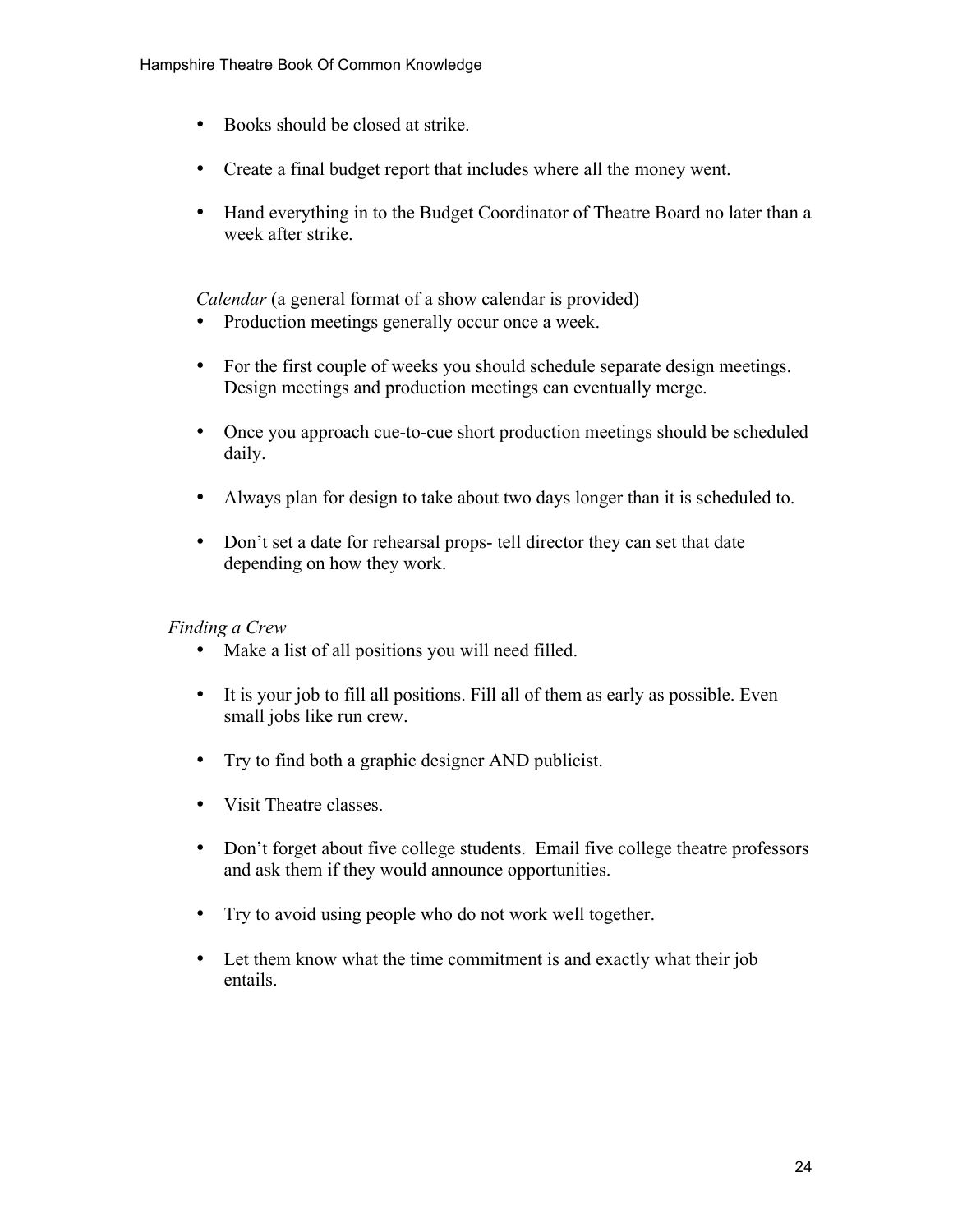### **Stage- Manager**

The Stage Manager is one of the most all encompassing positions in Theatre. Chances are that if anyone will need to pick up the slack as the production goes along, it is the Stage Manager. Responsibilities vary from sweeping the stage to calling the show. Once a show is up the ownership of it shifts from the Director to the Stage Manager. This is one of the most pivotal roles in any production. If the Stage Manager is bad everyone else will find themselves overextended, and things not getting done, but if the Stage Manager is good, things no one thought about until too late will have been done for weeks, and things that were discussed but never carried through will be carried through by the Stage Manager. A great stage manager is a rare thing; it takes a certain type of person. They must be secure in their own skills, and able to maintain a high level of alertness over a long period of time. A Stage Manager is by definition a manager, and every manager must be able to remain cool under pressure. Often the Stage Manager becomes the target of misplaced aggressions from the other members of the Production team, the Stage Manager must not buy into this behavior, or respond to it. In addition the Stage Manager is in the interesting position of being placed between the actors, and the crew. They must help to keep the actors happy, without alienating the crew. The Stage Manager also calls the show, meaning tells the Ops (the people who run light, sound, etc. during the show) when to start the cues. This takes the ability to remain relaxed under the extreme pressure of being the pivotal role of every moment of the show. The Stage Manager never gets a break, never has time off. No one can describe all the details of being a Stage Manager, but Lawrence Stern does a pretty good job, in what is considered the definitive guide to Stage Management, simply titled *Stage Management*. This is a must read for every Stage Manager. The Hampshire Stage Managers guide is also helpful, see the staff TD to get a copy. In addition Directors are encouraged to discuss expectations with the potential Stage Manager, prior to their hiring.

# *Basic Tips*

- Be ready to dedicate about four hours every night for up to a month SM most importantly needs to be at every rehearsal and production meeting
- Must be easy to get in contact with.
- It is your responsibility to sweep the stage or find someone to do it.
- Find an assistant stage manager. Let them know that the may not be active for a while but they must come to production meetings and rehearsals because by the time they are needed they must know the show very well.
- Make a contact list with EVERYONE on it.
- Be prepared to talk about rehearsals at production meetings.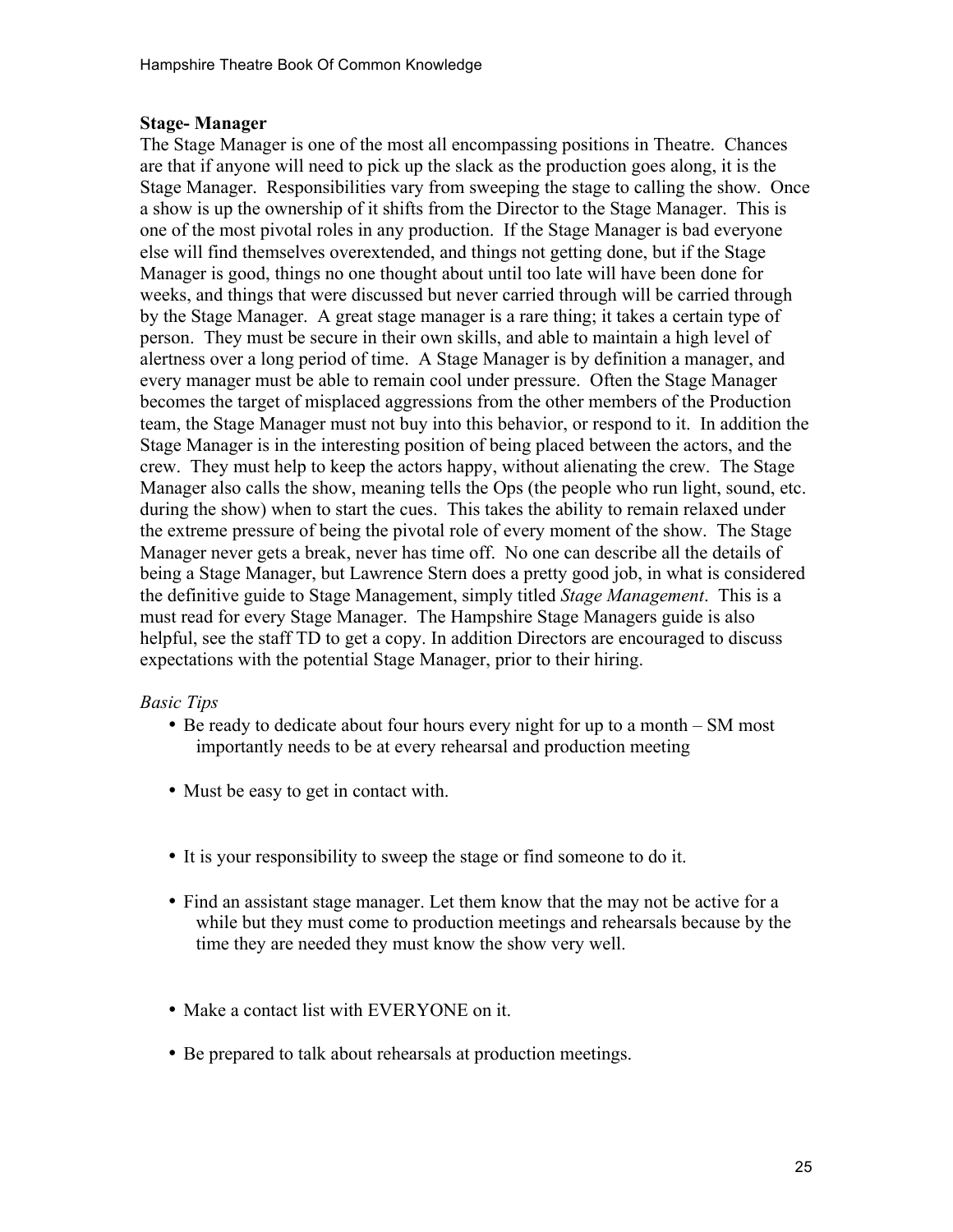- Your key contact is the producer.
- Make it clear to the actors whether or not they are allowed or encouraged to come to production meetings (something determined by either the Producer or the Slotting Agent)
- Remember your tone sets the tone for everyone around you.
- You need to be able to answer every question thrown at you about the show.
- You need to be prepared for emergencies.
- Remind your actors they have to be at both strike and post-mortem.
- Once Technical Rehearsals start you are in charge of the show. (For more information see, Technical Rehearsals).
- Be positive and find all the joy and excitement that exists in this job and you'll do great, I swear.

#### *Rehearsals*

- You should be the first person in the space and the last one out.
- You must be punctual.
- Don't forget to lock up.
- Meet the director half an hour before each rehearsal to review what is going on and what s/he needs of you.
- It is your responsibility to make sure the space is clean before and after rehearsals. This does not make you the maid. Demand that your actors pick up after themselves.
- Use the first minutes of rehearsals for notes you may have. Let everyone know that this is the time to make announcements.
- . You are in track of time. If anyone is late, call them.
- Take notes as the rehearsal is going on.
- The notes that you take should be put into rehearsal notes and emailed after each rehearsal to the production team.
- Do not disturb the director while he is directing. Instead of whispering things in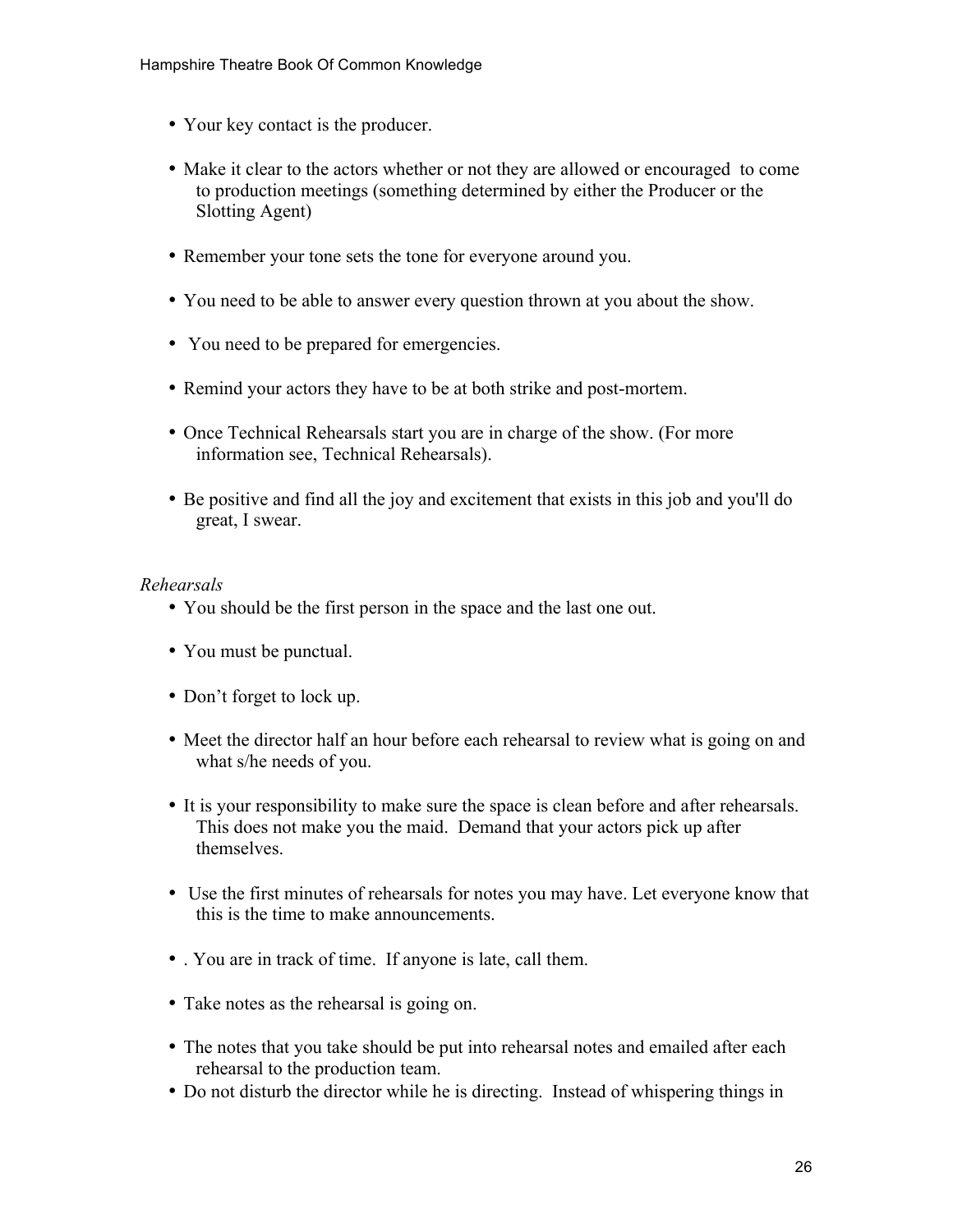his/her ear, give him/her a note if you have to. This way s/he can ignore it if s/he chooses to.

• Meet briefly with the director after each rehearsal (this can just be while you are packing up). This is a time where you can communicate about how the rehearsal went and see if there is anything needed of you.

## *Scheduling*

- The sooner the rehearsal schedule can get out the better. Make the schedule go all the way to tech week. This way people will be able to work around your schedule.
- In figuring out the rehearsal schedule it is important to be realistic. Take into consideration how much time your actors can spend in rehearsal.
- For as long as possible try to give your actors at least one day off a week.
- Make a strict schedule for pre-show warm-ups. Including enough time for group warm up, individual warm up, and costume and makeup.

### *Organization*

- Make a prompt book before rehearsals begin. It is helpful if it is single sided. Have a blank piece of paper opposite each page so you can draw the set ground plan on each page.
- Your notes should be clear enough so that anyone who picks them up can understand them.
- Try to use the same prompt book you create in rehearsals for the performances.
- Color code each cue. Colored sticky tabs are usually the best. Just make sure they don't fall out.

#### *Once The Show Starts*

- You are in charge of clip lights and any other backstage item that aids the actor.
- You are in charge of the headsets. The Master Electrician should be able to help you do this if needed.
- You should put tape between all doors used in the space so they do not slam or click. You have to do this every night in order to lock up after the show.
- You are in charge of photo call. Talk to the staff TD early on to schedule this. Speak to designers so you know what they want photographed.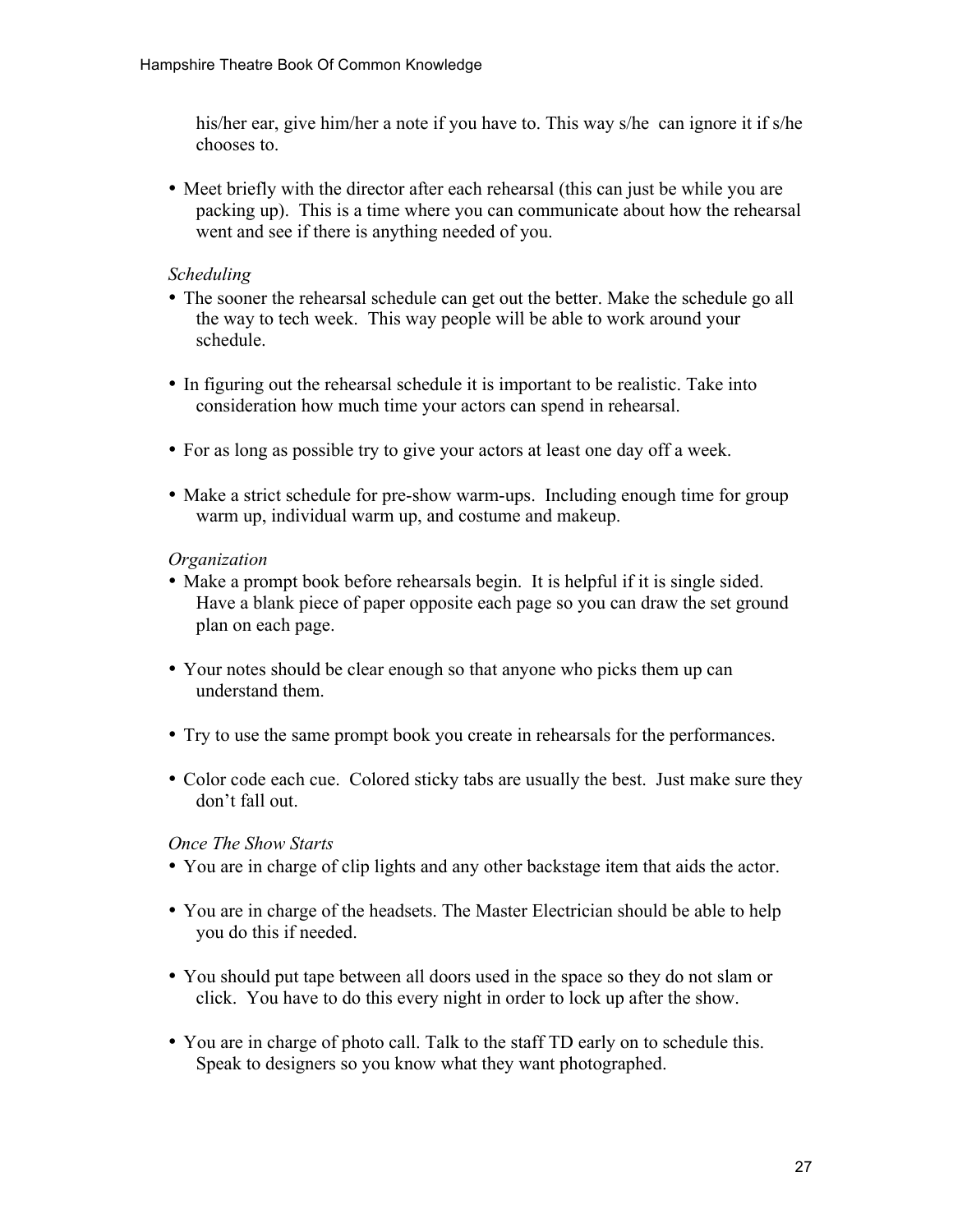• Don't necessarily run photo call in order. Think about what makes the most sense in terms of scene and costume changes.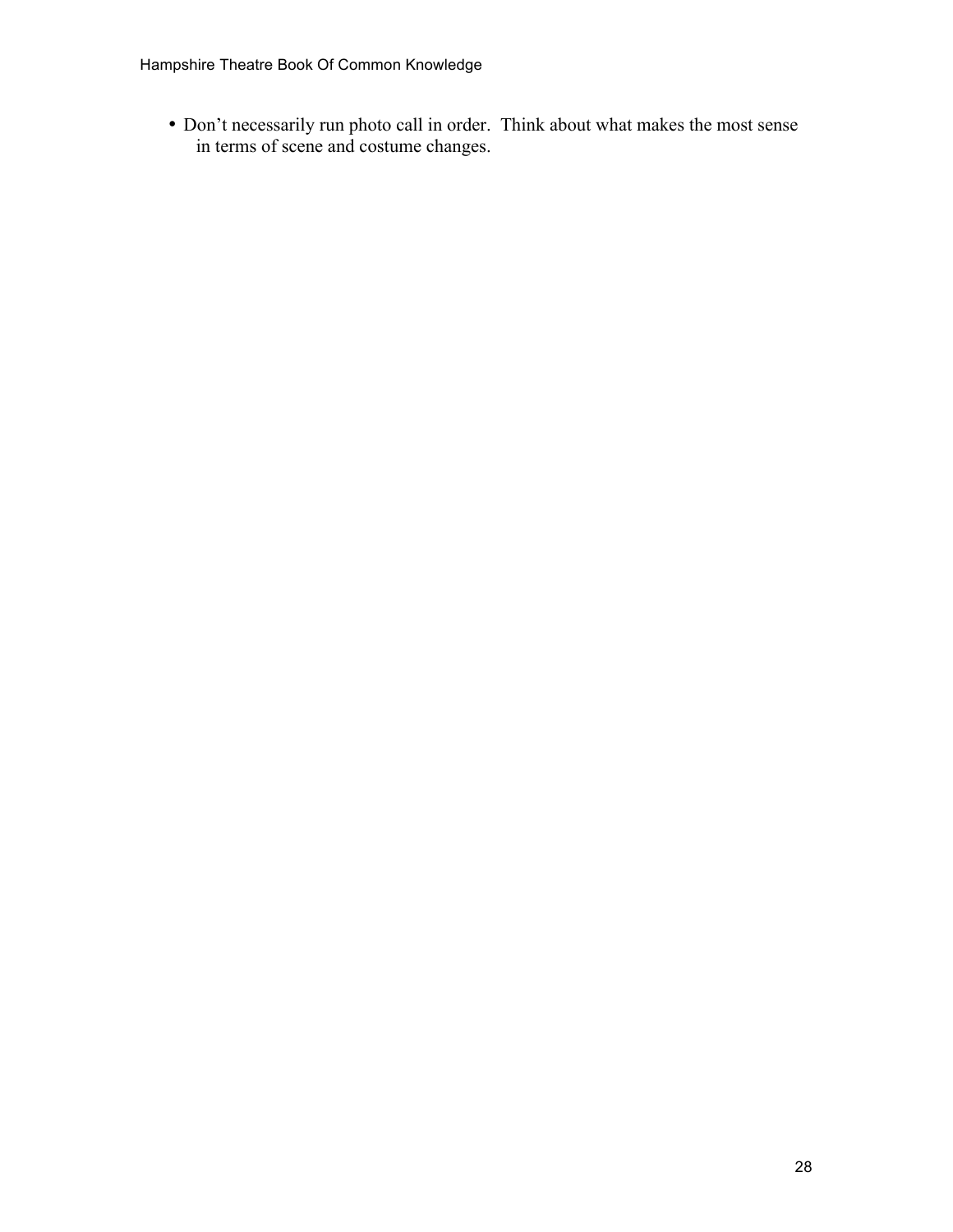## **Scenic Designer**

Surprisingly enough the Scenic Designer is responsible for the design of the set. Like any designer, they need to keep in close consultation with the Director, and the other designers. The process of designing a set is a collaborative one, all the designers and the Director have input into things such as palette colors, and heights of playing spaces. Most scenic elements have an impact on other elements of the production, for example the exits and space divisions affect the Director's blocking. The things that each designer must deliver for the "set design complete" deadline vary from show to show based on the technical needs of a production. In addition, the Scenic Designer is responsible for any scenic painting that is specific to the show, meaning anything beyond painting things black.

### *Basic Tips*

- Read the script as soon as you can.
- Don't assume that the scripts needs are the same as the shows needs. Talk to the director about your plans.
- Schedule a meeting with the faculty TD early in your design plans.
- You should have an idea of the overall direction or interpretation of the show.
- Your entire design should be done on time so the TD can start work ASAP.
- Communicate with your technical director daily.
- Make the build schedule with the TD.
- You usually are in charge of painting the set.
- Talk to the director often.
- Come to rehearsals. This will give you an idea of what the show needs technically.
- When dealing with a characters personal space it is often helpful to hold meetings with particular actors. Ask questions like what color do you feel your room would be.
- Talk to actors about any safety concerns.

#### *Production Meetings*

• Protect yourself. Fully present all of your ideas as early as possible.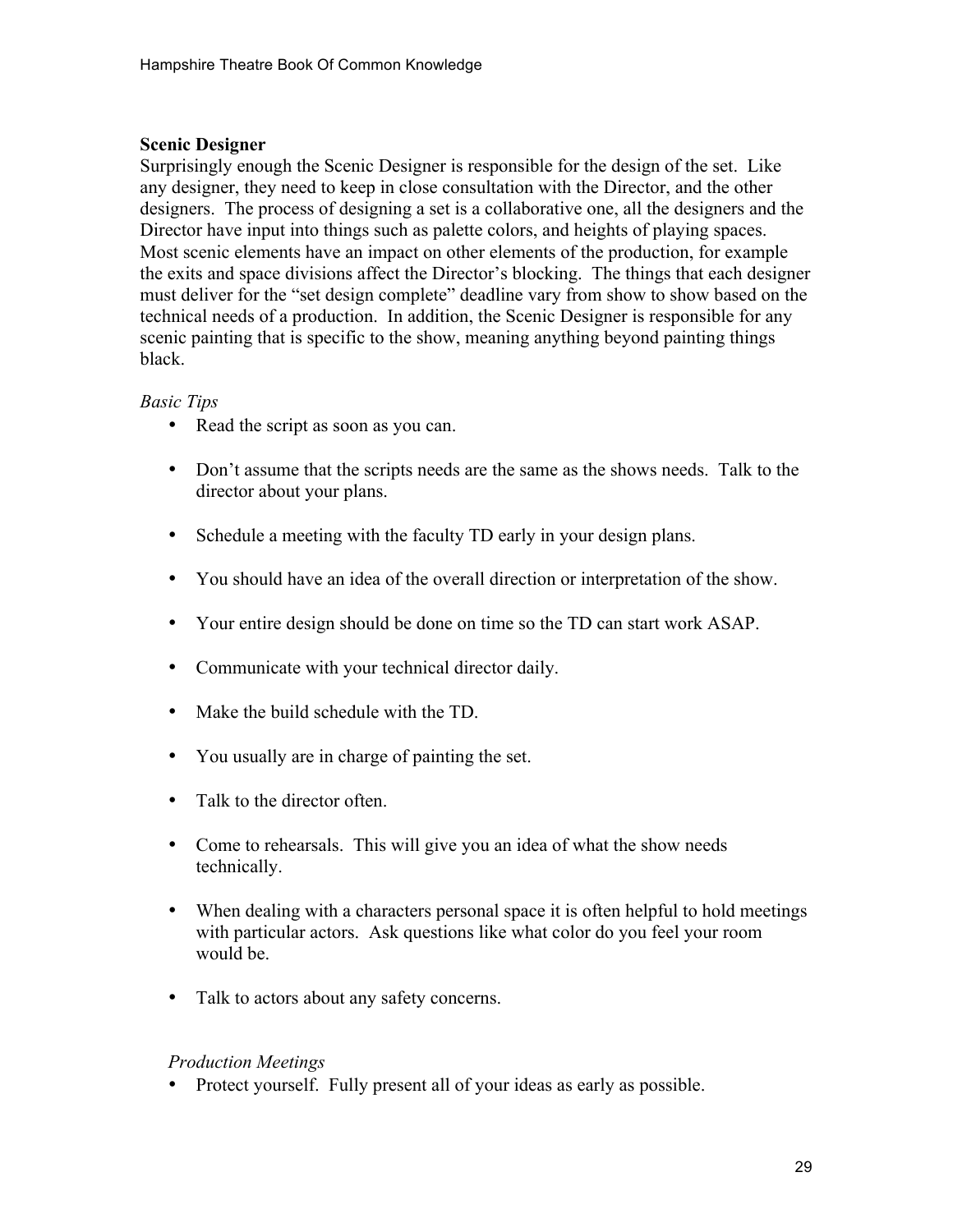- Come into production meetings with a swatch or other visual examples.
- Scale ground plan of whole set including seating.
- A scale model or renderings of some type, which allows the Director and other Designers to visualize the set prior to its completion.
- Elevations from as many points of view as are needed to convey the appropriate information.
- Detailed drawings of any unusual pieces.
- You need to make sure that everyone can visualize what is in your head.
- Know your place in the production hierarchy before you sign on.
- Ask what decisions are yours to make.
- Set designing should be collaborative. You need to know what the director and all the other designers have in mind.
- When a director says "no" to something you have done it is appropriate to ask why. Your work should not be disrespected and changes should be justified.
- Remember that you are all working in the best interest of the show (this should not be about egos).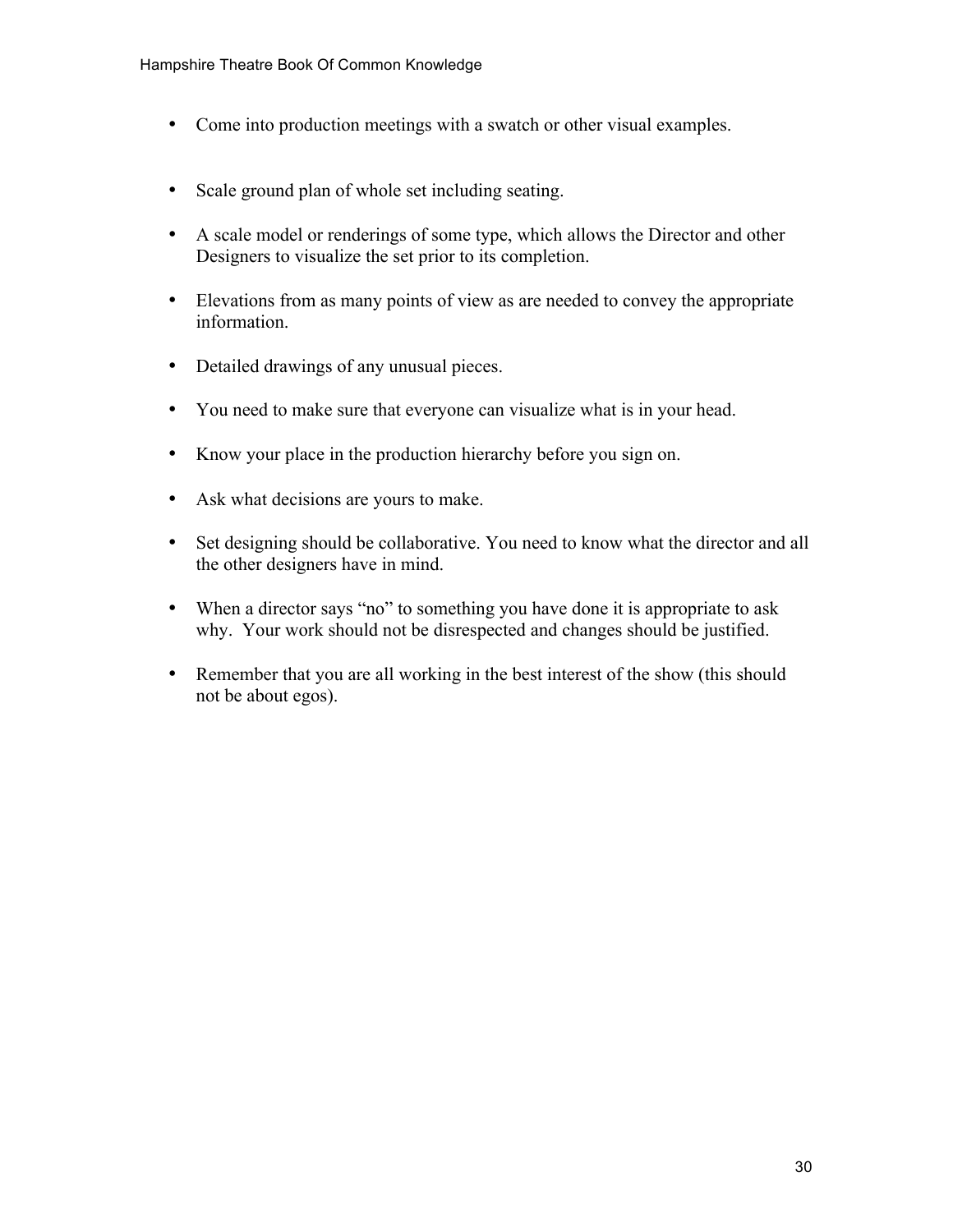# **Lighting Designer**

The Lighting Designer is responsible for developing the lighting vision for the show. Like any designer the Lighting Designer needs to keep in close consultation with the Director, and the other designers. The process of designing lights is a collaborative one, all the designers and the Director have input into things such as palette colors, and the overall look and feel of the show. Lighting is probably the most difficult design element to explain to others. Unlike scenic, or costume designs, there is no picture you can draw that really conveys the sense of what you are doing. This is precisely the reason that the Lighting Designer must take extra steps to try to convey what they are trying to accomplish, and while words fall flat when compared to the effect of an actual light shining on an actual person there are things the designer can do to make it clearer. Lighting is also different from the other design disciplines in that it is never really seen until very late in the process, usually during tech, so the Lighting Designer must be extra vigilant to avoid a conflict between their design vision and that of the other designers. Drafting a lighting plot, the blueprint for the lighting design and acting as an overseer for the Master Electrician are the primary responsibilities.

In addition the Lighting Designer is one of the central figures in the "Tech Week Festivities." Setting the timing, and composition of the light cues tends to be one of the most time consuming parts of getting a show ready for opening, partially because the bulk of it is condensed over three days rather than the entire production period.

### *Basic Tips*

- Talk about what you expect from your ME early on
- Depending on the experience of your ME you may have a larger or smaller amount of responsibility.
- Familiarize yourself with Vector Works. This is a CAD program and is the  $#1$ program you will find in the industry. This allows you to render images
- Be on call for cue- to  $-$  cue.
- You are an overseer of tech- rehearsals. This does not mean you always have to be there but check in regularly.
- You should be in close contact with the director.
- Sit in on a good amount of rehearsals. Your design will be dictated by a lot of the blocking.

# *Helping Others Understand*

• Arrange early in the production process to have a "Lighting Lab." For this the Lighting Designer hangs a few instruments puts in some of the color that might be in the show, and shows the rest of the designers.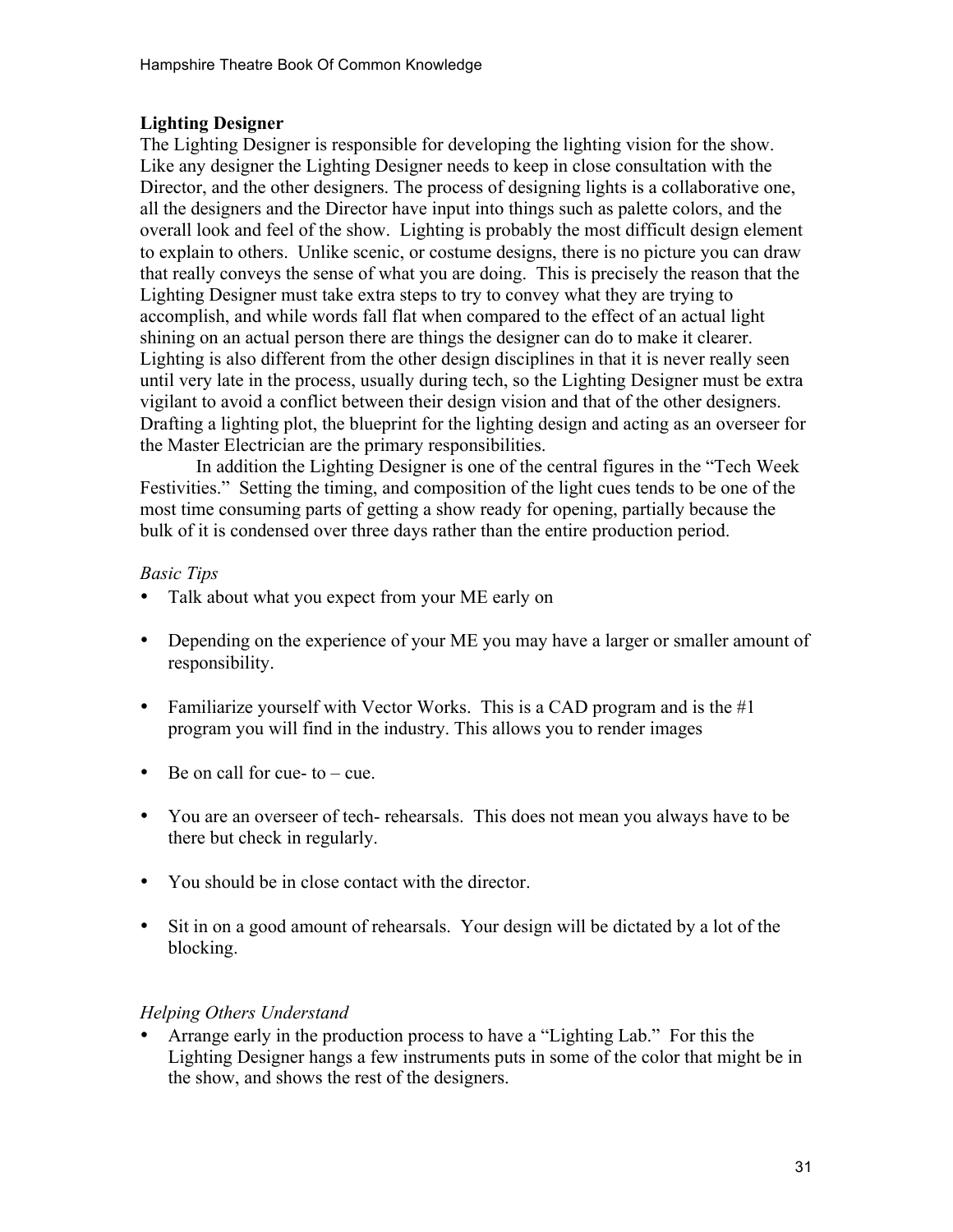- If there is no time for a light lab bring in some gels and a mag light to show at production meetings.
- Bring in lots of reference pictures. Sites such as corbus.com and archive.org are great sources.
- Movies can also be a great reference to help people conceptualize your vision.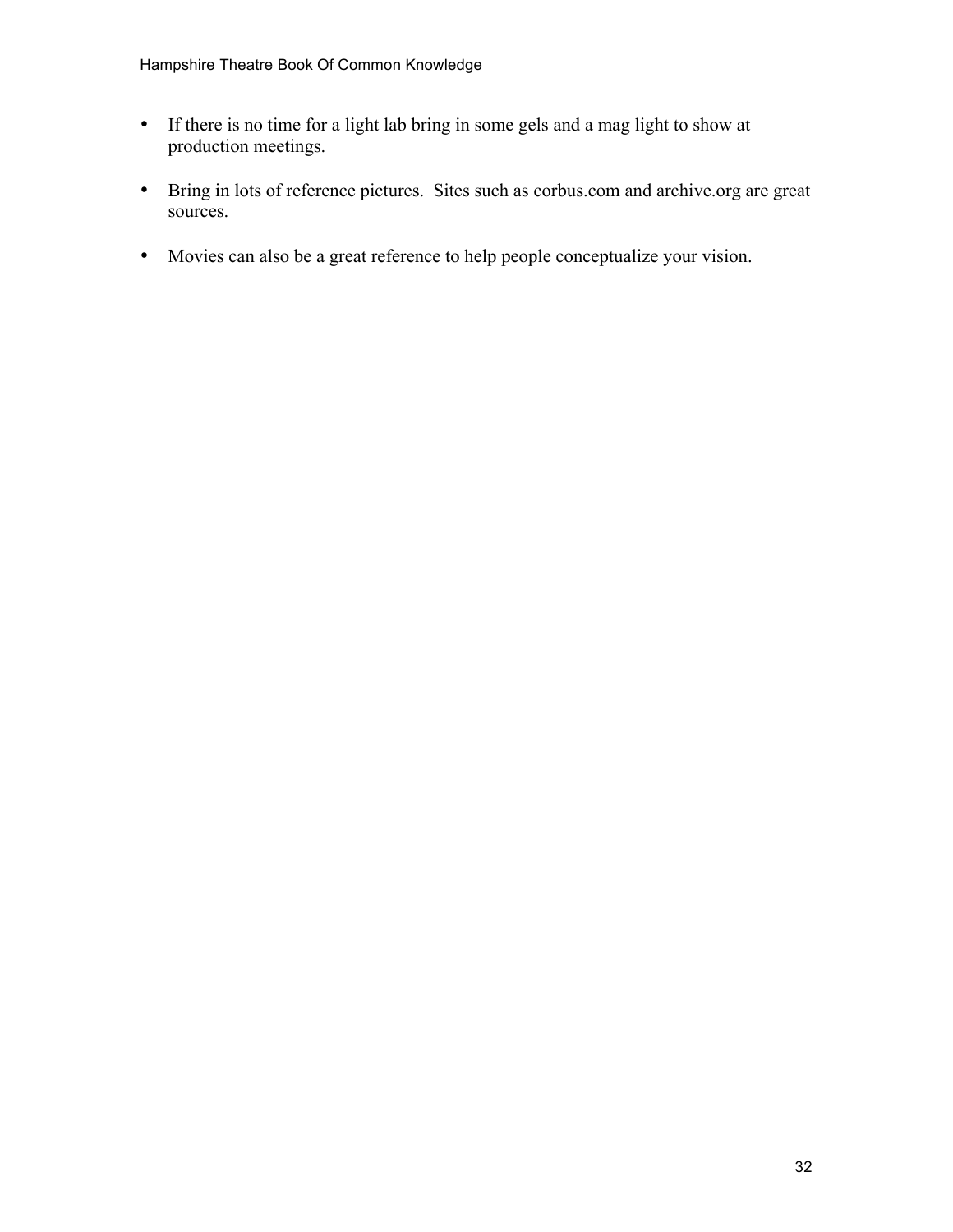## **Sound Designer**

The Sound Designer is responsible for all the sound of a production. This can vary from finding the sound for a ringing phone, to composing an original score. Every show has different demands and the appropriateness of sound varies along with appropriateness of other design elements. Like the Lighting Designer there is an inherent difficulty in sharing design material especially for abstract sounds that might not have been created.

## *Basic Tips*

- Talk to the production team about the overall vision of the show. Make sure there is one cohesive understanding of the production.
- Before you begin working with the system set up a meeting with the faculty TD.
- Depending on the complexity of the design, the setting of sound cues can be another large time consumer during tech. Remind the production team, specifically the stage manager, to take this into consideration when scheduling tech rehearsals.
- When dealing with unfamiliar sounds or music it is important to bring samples for the Director and other designers to hear as early in the process as possible to avoid unfortunate surprises.
- You should have access to an extensive amount of audio. Some places to look are: archive.org, http://freesound.iva.epu.edu, or talk to the faculty TD about gaining access to the BBC audio collection.
- Use the library basement to work on sound editing and recording.
- Some helpful applications to get to know include: Q lab, pro-tools, sound track, Quicktime, and garage band.
- Make sure you know how to use the sound board.
- Make sure you know what the other designers are doing.
- Make your cues as easy as possible for the sound operator.
- Learn the patching system (how to set up speakers).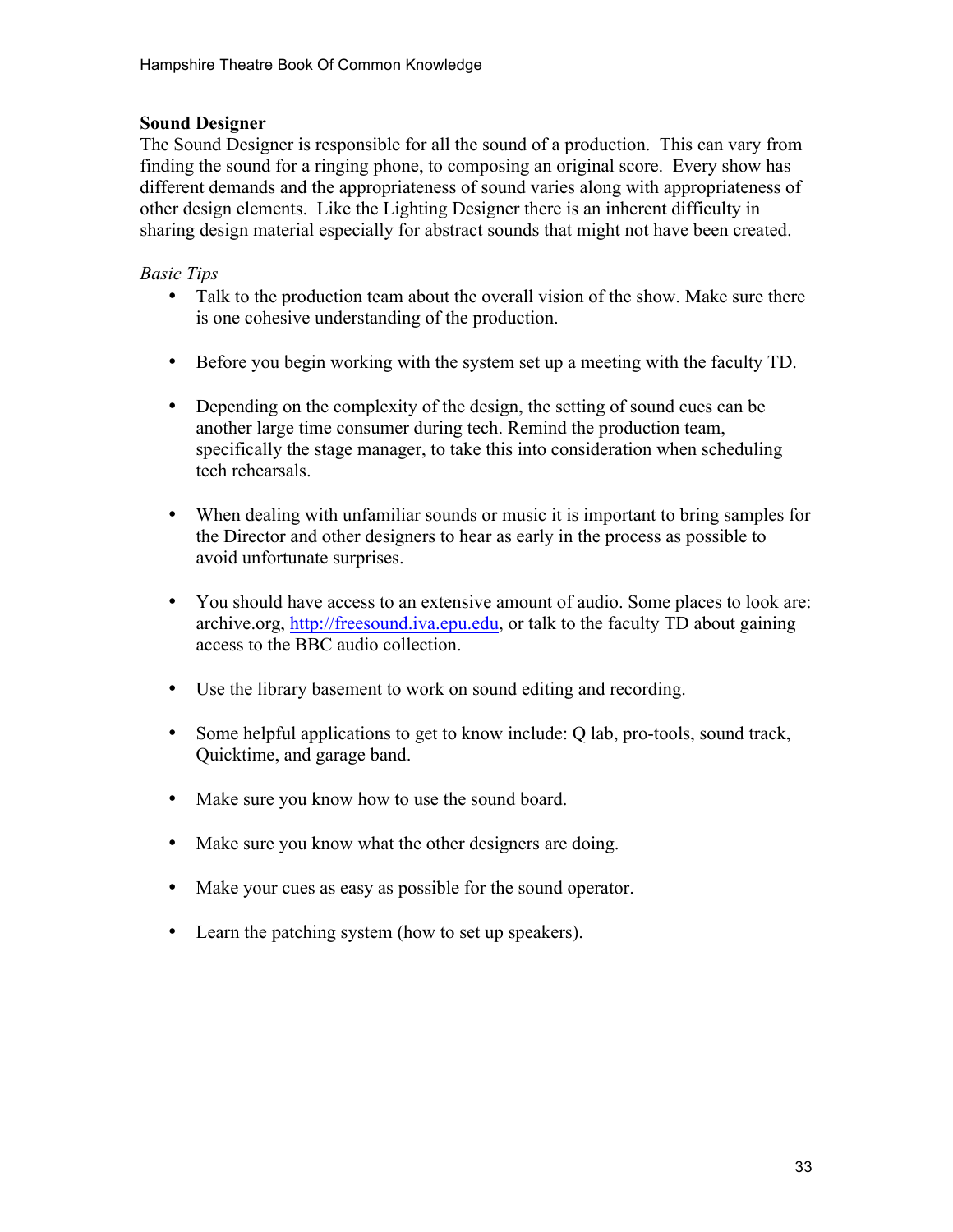# **Costume Designer**

At Hampshire, the Costume Designer is responsible for the costumes, and usually the hair and make-up as well. Like any designer, they need to keep in close consultation with the Director, and the other designers. The process of designing costumes is a collaborative one, all the designers and the Director have input into things such as palette colors, and fabric choices. At Hampshire like most places, what ends up on stage is a combination of things built for the show, borrowed for the show, and things bought for the show. Due to staffing constraints, the Costume Designer seems to do much of the building as well as the design. This is not to say that it needs to be this way, but rather that it tends to be this way, so be aware of the time commitment involved. The Costume Designer also responsible for keeping up communication with the Shop Supervisor

### *Basic Tips*

- The Costume Designer should schedule fittings with the actors as soon as possible. It is helpful to do this as early as the first read through because the later in the process it gets the harder it is to find the time to take care of this necessity.
- Read the script. Determine the overall look and feel of the show. Take notes as to the physical costume needs of each character in the show including wigs, shoes, and jewelry.
- Find volunteers. There is a lot of legwork in producing a show of any size. The more "hands" you have at your disposal the better. Even having one extra person around to sew on buttons at a crucial time can make all the difference.
- Meet with the Director and Stage Manager. Discuss in detail the costume plot of the show, especially specific costume pieces they want to see.
- find out about rehearsal pieces the actors need to work with. The more time actors have in long skirts, hats, masks, shoes, etc. the better.
- Check in the Costume Shop filing cabinet to see if any of the cast members' measurements are on file. If the measurement sheet is more than a year or so old, re-take the measurements.
- Present the costumes on the cast as an ensemble to the Director, Stage Manager, and the company in a Costume Parade. Generally, this occurs at the end of Cue-to-Cue, giving everyone a chance to get a feel of the whole production. Don't worry about having everything totally finished.
- Secret wardrobe management tip! 1/3 vodka to 2/3 water in a spray bottle sprayed under the sleeves of garments can refresh them between shows if cleaning isn't an option.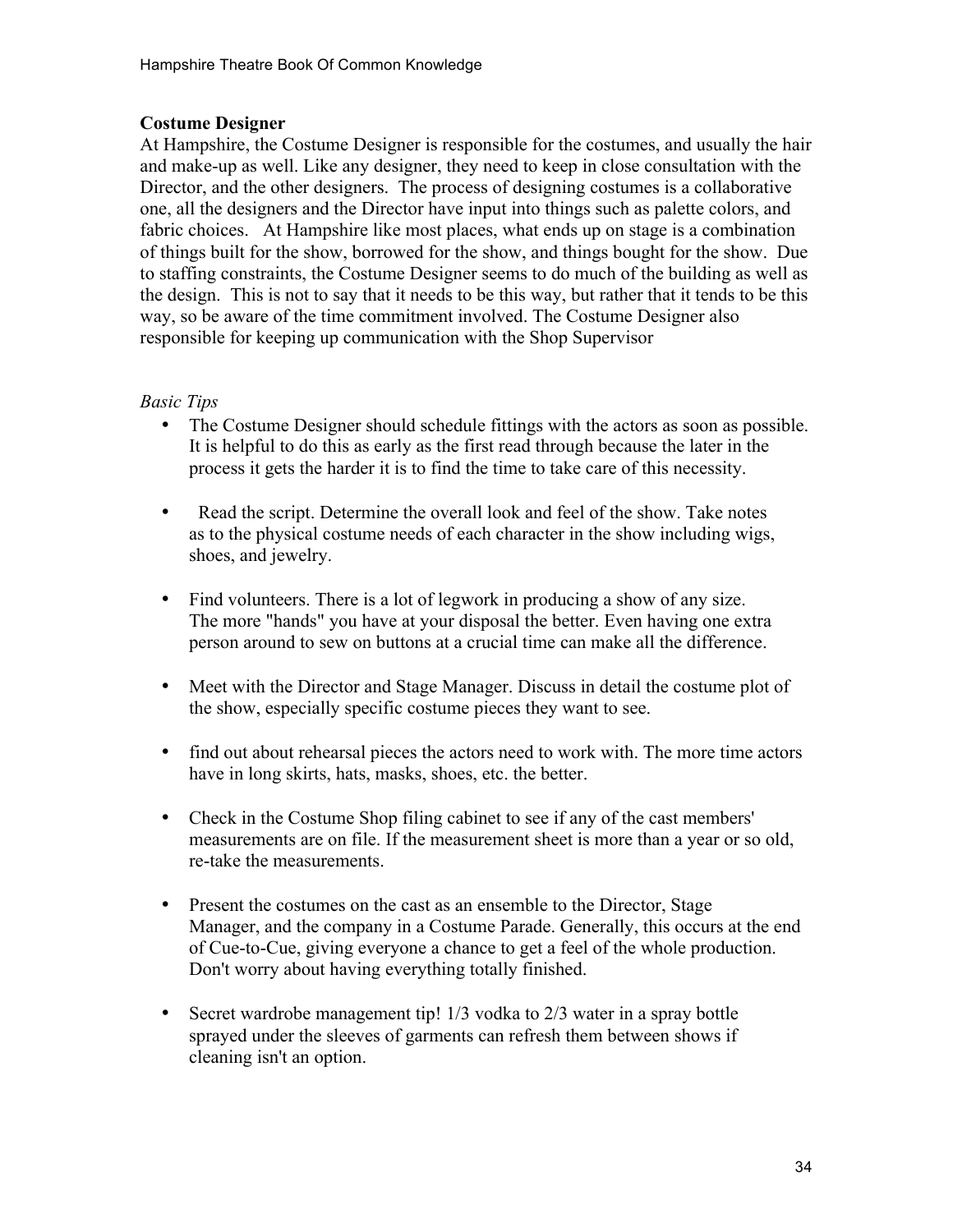- Finish EVERYTHING by second dress. This means any final adjustments to the fit or the look of each costume, making sure that each costume is in character, making sure all costume pieces are labeled and pressed and pretty. Be sure that you have all props and accessories for each costume change.
- Clean, catalogue and store the costumes. Consult with the Shop Supervisor about the best way to clean everything, and where to re-stock it all afterwards!
- Lists and charts are incredibly useful. Keeping an organized sheet documenting exactly what pieces you need for which actor/character/costume and where they come from (buy, build, borrow, pull) can help keep things from getting lost in the shuffle. This goes double for keeping receipts/borrowed costumes in order!
- Make sure the Wardrobe Supervisor is made aware of all complicated costume pieces and changes before first dress. Walk them through the costumes and changes, and give them a good chart/lists of who wears what when.
- Draw up a Wash List to make sure pieces that need cleaning between shows get clean!

# *Helping Others Understand*

- Preliminary sketches in black and white showing shape and flow of the costumes.
- Color renderings can convey a great deal of information, be sure to render the costumes on an appropriately sized and shaped person.
- Fabric swatches (small pieces of the proposed fabric) are a very tangible thing. They can help people who are not familiar with fabric better appreciate what you are thinking about.

# *Stage Blood*

- Stage blood can be a pain if not handled right. Find out as soon as possible if your show requires any, and find out exactly where and how much, as well if it needs to be washable, edible, or anything else.
- A good, non-edible, totally washable stage blood recipe is Karo syrup, blue laundry detergent, with red and blue (to darken) Wilton Cake Decor dye. The cake dye can be bought at Michael's. Mix in more or less Karo depending on how thick/sticky you want the blood.
- A decently washable edible blood is Ben Nye 'Zesty Mint' Stage Blood. Both of these wash out in cold water, especially when pre-rinsed first.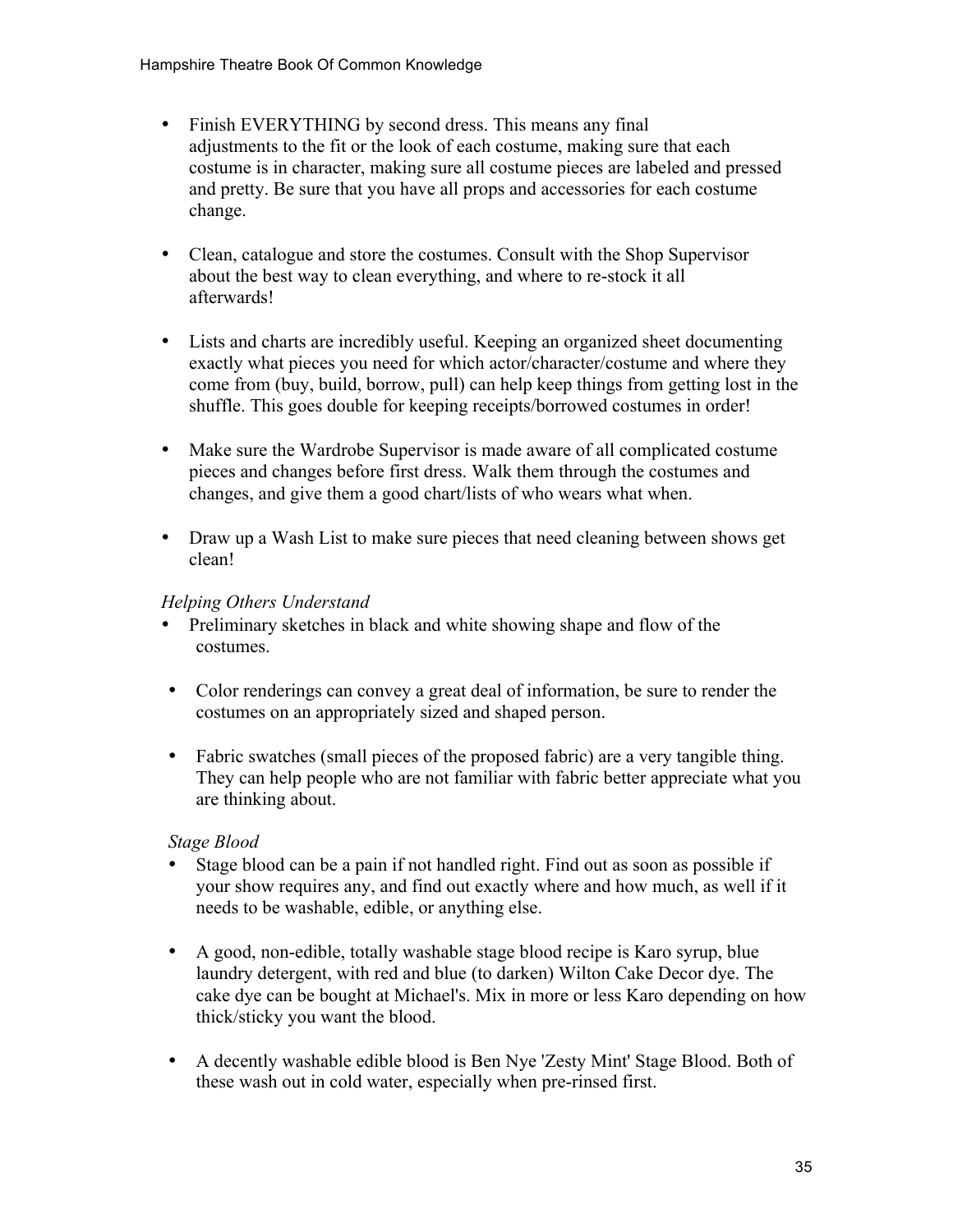# **Technical Director**

This position has some variance in it. Sometimes it is simply the person who builds the set. The limits of this position are most often defined by who is in the role of Producer, or set designer. In professional theatre, the TD simply insures that the technical elements of the show can be completed under budget prior to whatever deadlines are set up. They have a staff of carpenters, electricians, and so on who do the actual labor, and the TD organizes these people. More often at Hampshire, due to labor shortages, the TD functions as a TD, and Master Carpenter. This is not always ideal, so if it is possible there should be a dedicated construction crew, freeing the TD for the ten thousand other things they can be doing at the time. The TD is also in charge of strike (See section on Strike).

### *Basic Tips*

- Before you start building set up a meeting with the faculty Technical Director.
- The faculty Technical Director is a great resource use him/her.
- Get your build crew as soon as possible. Do it before the production process even begins.
- To find a crew go to classes. Also remind people crew is a Div II requirement.
- Fully price the entire show before committing to anything.
- Order an extra 10% of everything OR leave 10% of your budget out of your spending. This will save your ass if anything goes wrong.
- Talk to your set designer everyday.
- Make your build schedule with the set designer.
- Leave time in your schedule for the painting and drying of the set.
- Set designers are usually the ones to paint the set. Make sure you know who will do the painting.
- Try and stick to your schedule but be flexible also. Some things may take longer than expected.
- Construct basic platforms first!
- Establish your role before committing.
- Try and avoid working with set designers you don't get along with.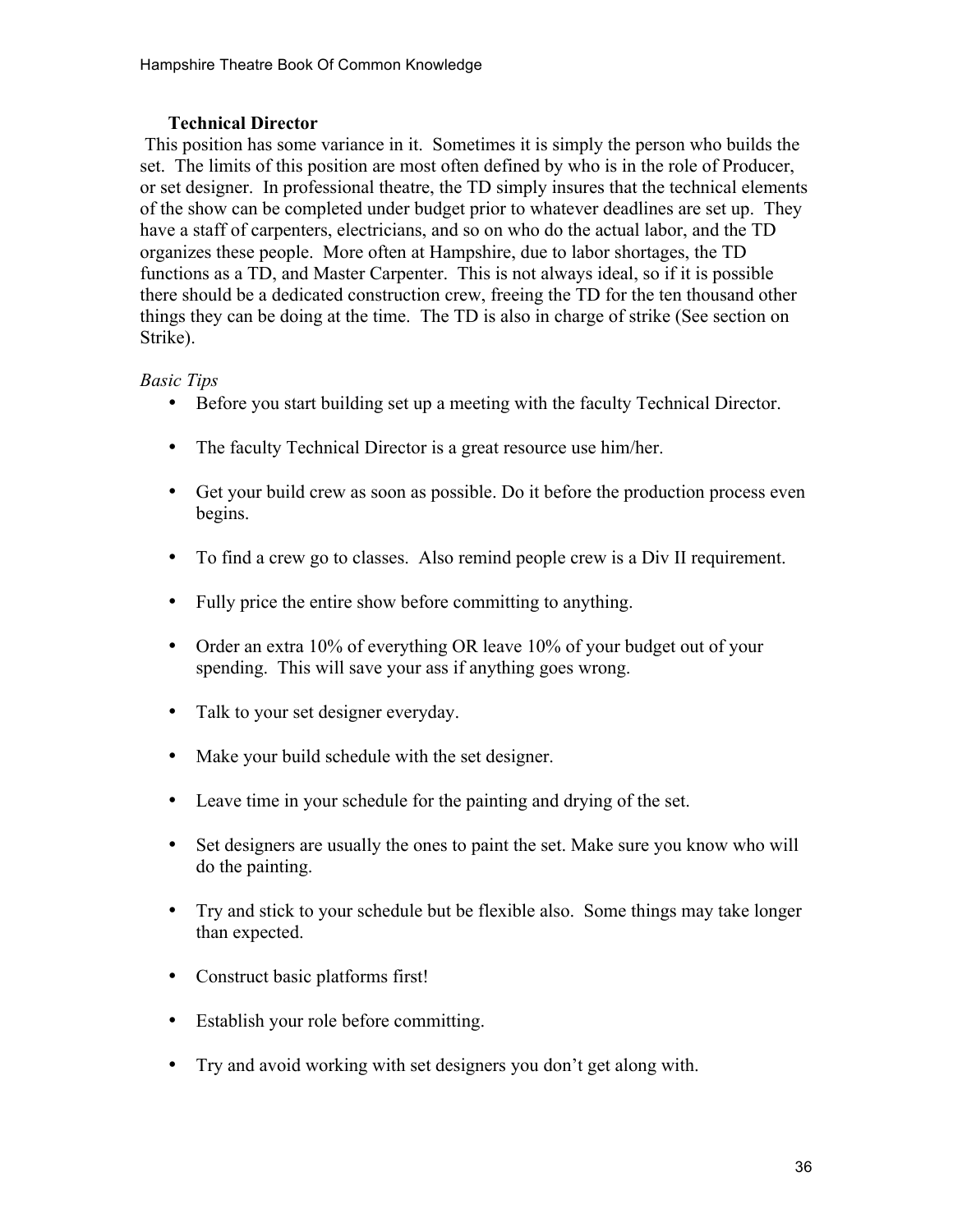## *Build*

- During build, designate different people to different projects. This way many projects can be worked on at one time.
- Give the people with more experience more responsibility.
- Your job should not be constantly building. You should be an overseer.
- Have a special project- it is something you can have fun with.
- Have build bonding. Make it fun. This will increase efficiency and also make people more willing to work on the next show.
- Bring music.
- Have a build crew song.
- Leave time for breaks. Usually 5-10 min breaks every 2 hrs are enough.
- Be aware of how your crew is doing both in regards to them as builders and as students.

# *Strike*

- Go into strike with a plan.
- Delegate the right jobs to the right people. People who know how to use power tools should be the ones to use them.
- Don't forget to assign people to costumes and props. These are often good jobs to give to actors.

*Safety, Safety, Safety!*

- If something on set in not safe make sure you warn EVERYONE including all actors before rehearsal.
- It is great to bring new people into the theatre program, however if you are working with someone who has never worked on a build before make sure to have someone keeping an eye on them.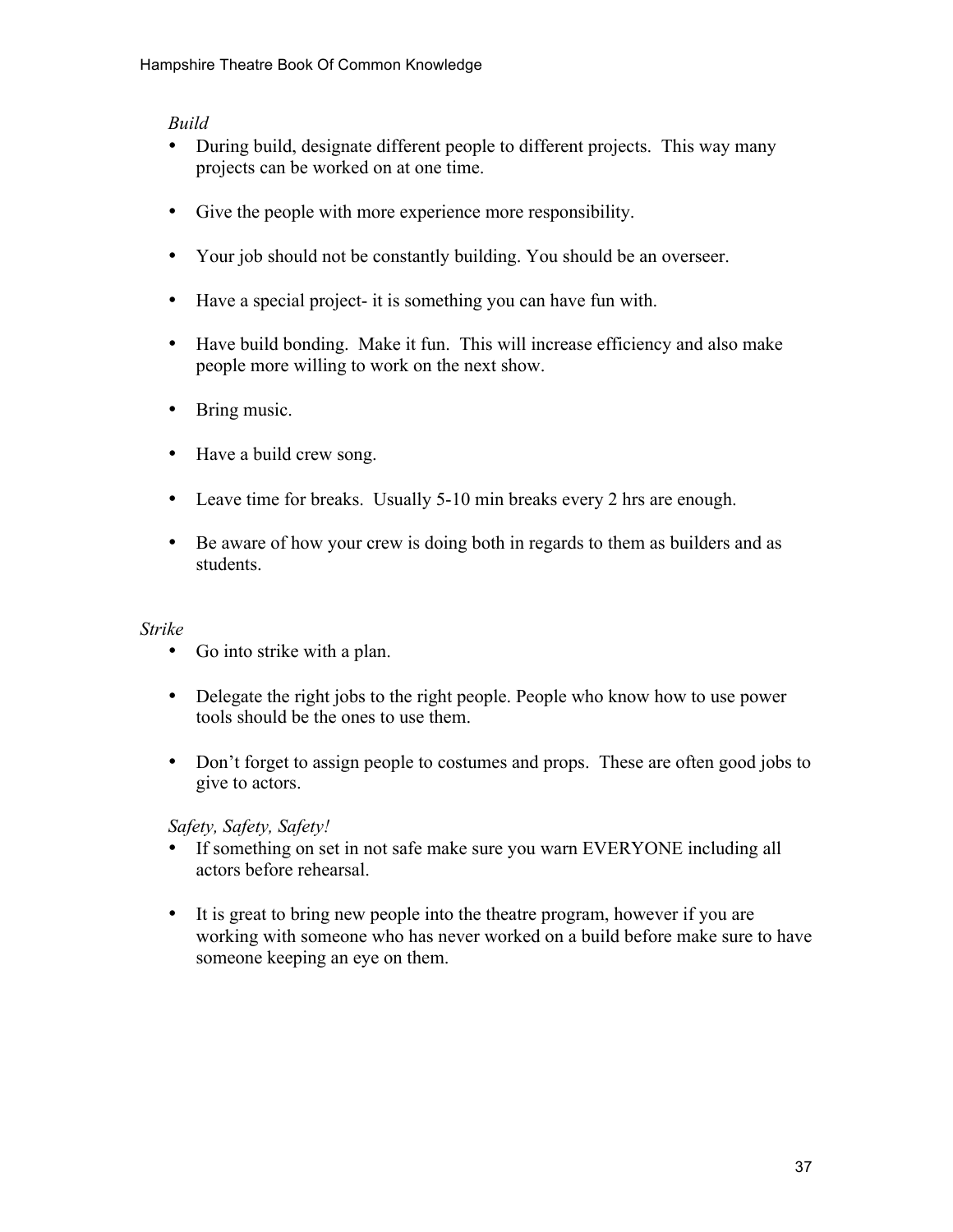# **Master Electrician**

The Master Electrician (ME) is responsible for the execution of the lighting design. With the Lighting Designers consultation, they will;

- Supervise the hang of the show, insuring and verifying that all instruments are in their required place.
- Crew the focus (when the lights are all pointed in the right place), insuring that in addition to themselves there are as many electricians as the Lighting Designer needs.
- Wire any "practical" lighting units, i.e. a real working table lamp on stage.
- Perform the pre-show dimmer and instrument check each night before performance.

The Master Electrician is responsible for all things electric; setting up the board, refocusing lights, etc. In addition, the ME is responsible for making sure the Stage Manager knows how to set up and break down the headset system. That does not mean the Master Electrician does it, but rather they instruct the Stage Manager, if needed, on the proper procedures.

# *Basic Tips*

- This position should be filled by someone who has worked on several light crews before. This is not a position someone can jump into with no prior experience.
- Having taken a class in lighting would not hurt- but is not enough to qualify you.
- Know the light board.
- Talk daily to the lighting designer.
- Know who is in charge of what.
- Test every light before you hang it. We don't have a tester so you have to plug each light into the wall.
- To lower the grid in the main stage you have to turn the breakers on.
- You are in charge of the lights during strike. Make sure everything is placed in the proper place.
- Safety, Safety, Safety!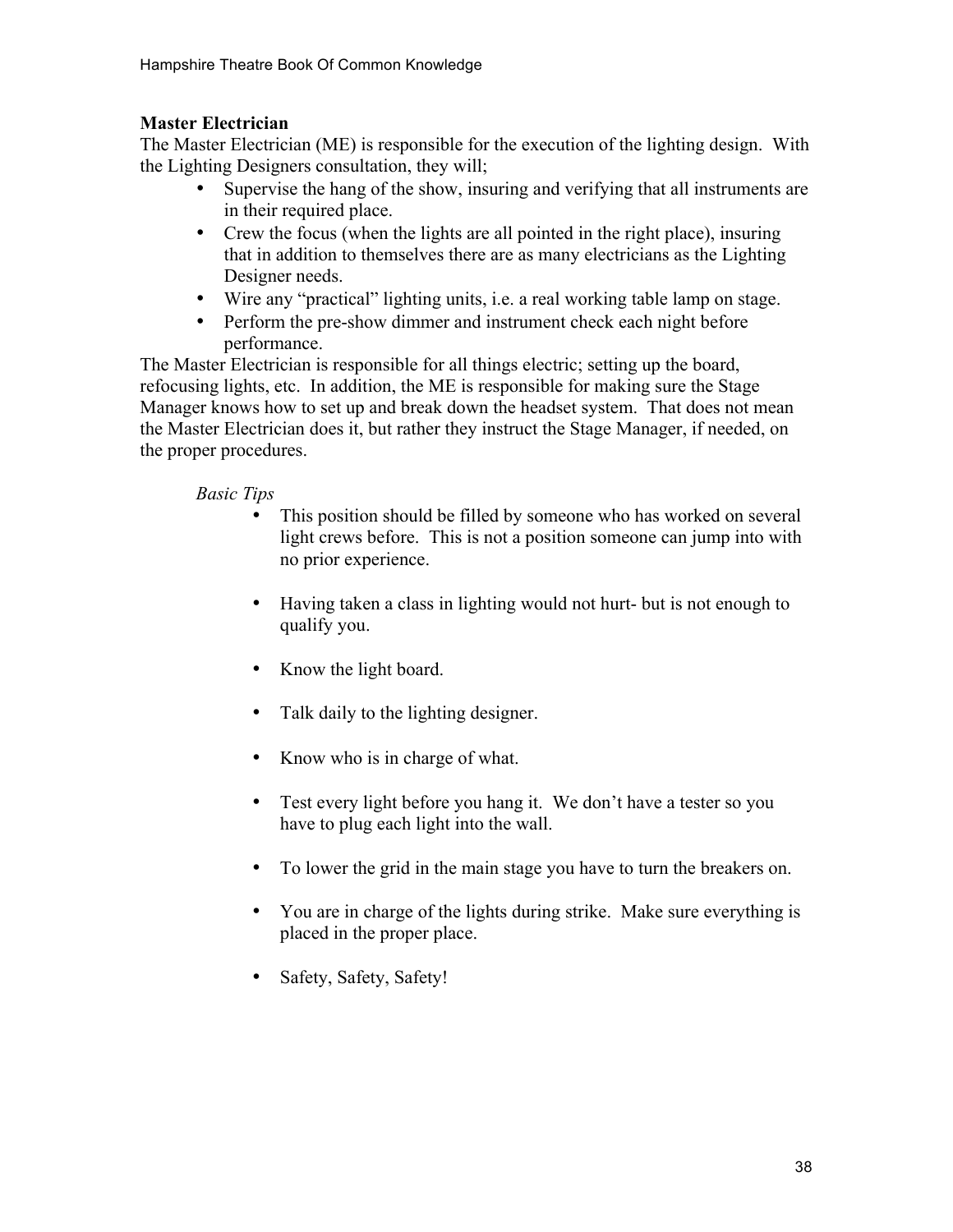# **Publicist**

Publicity is an important element to any production. It is the method by which people are attracted to see the show. Having no publicity is probably going to translate into empty houses. It is important to market your show in an appropriate way, as well as to take advantage of the free, and word of mouth publicity available to you. A poster must be carefully designed to both catch people's eyes, and convey important information. It should also be done in a style that begins to prepare people for the style of the show. Before going to press, a poster must be approved by a faculty member this is mostly to check for spelling and insure that another person has looked at it. If it can be helped, a production should have both a graphic designer and publicist. The designer is responsible for making the items and the publicist is responsible for displaying them. . There is some information, which must be conveyed on a poster that is fairly obvious.

- 1. All posters for slotted shows must say "Hampshire College Theatre Presents"
- 2. Name of the show.
- 3. Name of playwright.
- 4. Location of show.
- 5. Date and time of show.
- 6. How to get tickets.
- 7. Cost of tickets.
- 8. If there is nudity or strobe lighting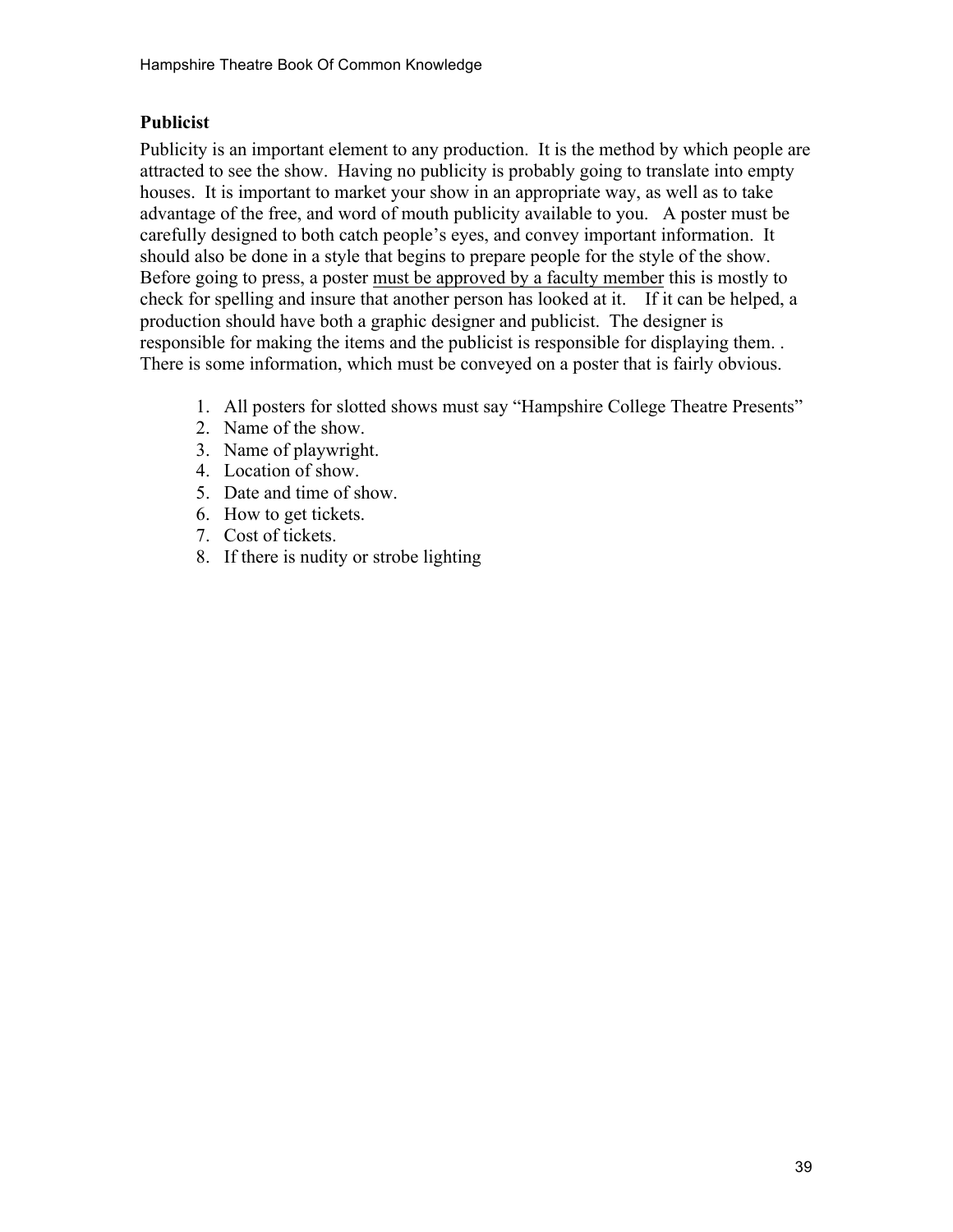### **Properties Manager**

Props Manager for short, this position is another that is open for interpretation around here. Sometimes the "Props Person" is a full fledged designer, and sometimes simply carries out the directions of the Director, or Scenic Designer. Be sure to get this figured out before hand.

## *Basic Tips*

- Spend time getting to know the props loft.
- Read the script thoroughly
- Set up a meeting with the Theatre Board Properties Monitor if you have questions about the Hampshire resources.
- Get rehearsal props ASAP!
- Please don't paint the borrowed props unless agreed upon (For more information see Five-College Borrowing).
- Try to borrow as little as possible.
- In show where props are consumed or are not of a permanent nature, (e.g. cigarettes, food, flowers, paper that is cut) insure that there is always enough on hand. Have a contingency plan in case an emergency of some sort prevents you from getting to the store.
- Communication is key. Talk to the director about their vision.
- Often the need for a prop is based upon an actor's movement, or emotion at a point in the play, so the need for a given prop can change as the Director and Actors continue to rehearse.
- If the props are character specific, talk to the actor about their character.
- Set a date with the director determining when they need props by.
- Props have been stolen from the greenroom.
- Important props can be kept in the red cabinet. It is opened with the same key that opens the stage-managers locker.

#### *Once the show starts*

• Insist that your actors check their props before and after the show. You should be doing this as well.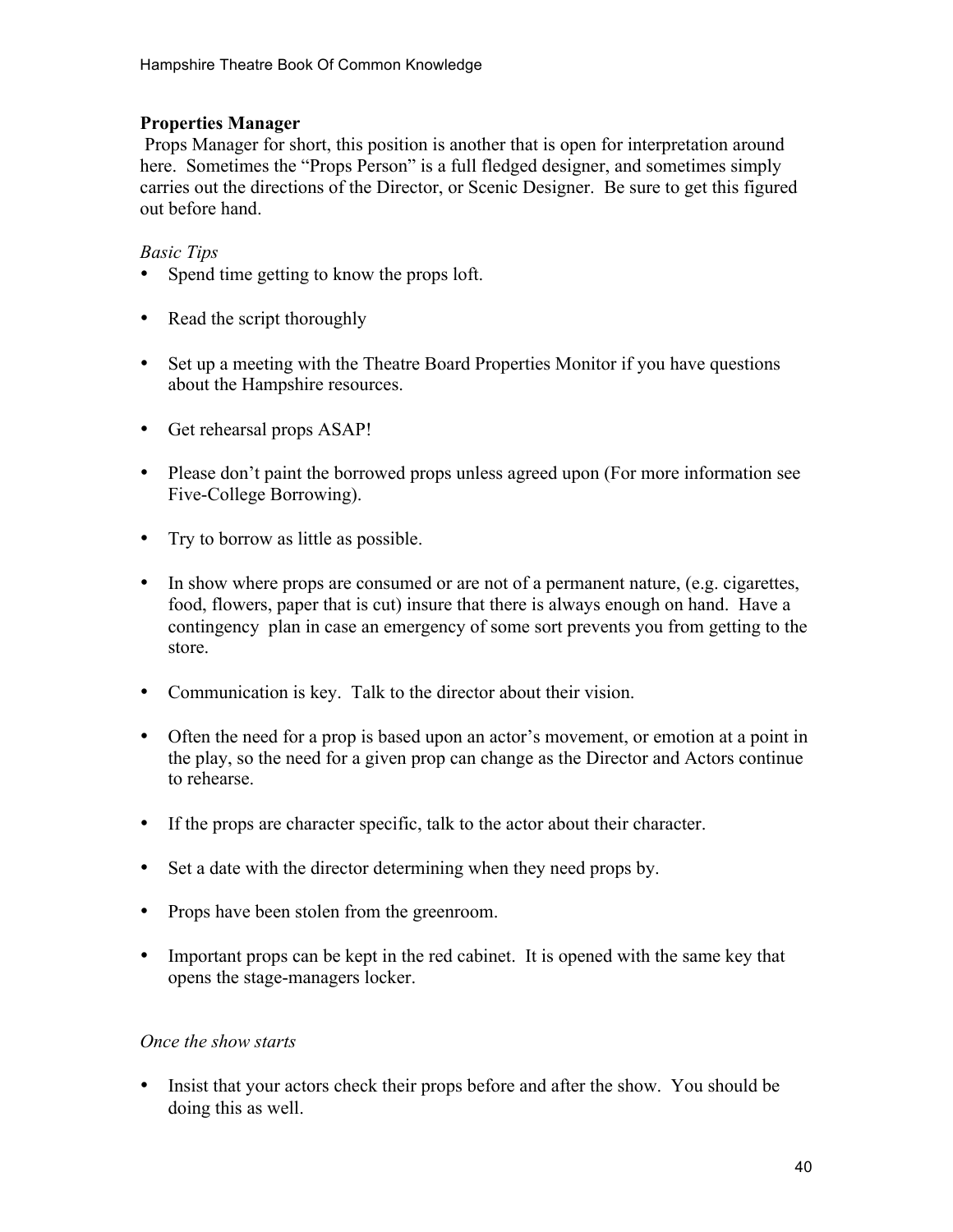- Talk to the actors about their entrances and exists to find the best place for the prop to be placed. Always keep the prop it one place.
- After a place has been determined for an individual prop, label that spot. Masking tape is often the easiest way to do this.
- Make sure everyone knows if there is a specifically dangerous or fragile prop.
- Remind everyone that only the specific actors that need the props should be touching them.
- If necessary, perform running crew responsibilities, basically along the line of "Make sure everything is where it should be."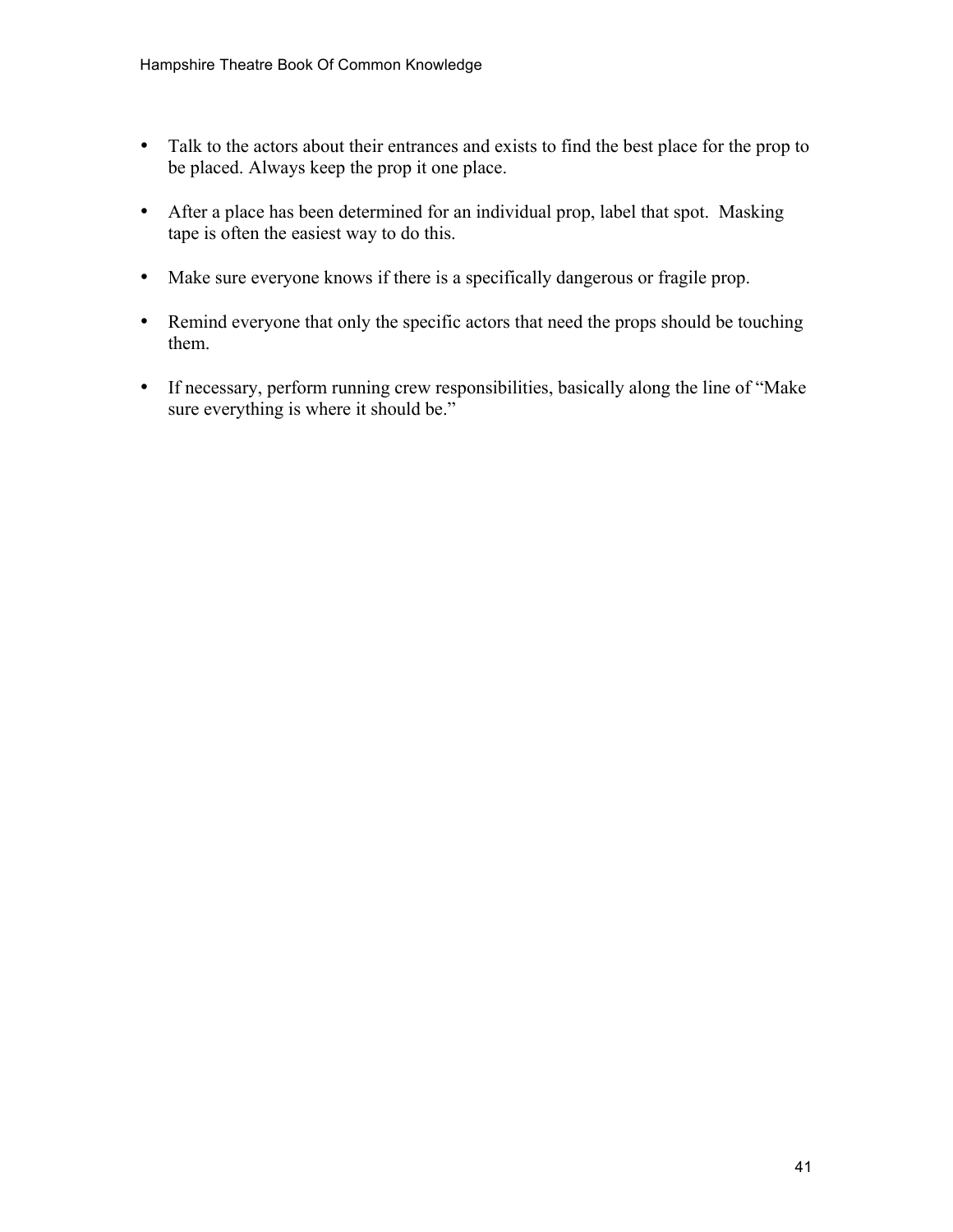### **House Manager**

The House Manager at Hampshire is responsible for a variety of things. From overseeing the box office to dealing with the public the night of the performance. The definitive guide to House Management at Hampshire was written by our very own Wayne Kramer,. I am reprinting a few of the key sections. In general, the house manager is responsible for the efficient implementation of the theatre's "front of house" policies. The house manager must assume certain responsibilities for the comfort and safety of the audience. Further, the house manager should adopt a healthy respect for theatre patrons. A production can be marred by rudeness, inefficiency or confusion in the front of the house operations. A patron treated courteously will be more favorable disposed to the given performance and to the theatre program in general. Hopefully , that patron will return. When we lose patrons we lose credibility and box office revenue. Finally, the house manager and house crew are actors in the broadest sense. Their believability and motivation should be just as evident. **The house manager is solely responsible for any public announcements to the audience and is therefore responsible for emergency directions.** In general, it should be remembered that the theatre has assumed responsibility for the safety of its patrons.

- The house manager should recruit the house crew for the run of the show. The minimal number of ushers should be two (not including the house manager).
- House seat designations. Will there be reserved areas or seats held.
- Special attire for the house crew, if desired (e.g., black and white, costume, period, formal, or informal).
- Special preview or invitational dress rehearsals which require a house crew.
- The approximate running time for the show and its breakdown by intermissions. This information is updated during technical and dress rehearsals.
- The house manager and stage manager determine the time that the house will open. Establish a timetable: arrival times, length of stays, alternates, etc.
- Determine a clear "plan of escape" for both audience and company in case of emergency.
- Determine the need for lobby displays. Decide who will make the display, where it will be stored, who will set it up and strike it, and what security measures are needed. Assign crew members where needed.
- Arrive one hour before announced curtain time. The crew should arrive 45 minutes ahead of curtain.

*Safety goggles should be worn at all times when operating power tools.*

• The house manager is on duty throughout the performance.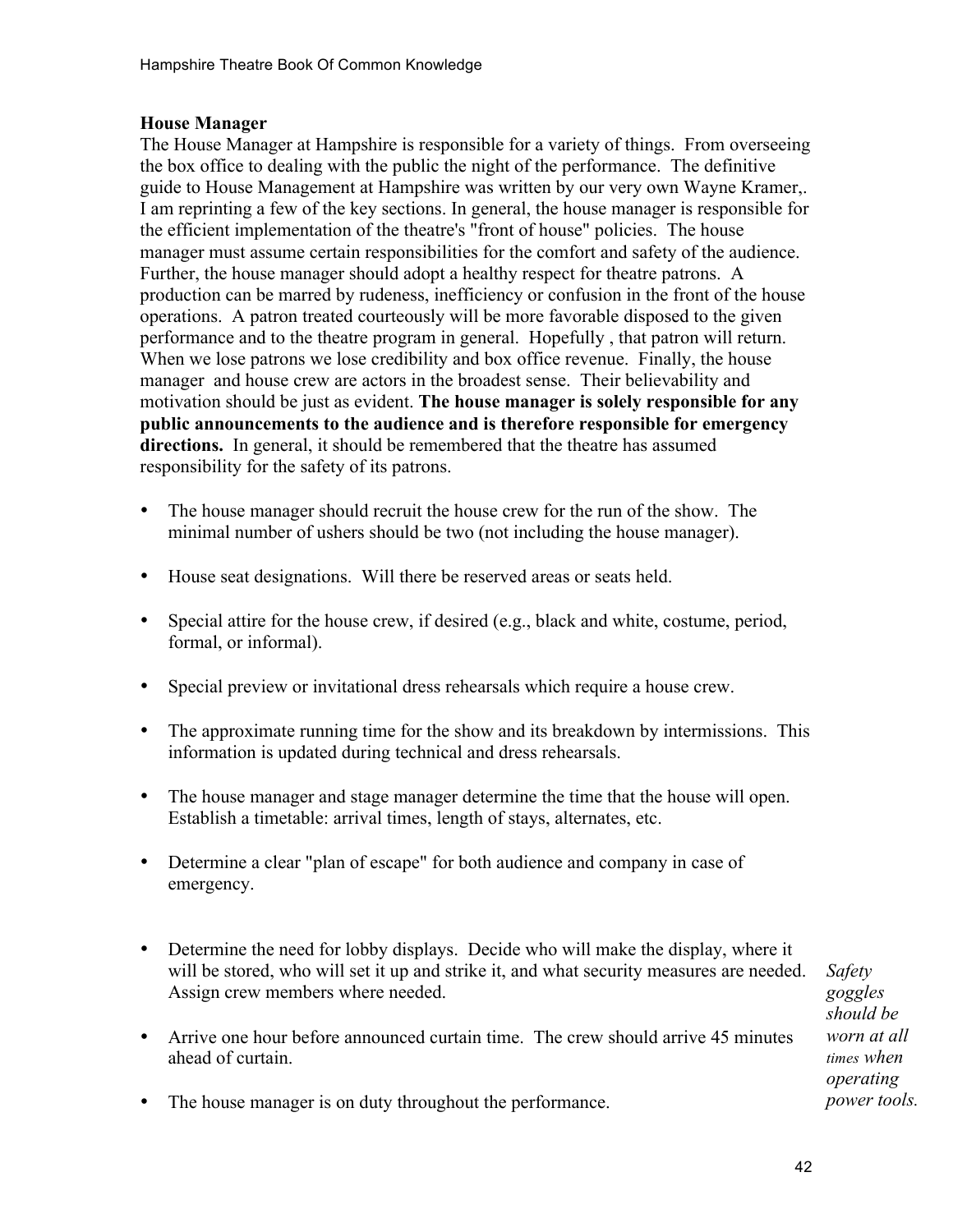- Be available for patron comments and complaints, which are evaluated and, if warranted, forwarded to the proper channels.
- Encourage stragglers to leave the house area, and when the house is cleared, close the theatre doors so that the production staff can begin post-production activity.
- If you are interested in seeing the show see the dress rehearsal. You should not be seeing the actual show. Your job is to make sure no audience members enter during the run.
- You are only requires to stay until intermission.
- Prior to every show it is your duty to clean the audience area of all trash etc.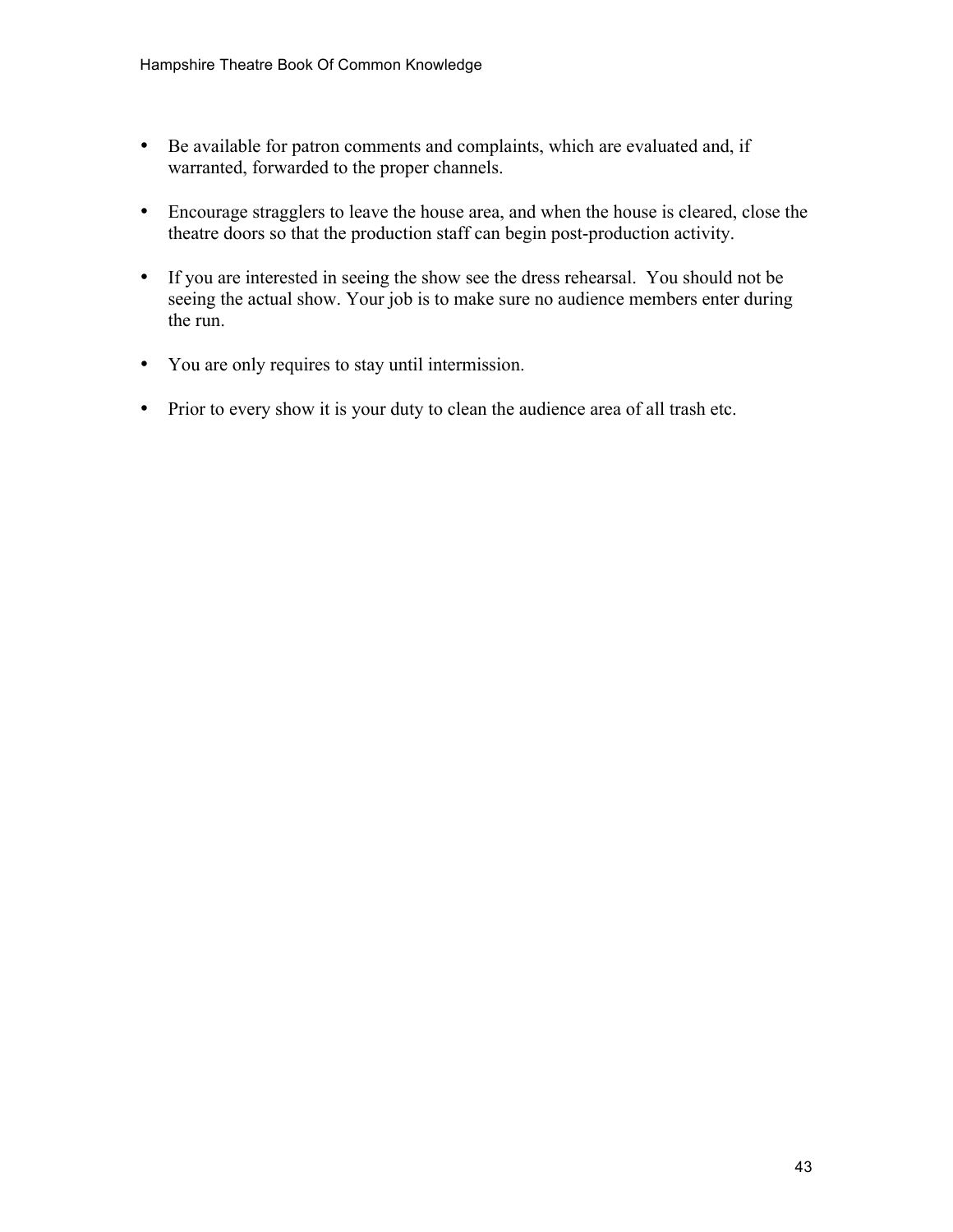# **Operators**

There are as many different types of operators as there are things to do during a show. They are pretty self explanatory, and this is not a complete list:

- Light Op- Runs light board
- Sound Op- Runs sound equipment
- Patch Op- makes any needed lighting patches during the show
- Follow Spot Op- operates the follow spot
- Rigging Op- operates any rigging or lines
- Dressers- help actors get into and out of costume, quick changes etc.
- Props- make sure that props are where they need to be
- Deck Chief coordinates the movement of set pieces
- Stage Hand- moves set pieces, or handles general labor during the show All of these positions and any others you can think of answer to the Stage Manager during the show. In most cases they will need to attend the tech rehearsals, dress rehearsals, and all performances of the show. As the Ops are the ones who are running the show, they more or less give up the chance to see to see a performance, so it is a very nice gesture to arrange for a "Crew Night" where either the actors perform without tech,

or the designers act as running crew.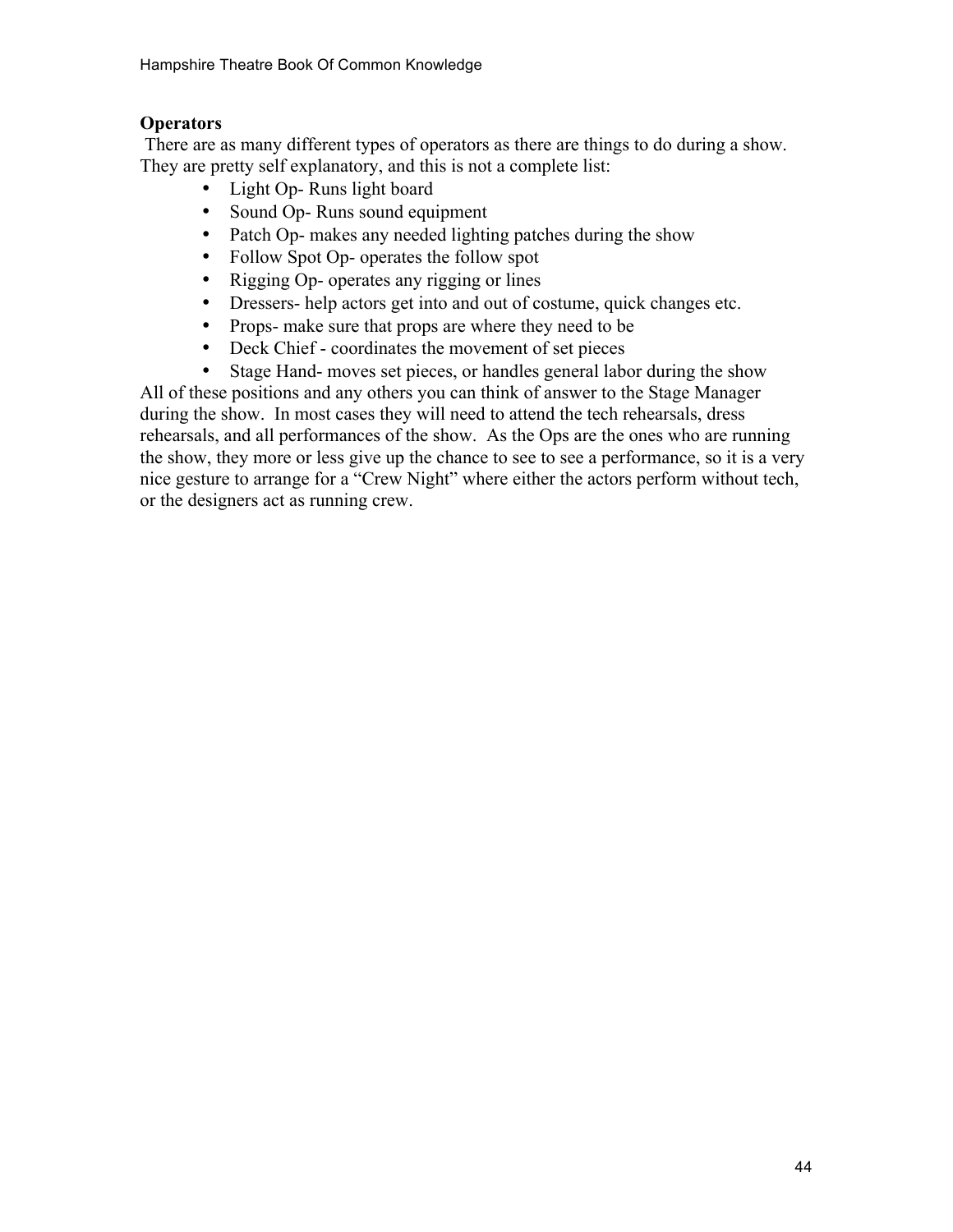# **Actors**

The first recorded case of an actor performing took place in 534 BC.

# *Basic Tips*

- Be on time. Call if you cannot.
- Do not piss off your stage managers. Once the show goes up they will save your ass.
- Do a show based on your priorities. Before you audition ask yourself what you want to achieve through the experience.
- Consider outside commitments**.**
- Theatre is collaborative- Everyone is working hard so respect all of the cast and crew.
- Let everyone do their job. Ex. If you have an ugly costume: deal with it.
- Make sure you are clear on your place in the production. Some directors like to have more control than others. Before auditioning it is a good idea to ask the director how s/he works.
- Know your production team and don't be afraid to ask them questions.
- Romantic relationships during shows are dangerous- Don't make everyone else deal with your drama.

# *For the Hampshire Actor*

- Don't forget, everyone is just learning.
- Because this is a learning experience for everyone make sure there is open communication. Your feedback is important.
- Do a show because you want to do it, not because you want to do a friend a favor.
- Use your Theatre Board Liaison! They exist to give you a person to vent to, as well as address private problems or concerns.
- Don't save all your problems for post-mortem.
- Do your own research. Most shows at Hampshire don't have the luxury of having a dramaturge so do your homework.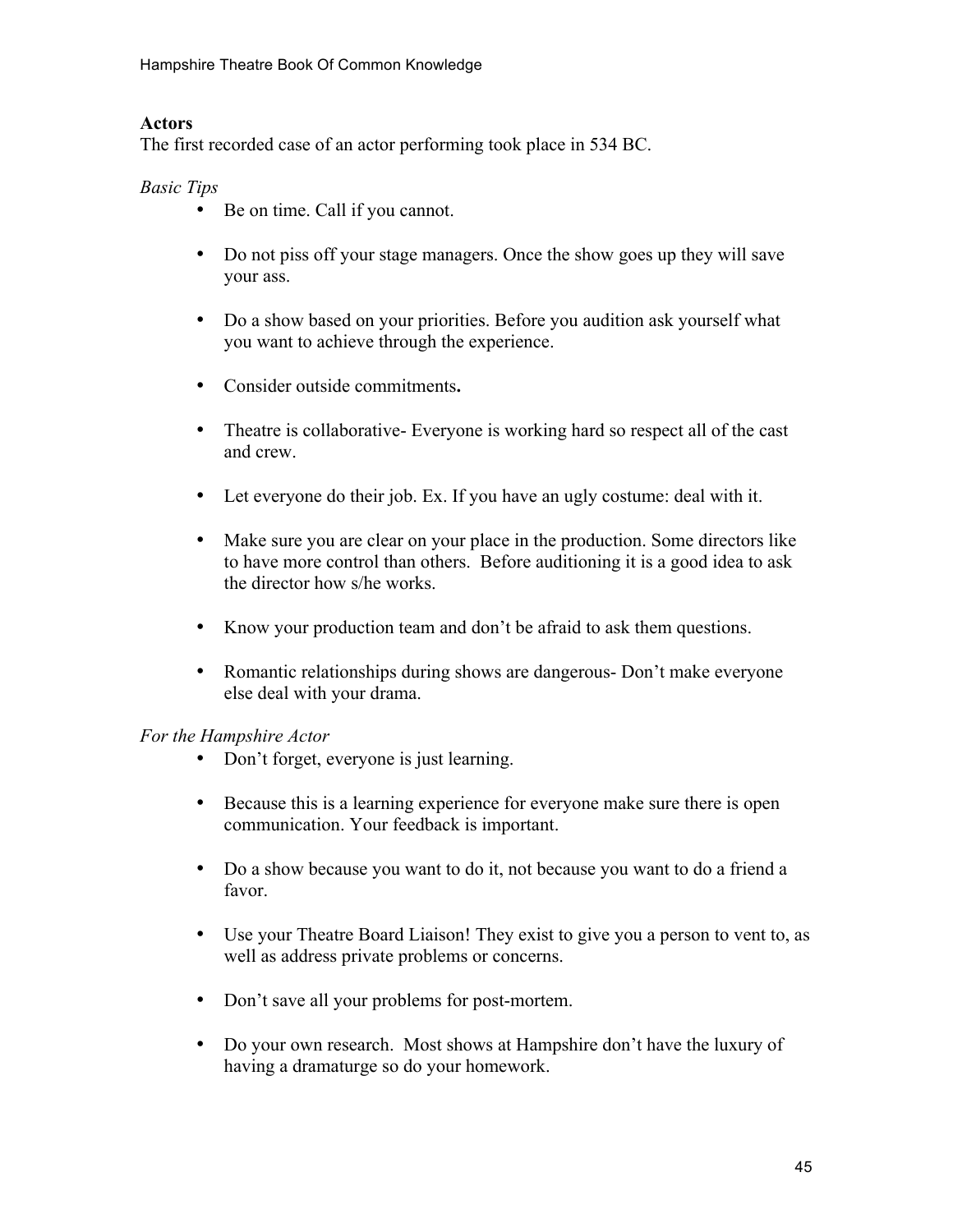• Ask all of your questions before the auditions. Don't be afraid to email the director.

## *Warm-ups/ Getting into Character.*

- To make warm-ups effective take some time first to figure out what you need (energy? focus? Etc.).
- Respect warm-ups. Even if they are not what you need respect your fellow actors.
- Find something, like a gesture or an image that snap you into character
- Try and discover your characters animal.
- Create a secret for your character.
- As soon as you step into the performance space leave outside life behind.

#### *Traumatic scenes*

- When working on particularly difficult or disturbing scenes it is important to be able to distance yourself.
- Only work on those scenes in a specific space.
- Tell your director if you are having a hard time
- Find the depth of the scene through physicality first. This may help distance yourself.

#### *Memorization*

- Work on lines right before you go to sleep.
- Record yourself, and listen to it over and over and over.... You're an actor we know you like the sound of your own voice.
- Go through script line by line and dissect it- find the subtext. Lines are easier to learn if you understand exactly what is going on.
- For each line write down a question as to what the line is answering.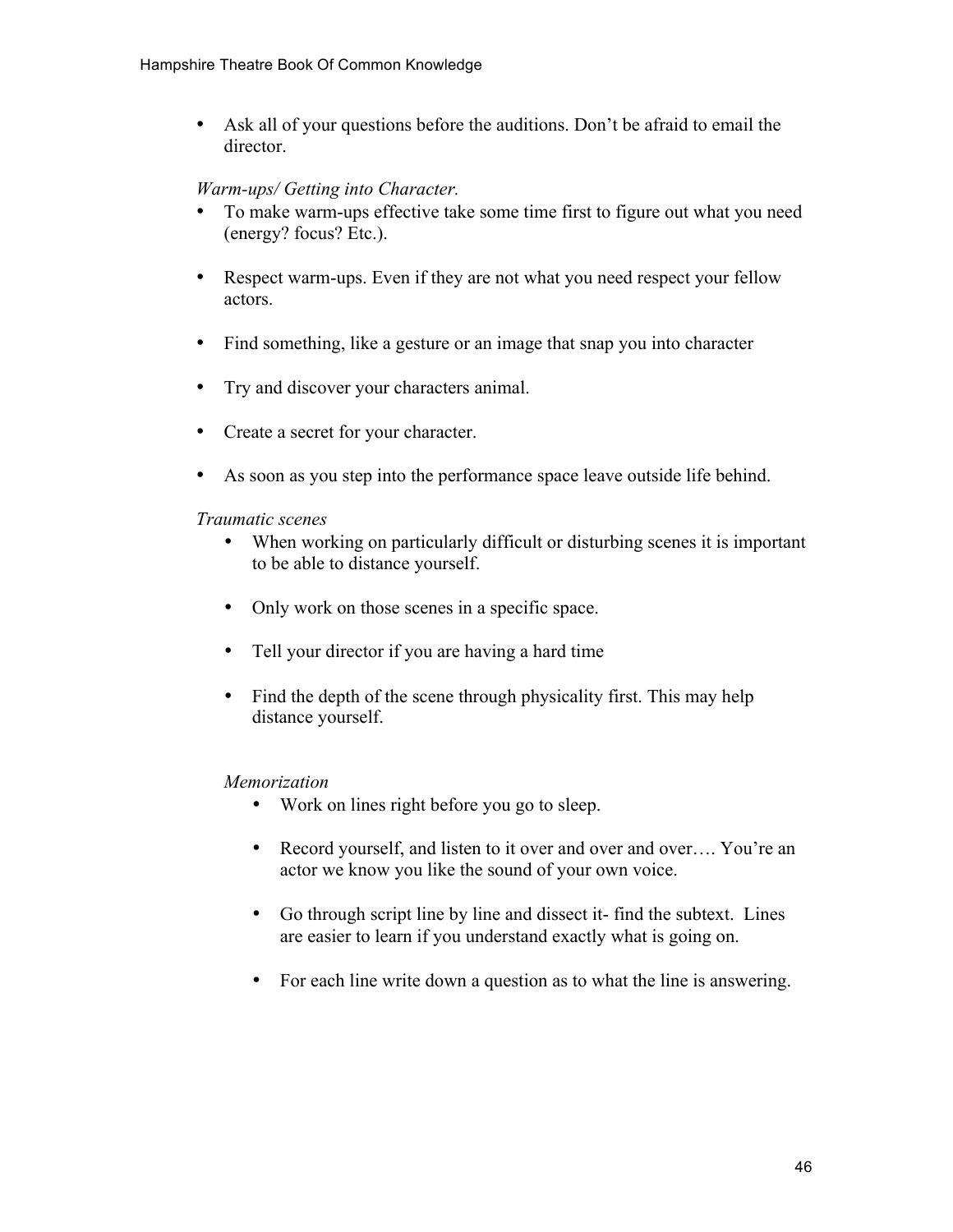# **Budgeting**

Budgeting is the act of monitoring how much money you have and how you spend it. Every slotted Theatre Board production receives a budget depending on whether it is in the main stage or studio. All other productions must submit a budget to Theatre Board as early into the process as possible. If you are in a non slotted production you are in the position to ask Theatre Board for the money you need, if you are a slotted show you know how much money you are getting, and you just need to tell Theatre Board how you spent it when the books close are both options.

Let's assume that the budget is being done from scratch, the first step is to solicit the designers and various section heads asking for "budget requests." Make everyone sit down and tell you how much money he or she wants. Yes, at this stage it is how much they want, not need. Once you have that figured out, add itup like this:

| <b>Area</b>   |    |          | <b>Asking Amount   Amount Allocated</b> |
|---------------|----|----------|-----------------------------------------|
| Set           | \$ | 800.00   |                                         |
| Lights        | \$ | 150.00   |                                         |
| Costume       | \$ | 500.00   |                                         |
| Sound         | \$ | 75.00    |                                         |
| Props         | \$ | 100.00   |                                         |
| Publicity     | \$ | 150.00   |                                         |
| Miscellaneous | \$ | 50.00    |                                         |
|               |    |          |                                         |
| <b>Total</b>  | S  | 1,825.00 | \$                                      |

# **Figure 1**

At this point leave blank the section that says Amount Allocated, that is coming up. Next, you find out how much money you actually have from Theatre Board. Let us say they give you \$750 to start with, then your budget looks like this: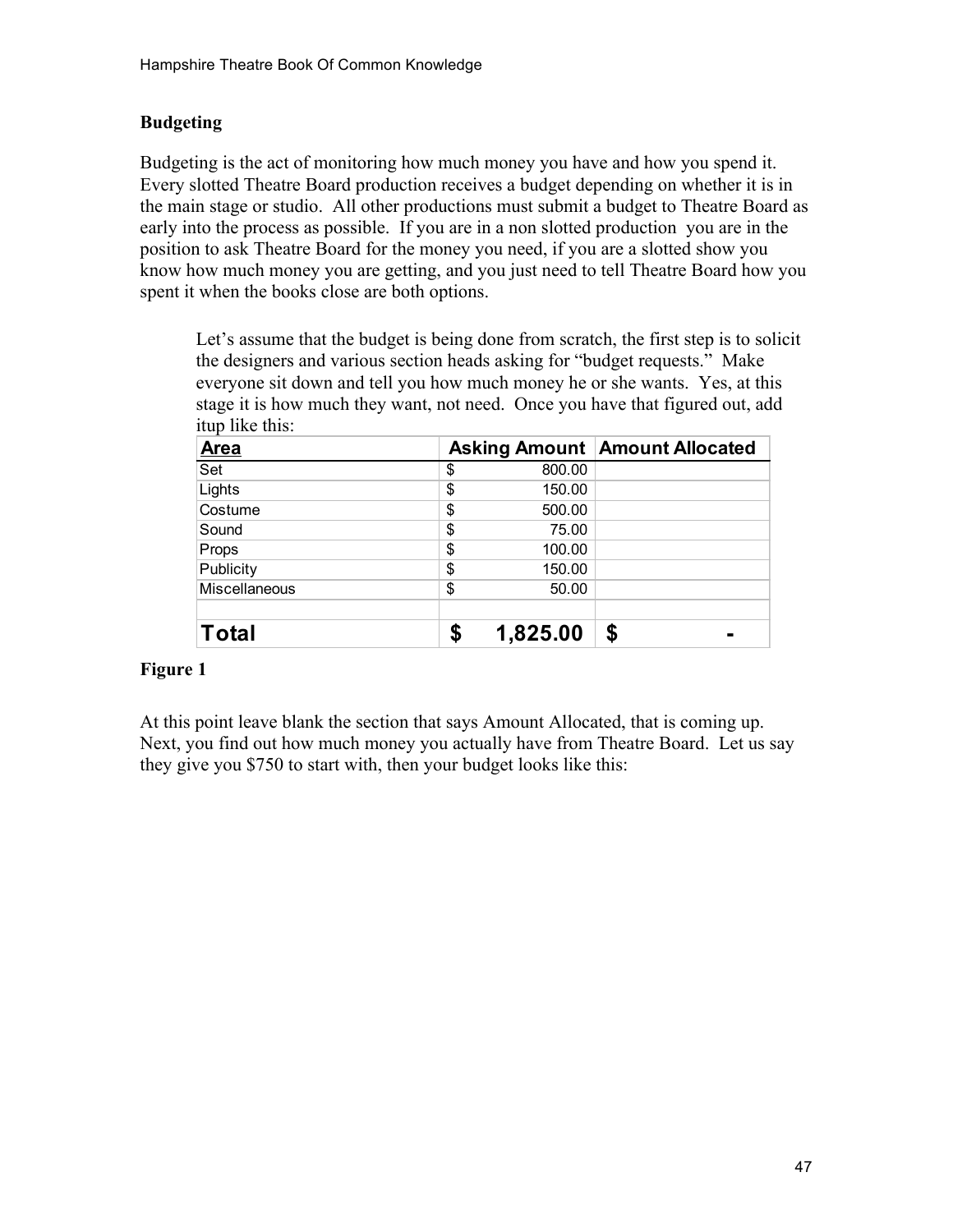| Area                 |                    | <b>Asking Amount Amount Allocated</b> |
|----------------------|--------------------|---------------------------------------|
| <b>Income</b>        |                    |                                       |
| Theatre Board        | \$750.00           |                                       |
| <b>Expenditure</b>   |                    |                                       |
| Set                  | $-$ \$800.00       |                                       |
| Lights               | $-$150.00$         |                                       |
| Costume              | $-$500.00$         |                                       |
| Sound                | $-$75.00$          |                                       |
| Props                | $-$100.00$         |                                       |
| Publicity            | $-$150.00$         |                                       |
| <b>Miscellaneous</b> | $-$50.00$          |                                       |
|                      |                    |                                       |
| Total                | $-$ \$1,075.00 \\$ |                                       |

### **Figure 2**

You will notice in Figure 2 that the total lists a negative number. This is because the only credit you have so far is the Theatre Board money. Now you have to find other means of funding. Perhaps your show has to do with Women's Rights. Your next option might be to go to the Women's Center. This is what you would present to the Women's Center. If all went well they would allocate you \$1,075, and that would be that. Everyone would get what they asked for, and as long as the estimates were correct, the show would have no money problems. More likely, however you would end up with something like this:

#### **Figure 3**

As Figure 3 shows, the Women's Center did not meet your need, leaving you with a potential deficit of \$275. This is where the choice comes in. There are two options in this situation, and the answer usually ends up being a combination of both. You can either cut back on expenses, or increase income. The trick is to make that line at the bottom equal zero, or a positive number. Let's say that you sell one ad in the program for \$100. That brings you up to \$175 in the hole. This needs to be made up for. That is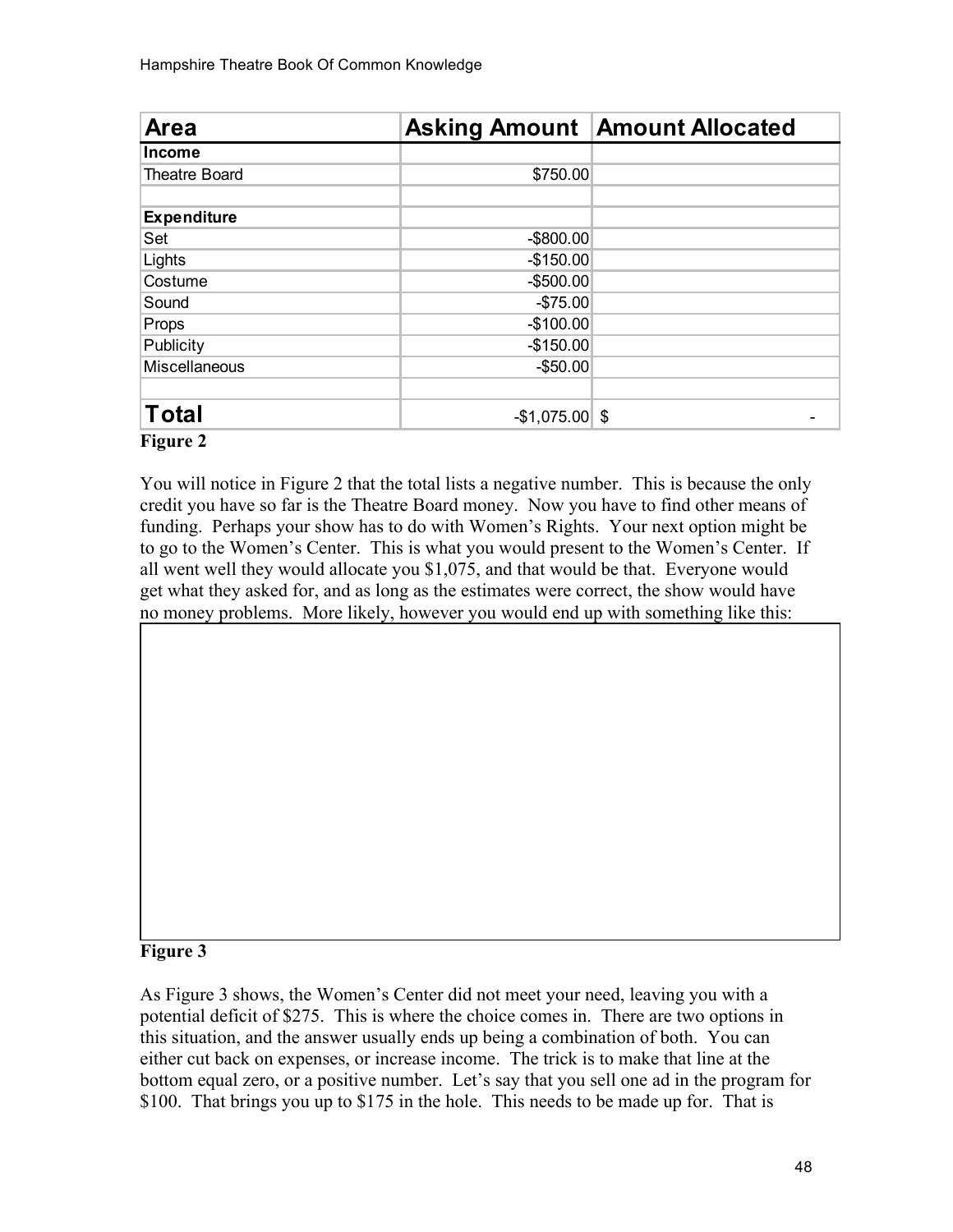where that second column comes into play. Use that column to show how much money you actually will give to each area. Try to think before you cut, and remember not to cut an area so deep that they lose the ability to function. Here is an example of the completed model:

Figure 4

As you can see from Figure 4, by cutting a few dollars here and a few there, plus the addition of the ad revenue we have successfully balanced the budget. It is important to note that you cannot count on that ad revenue to materialize just because you wrote it into the budget. Selling ads is one of the most difficult things to do, especially considering our relatively small house sizes. It is unwise to base a budget on moneys not yet secured, so be sure to have the check in hand, or at least a contract, before counting on the money. Once you have that magic zero at the bottom of the budget, the fun really begins.

*Up is Down, Down is Up, Left is Right, Right is Left, Block and falls don't, Tripping is Legal, Green rooms aren't. --R. Malone*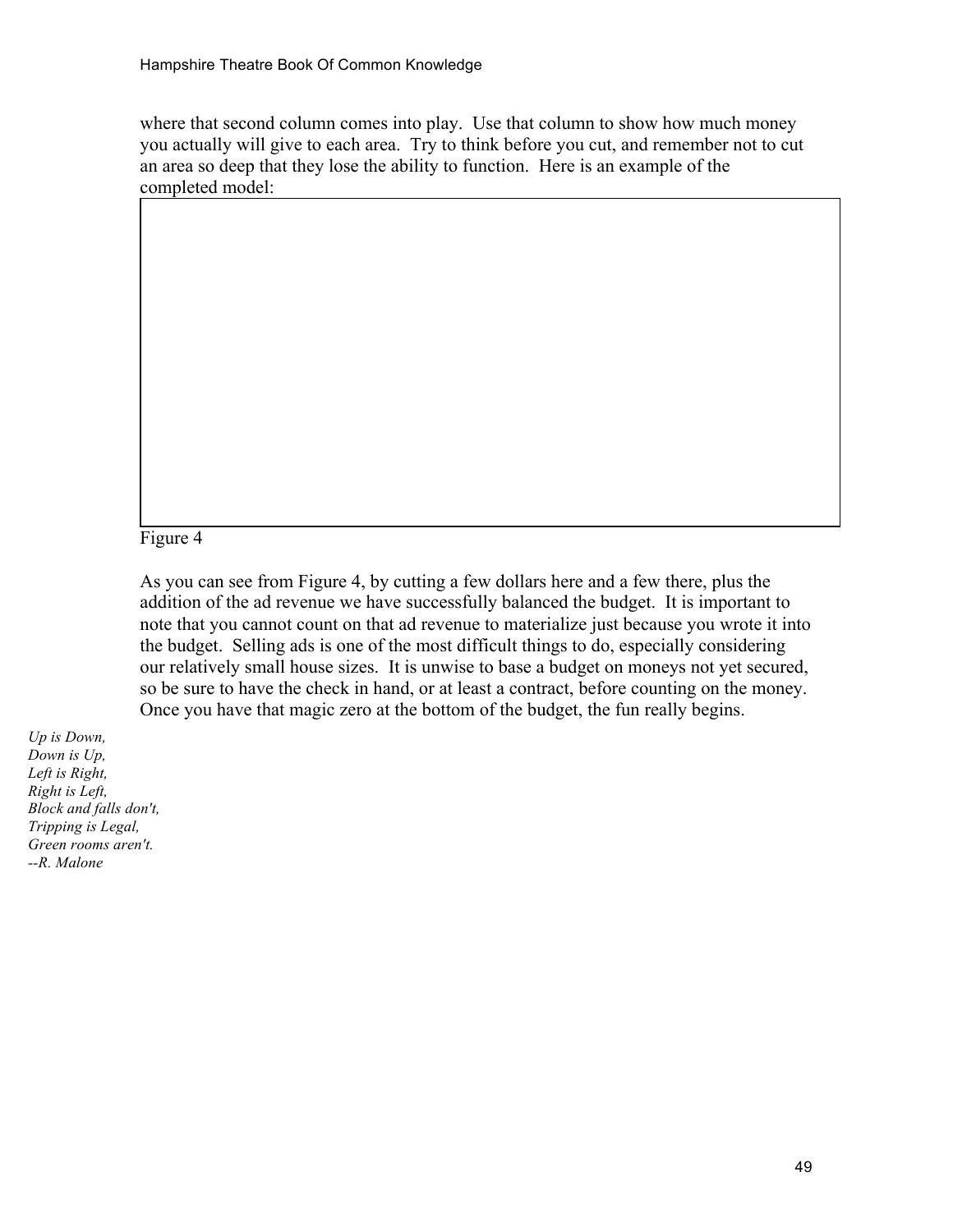# **Making a Hierarchy**

The Slotting Agent and Producer need to choose which positions to fill and who to put into them. Before making that choice it is important to pick a model by which the show will operate, or at least consider what your personal style will accommodate. There are really few things worse than hiring a person who is excited to do something, and then not letting them do the job they were hired for. Below are a couple of models that have worked successfully in the past. SAs are encouraged to look at these and think about how they work; adopting one of these models if appropriate or modifying one to their liking. It is important however to have a clear idea of how you plan to run your production, because if you are unclear everyone who works with you will be unclear. Set up a chain of command and stick to it, don't cut people out, and avoid making what appear to be arbitrary decisions, it can cause people to lose confidence in your leadership.

### **Figure 1**

Figure 1 shows a standard top down organizational structure. This is tried and true, and very similar to models of professional theatre. It is a distributed structure and it is clear who each person on the list answers to. This more or less covers all the important areas and allows for some significant overlap in the area of production management. Things are never as clear-cut in real life as they are on paper, but this allows a reasonable distribution of labor and power. The most important part of this model is the connection between the Producer and the Director. When you separate the two areas (artistic and organizational) like this it is important that you keep the two sides of the brain working in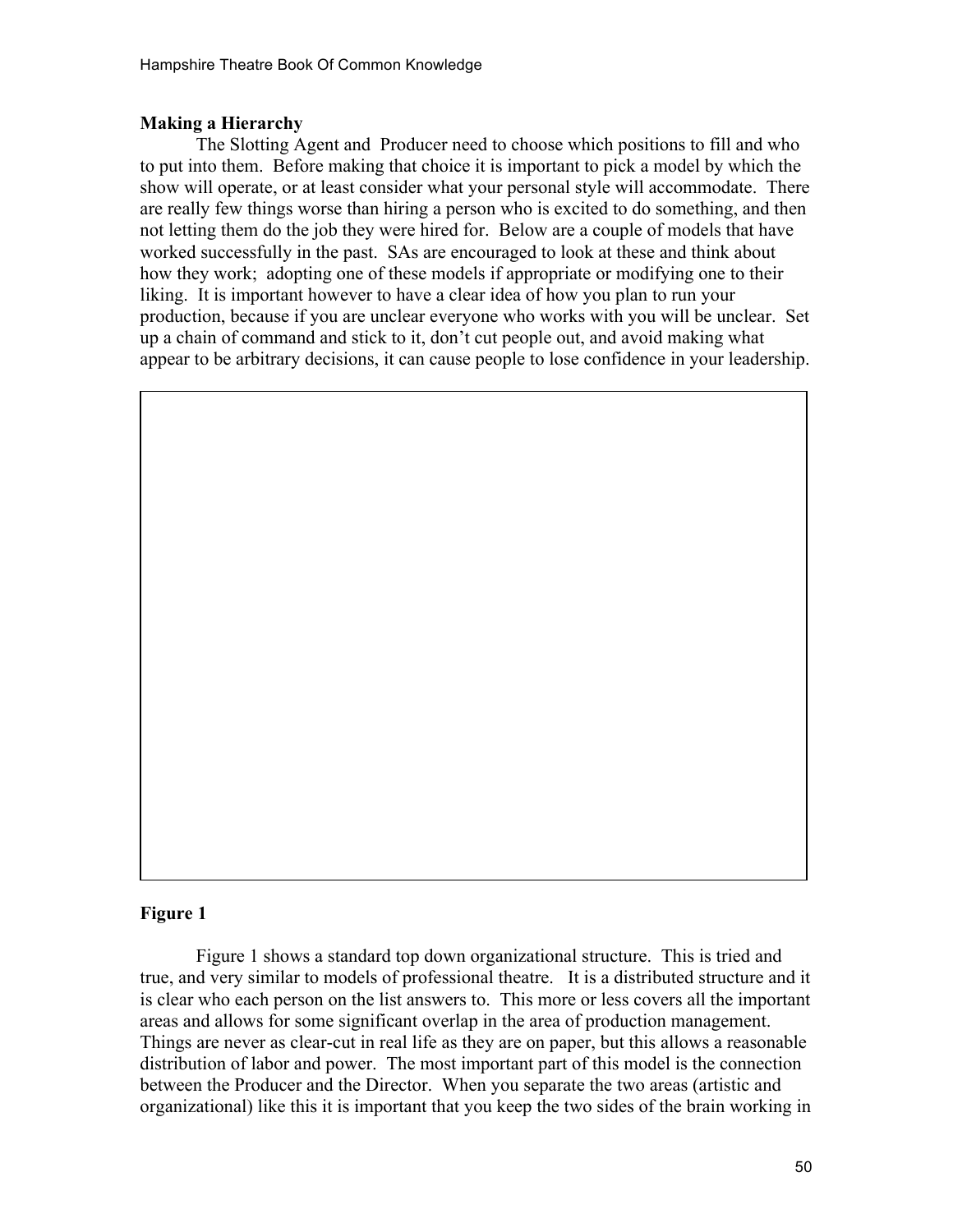the same direction. Regular meetings with just the Director and Producer should take place, and that means daily, or at least every other day. It is difficult to work when you get conflicting instructions from different sources, so the two people who are supposed to be leading the parade better know which way they are headed. In this model and in all the others that tend to work at Hampshire, the Faculty are involved at several levels. They meet with people who are using the production as divisional work, they advise, attend rehearsals and generally act as resources.

Another model that is often seen at Hampshire is less distributed and is more centered on the director. It is often chosen by Directors who feel a need to have total control. While I have seen it function successfully, it more often than not leads to bad communication, and poor results. It is difficult for anyone to suggest anything to another team member, because the Director is always at the center. Working with this model requires the Director be willing to do everything. While this sounds almost possible at times, it is not. So if you see yourself falling into this model, it is worth reevaluating your style, and thinking again about how things should be done. This is often the model of choice for people who do not choose a model.



#### **Figure 2**

The final model regularly employed at Hampshire is a more collaborative approach. It requires a bit more willingness to let go than the previous two on the part of the director. This is a challenging model to work under, but can be the most rewarding. It, if it works, promotes an environment of trust, and shared responsibility. There is a risk with this though, if something goes wrong it is often very difficult to fix. So much of this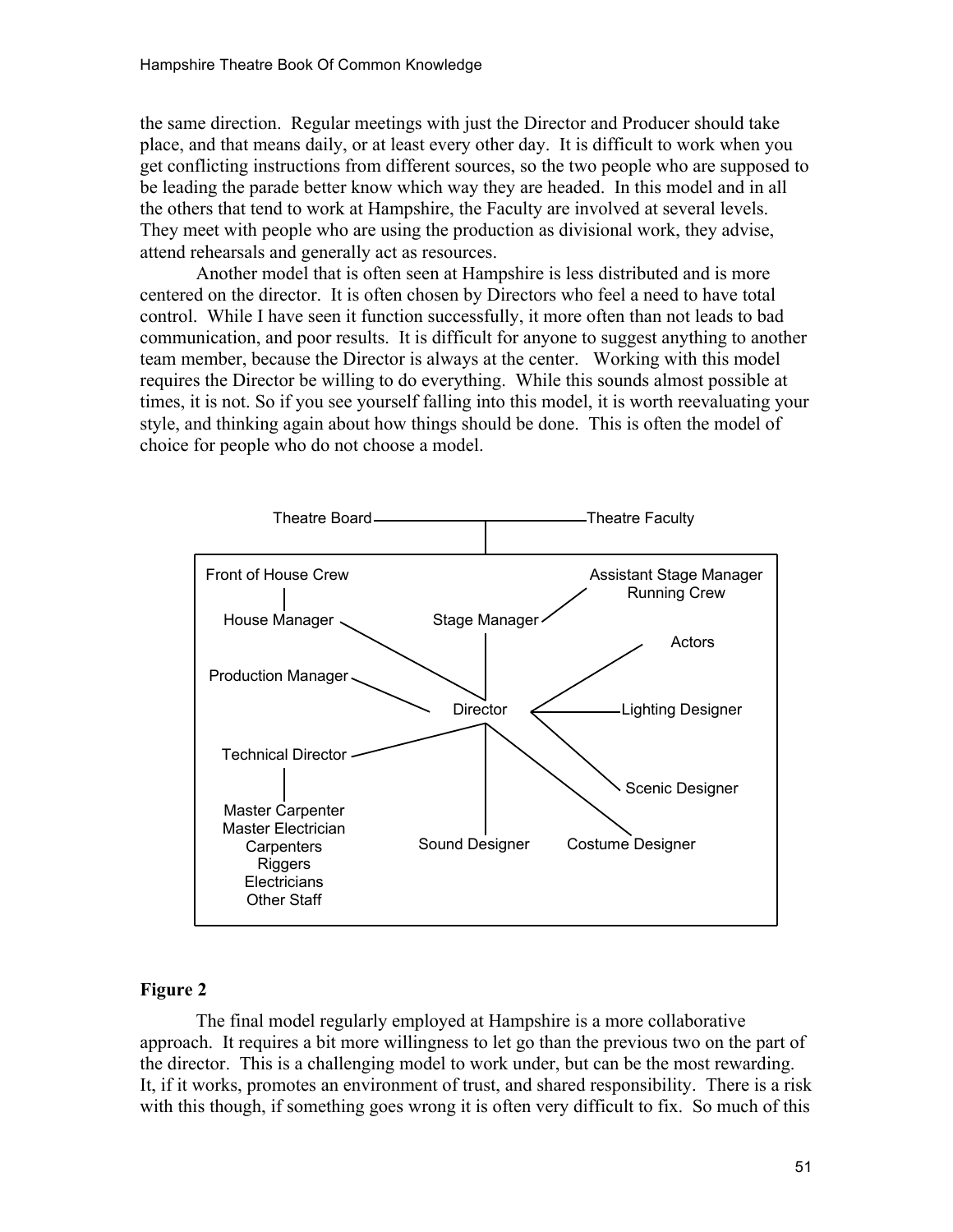model is based on the trust of the designers, Director, and Producer for each other and for themselves, that when that trust is broken the whole structure can fall apart. It is very difficult to work within a structure that was once collaborative and is, all of a sudden, not. When choosing this model be sure to look very closely at all the staff members. Even one who does not work as part of the team can cause disintegration. One suggestion is to choose only people you have worked with before and know can work well together. Sometimes however no matter how much you might want to work under this type of system, it doesn't quite work out.



# **Figure 3**

At some point, you need to decide how many people it is going to take to do what needs to be done on a given show. Eliminate a task, and you eliminate a person. Unfortunately, it does not work the other way around. This is a rough list, and a particular show may have special needs so be sure to consider those. Someone needs to:

- 1. Cast the show
- 2. Staff the show
- 3. Figure out and keep the budget
- 4. Develop the blocking for the show
- 5. Design a set
- 6. Design the lights
- 7. Design the sound
- 8. Design the costumes
- 9. Design any props
- 10. Build the set
- 11. Hang and focus the lights
- 12. Build the costumes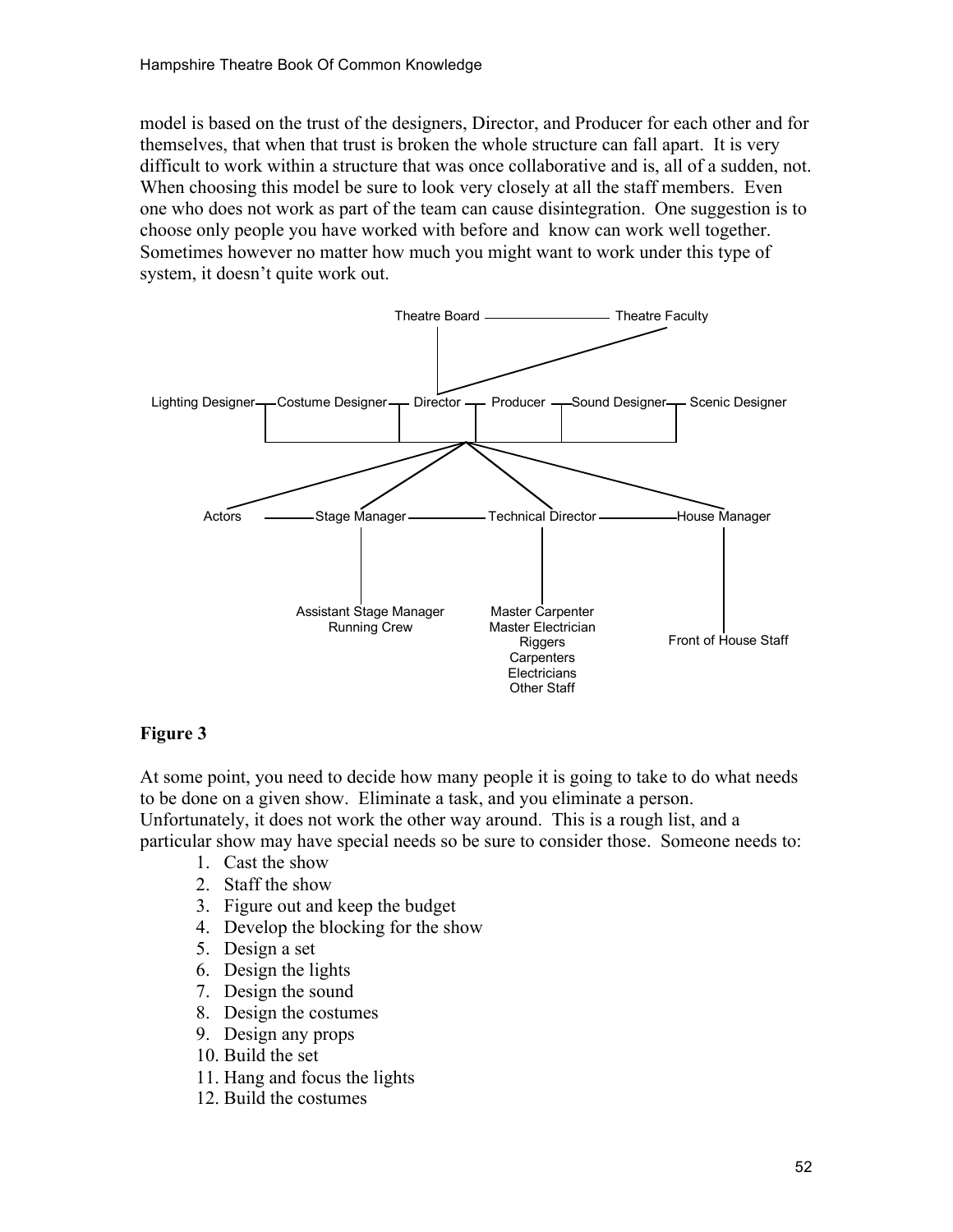- 13. Run the sound
- 14. Run the lights
- 15. Make sure the people doing things before, after, and during the show actually do them, at the right time.
- 16. Organize the actors and rehearsals
- 17. Take notes on what happens at rehearsals
- 18. Dress the actors before the show
- 19. Perform the show
- 20. Make sure people know what is going on during production
- 21. Make sure people know what is going on during the show
- 22. Make sure someone sells tickets
- 23. Create a poster
- 24. Create a program
- 25. Get the audience where they need to go the night of the show
- 26. Make sure everything is in the right place before curtain

Now obviously this is not a complete list, but if you have someone responsible for each of these tasks, you have a good start. Make your own list. See what you have added, and what you got rid of. If you took something off the list, are you sure? Some of these items can be combined, but beware putting too much load on any one person. Remember if you give someone, too many things to take care of he or she are likely to drop at least one of them. Think of ways to take some of the load off the overloaded people. Use assistants, but make sure that the assistant is more of a help than a hassle. By all means be creative, if there is something that one person can do really well, bring them on board to do just that one thing. Consider having a person whose sole job it is to take care of the things that fall through the cracks. Most importantly, listen to your staff, if they are feeling overloaded try and do something about it, if you can't fix it at least make them feel better about it. There is nothing more important than the people working on the show, not even the show itself.

*Measure twice, cut* 

*once.*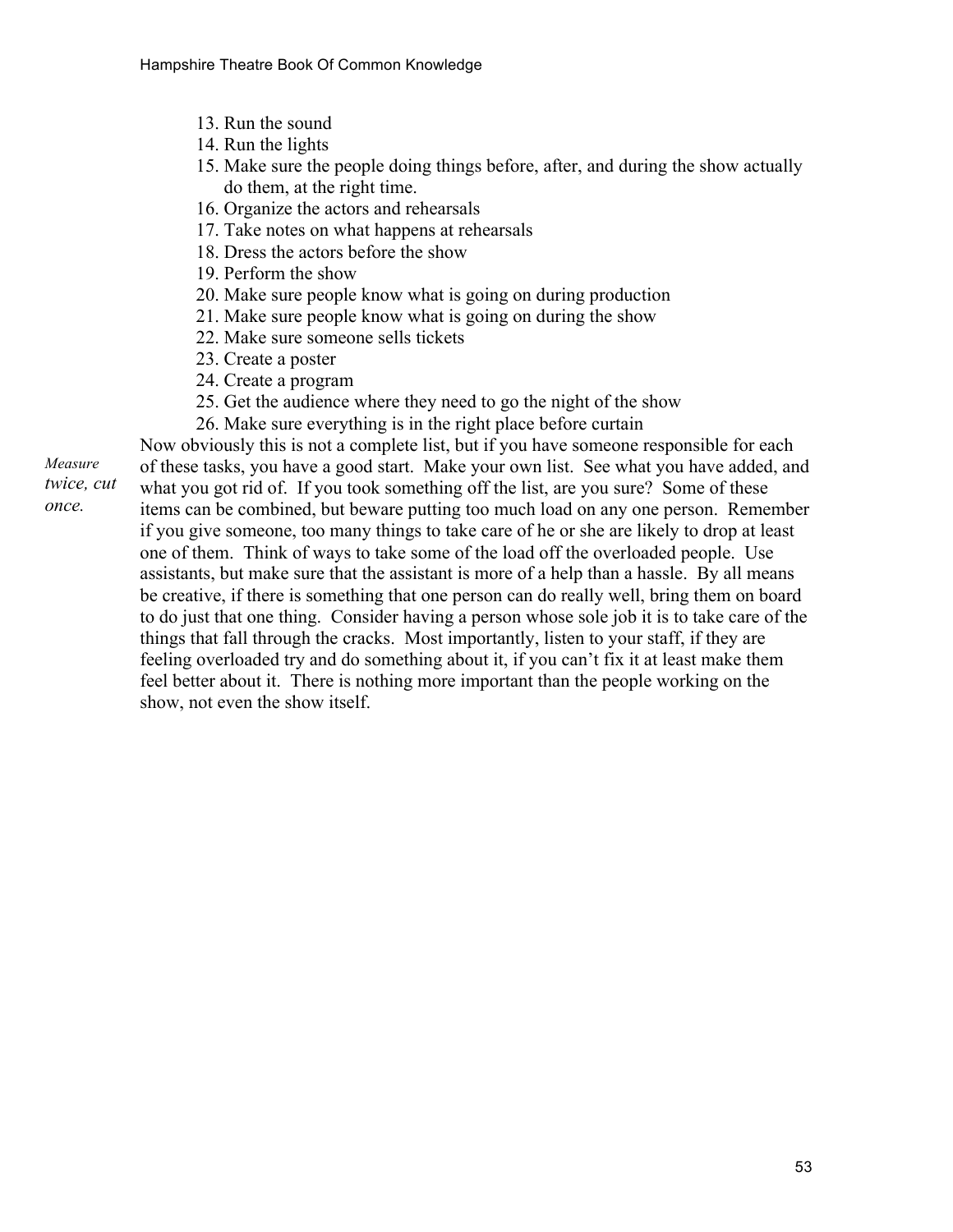#### **The Calendar**

In Theatre, many of the things that happen are directly under the control of the production team. One of the things that is beyond control is the unceasing forward movement of time. While you can't turn time back, it is certainly possible to account for it, and plan your actions such that time is not a negative factor. When the master calendar for the season is developed Theatre Board makes sure that every show has the needed preproduction time. Some shows may have less time than others, but there should always be enough time if proper preparations are taken. It is very important to figure out early how you plan to make use of the time you have and ensure that everything gets down before opening. There are innumerable ways to handle this, but the most popular, and probably the best is the "Production Calendar."

Setting up a production calendar is easy enough, but holding to it is somewhat more difficult. It is important to decide as you set up your calendar whether this is a calendar that has absolute deadlines, or a calendar that has some slack built into it. There are benefits to each approach, the calendar that has slack will allow you to have a few extra days if something goes wrong, but it also encourages people to miss deadlines knowing that there is that slack. However with the other method, there is no slack in case of legitimate problems. One solution to this dilemma is to develop a calendar with some slack but let everyone know that these are the absolute deadlines. This is difficult to do as many of the people you are working with will probably have done this before, and know how long these things should take. Usually the production calendar is one of the first orders of business at the beginning of a production, however, whoever is planning for the production should have the skeleton of one before production begins.

Below you will find a sample calendar. It should serve as a good starting point for setting up your own. One of the best strategies for setting up a production calendar is to work backwards. Start at opening night, and move back until you reach the present. Think in terms of order, and process, for example in an ideal situation the Lighting Hang takes place before too much of the set is in place, especially if there are large pieces which might interfere with ladders in the studio, or lowering the grid in the main stage. Likewise, major set pieces should be finished and in place before the lighting focus, this insures that the lights will be focused with proper heights, and angles taken into account.

Once this schedule is in place it is important to try to keep to it. There are times when it is necessary to break from the schedule to some degree, but when that decision is made it must be a conscious choice rather than one which forced upon the production team by poor planning of execution. Also, when that decision is made be sure to take into account what those changes will do to the rest of the production schedule. Working with a timetable is difficult and especially so if you haven't set up a good timetable to start with. It is ideal if there is a person on the production team, usually either the Stage Manager, or the Production Manager, who can handle keeping track of the calendar. It is also very important to make sure that if something comes up, and there is a deadline that will not be met, everyone be aware of it. Work toward an environment of trust; so that if someone is worried about their ability to make a given deadline they will discuss it, rather than simply missing it and not feeling like they can communicate their problems to the team.

*Red light doesn't dilate your pupils, so you can see better in the dark.*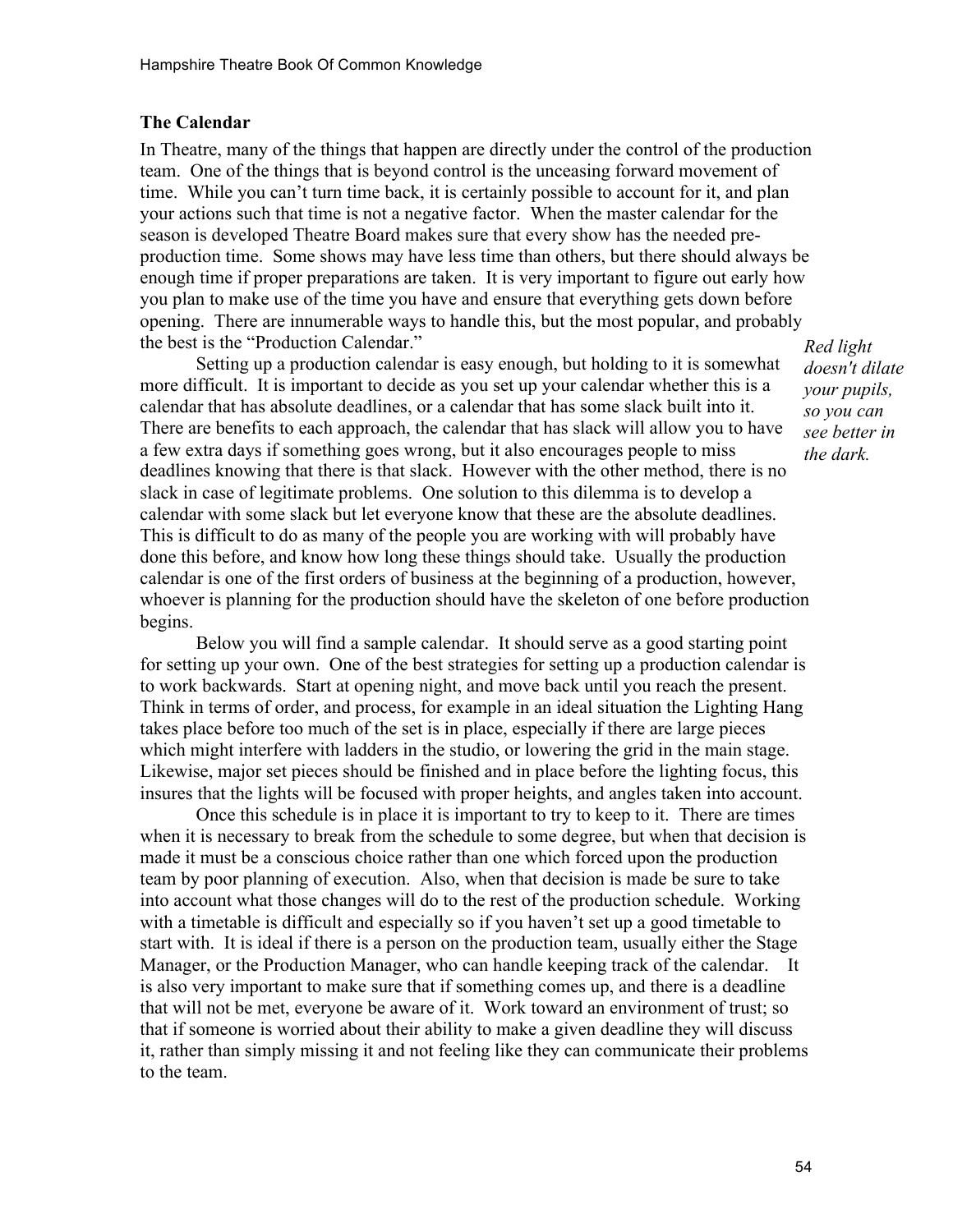| Sun                              | Mon                                                                           | <b>Tues</b>                        | Wed                              | Thu                                                     | Fri                                                                     | Sat              |
|----------------------------------|-------------------------------------------------------------------------------|------------------------------------|----------------------------------|---------------------------------------------------------|-------------------------------------------------------------------------|------------------|
|                                  |                                                                               | Production<br>Meeting              |                                  | Audition                                                | audition                                                                | Callbacks        |
| Read<br>Through                  |                                                                               | Production<br>Meeting              | Rehearsal                        | Rehearsal                                               | Rehearsal                                                               |                  |
|                                  | Rehearsal                                                                     | Rehearsal                          | Rehearsal                        | Rehearsal                                               | Rehearsal                                                               | Set construction |
|                                  | Move into<br>the space.<br>Set                                                | Set<br>construction                | Set<br>construction              | Set<br>construction                                     | Set<br>construction                                                     |                  |
|                                  | construction                                                                  |                                    |                                  |                                                         |                                                                         |                  |
| Rehearsal<br>Set<br>construction | Rehearsal<br>Set<br>construction                                              | Rehearsal<br>Production<br>Meeting | Rehearsal<br>Set<br>construction | Rehearsal<br>Set<br>construction                        | Rehearsal<br>Set<br>construction<br>Poster done                         |                  |
| Rehearsal<br>Set<br>construction | Rehearsal<br>Set<br>construction                                              | Rehearsal<br>Production<br>Meeting | Rehearsal<br>Set<br>construction | Rehearsal<br>Set<br>Construction<br>Box office<br>opens | Rehearsal<br>Set<br>Construction<br>All major set<br>pieces<br>complete | Rehearsal        |
| Rehearsal                        | Rehearsal<br>Build/<br>Costume is<br>Done<br>All other<br>designs<br>complete | Rehearsal<br>Production<br>Meeting | Rehearsal<br>Light Hang          | Rehearsal<br>Focus                                      | Paper Tech<br>Rehearsal                                                 | Dry Tech         |
| Cue-to-cue<br>Costume<br>parade  | <b>Dress</b><br>Rehearsal                                                     | <b>Dress</b><br>Rehearsal          | <b>Final Dress</b>               | Opening                                                 |                                                                         |                  |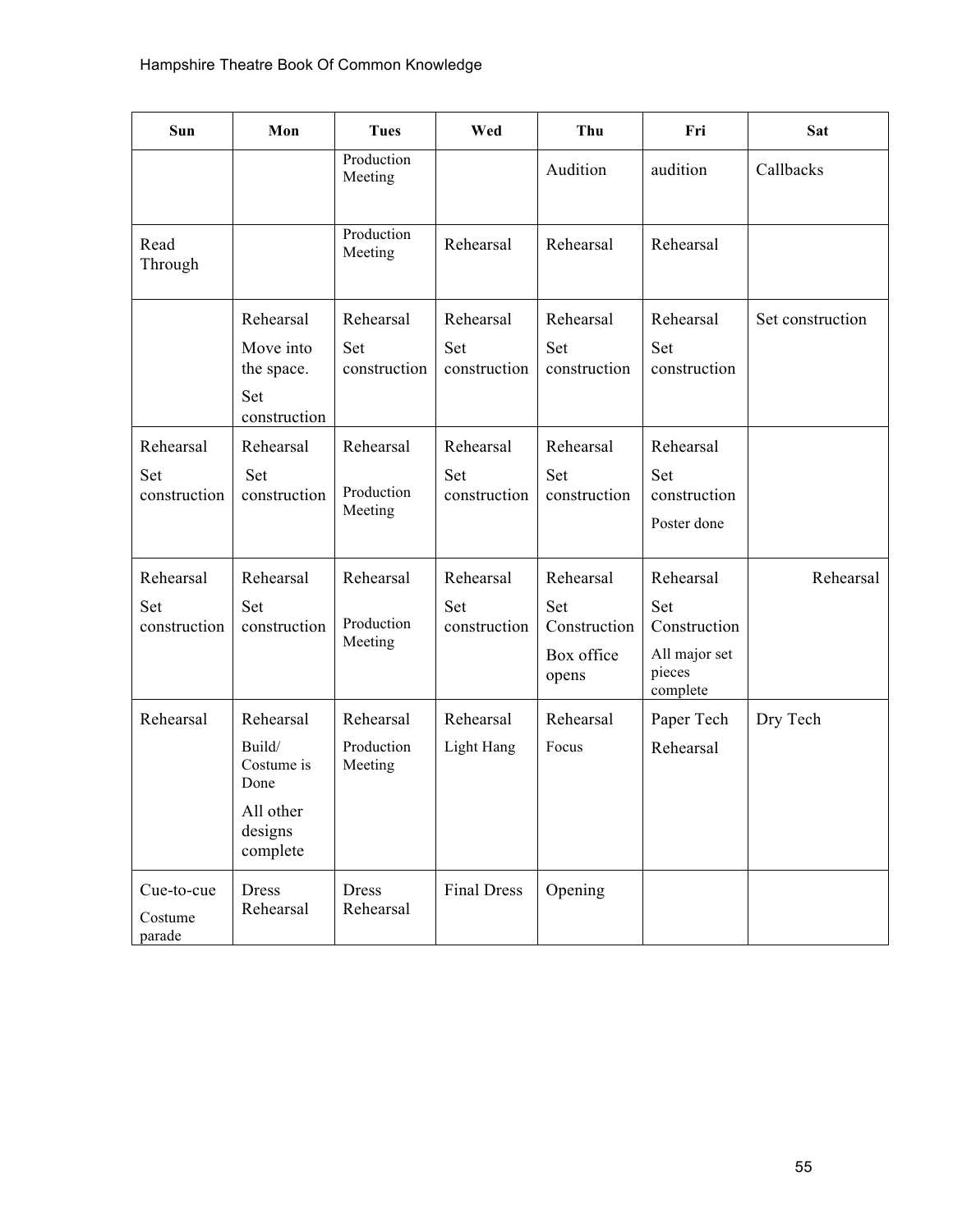#### **The Production Meeting**

The production meeting is the primary forum for discussion and planning of the production. It should be a regular meeting. If possible meet at the same place and time each week. At the beginning of the production it may not really be necessary to meet every week, but doing so will help the team get into the habit. There are innumerable things that it takes to successfully keep a meeting like this going, everyone at the table has a different agenda and what they see as their own territory. It is highly suggested that whoever you have run or facilitate the meeting, have some experience running meetings. Also important is having one person run the meeting; ideally the same person every time, this job is usually filled by the producer, or sometimes stage manager. The production meeting is a difficult enough environment without people being unsure about what will happen, and how it will run. This is the primary place and time for the team to express their ideas, needs, priorities, problems, and goals, so it is important for team members to feel free to express themselves. Any environment that does not facilitate this is bound to cause trouble eventually. Some tricks that can help people keep talking:

- Make sure to hear from everyone, even those who you think might have nothing to say. This can be accomplished by going around the table and asking for reports from each member of the team. Try to avoid the stock response of everything is going fine. Get people to give details about what is going fine.
- At each meeting try to stick to the same format, this helps people know what to expect, and to prepare for their turn.
- Have the Stage Manager, list any deadlines before the next meeting, and remind people of any special events, meetings, rehearsals, etc. where their attendance will be required.
- It is important to remember that this is the Production Meeting, so keep the discussion to production, that means what happens at the meeting should involve all the participants. Any business that is specific to just one or two people can be recognized during the production meeting, but should be conducted in a separate meeting with just the parties concerned. The resolution can be brought back to the production meeting, people's time is valuable and should be treated as such. Likewise, design-specific issues should be handled in a design meeting. Save the valuable production meeting time for things that require the entire company's attention.

This meeting, like any other, should obey some basic rules, they are mostly common sense like respect other people, and don't pressure people into telling you what you want to hear. The best way to learn meeting behavior is to sit through a bunch. Also there are a ton of books about meetings, and facilitating discussions. Check the business sections of bookstores, or look under meeting, and committee in the library catalog.

*A trick to seeing where you are going on stage during a blackout is to close or shield your eyes before the blackout. That way when the stage goes dark your eyes will already be adjusted to the dark.*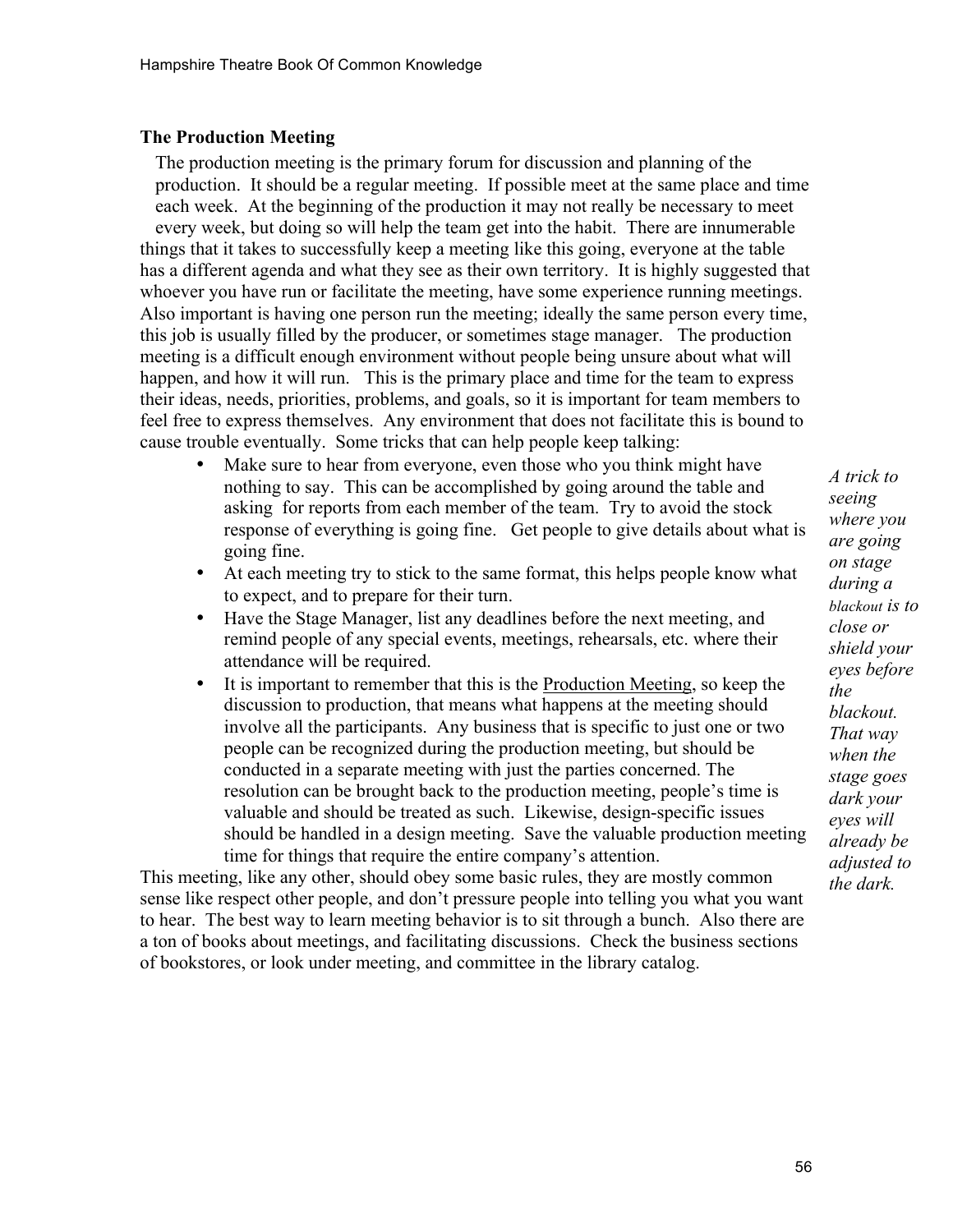# **Tech Rehearsals**

The last weekend before opening is usually reserved for tech rehearsals. Every production team runs a different style or version of tech weekend, and the demands of the weekend depend on the technical demands of the production. The general sequence runs something like this.

- First there is a **paper tech**, this consists of the Director, Stage Manager, and Designers sitting down with a copy of the script and figuring out where the cues will go in the script. This is the point where the stage manager begins to number and letter the cues. Lights and Sound cues should be labeled differently, for example numbers for lights, and letters for sound. Write in pencil. This usually shouldn't take more than an hour or so.
- The next step is a **dry-tech**. This is a rehearsal with all the technical staff, including Ops, but without actors. In an ideal world all of the Designers would have all of their cues prepared, light and sound levels set etc., but more likely this will be the place where Designers flesh out their visions. This most likely will take a long time, so you should plan on spending the entire day. This is the time for the crew to begin to figure out cues, and transitions. During dry tech the show is run one cue at a time, over and over until it's right.
- The next big day on the tech schedule is usually **cue-to-cue**. This is sort of like Dry Tech, except the actors are present, and the technical aspects are hopefully a little more polished. This is the time to get the show right. It takes a lot of patience especially for the actors, so be sure people expect to spend the whole day in the theatre. Go through the show cue by cue, work each transition until it's done right. Then do it again. Ideally the designers should not be changing levels too much at this point, having done most of that during dry tech. Of course adjustments are expected, but they should not be taking the majority of the time. It is important to get things into pretty good shape before the cue-to-cue is completed, because from this point forward, you should be doing dress rehearsals.
- In the typical opening week, the show will open on a Thursday, and Dry Tech and Cue-to-Cue will take place on the previous Saturday and Sunday. That leaves Monday, Tuesday, and Wednesday for **dress rehearsals**. Monday's dress can be fairly low key, designers can still be making minor adjustments, and be on headset, but should try to confine as much of their work to taking notes as possible, and should not interrupt the run. Tuesday is the first true dress rehearsal; it should run as close to the way an actual show will as possible. That means that designers are not on headset, the Stage Manager is wherever he or she will be for the actual run, and the show doesn't stop for any reason short of flood, famine, or pestilence. Designers, and the Director can still make changes in the show at this point, however it must take the form of notes delivered to the appropriate person at the end of the evening. The one thing that is usually different between this night and the actual show is that it generally starts early, so that there is time after the rehearsal to work any trouble spots that might emerge. The final dress rehearsal usually takes place

*All theatre keys start with AL. The next number tells you what door they open.*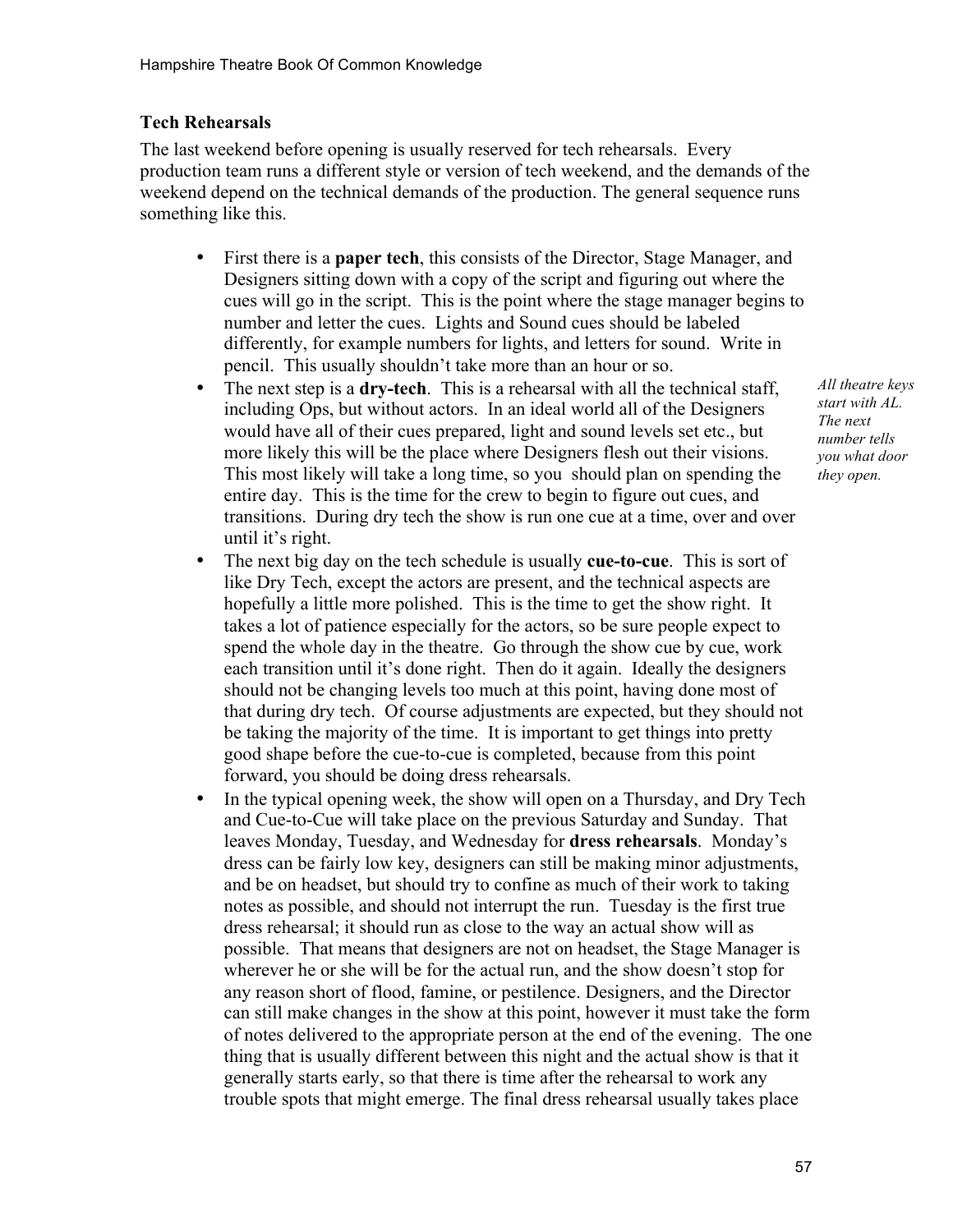on Wednesday night, and is sometimes known as invited dress, some shows choose to invite some guests to see the show that night, feeling confident enough to bring in an audience a little early. This should run exactly like a real show, house staff in place, no stops, regular start time, etc. This is usually the last chance to run the show before a paying audience arrives, so take advantage of it.

## *Basic Tips*

- Set a starting time and an ending time to each rehearsal and hold to it. Estimate more time than is needed, so that you can get everything done, and send people home early. It is easier to send people home early than to keep them late. It feels a whole lot better too.
- Set a start time rather than an arrival time, and make sure people understand the difference.
- Guarantee, that if everyone is present and ready to start on time, that the evening will end at a certain time. Make sure you hold to it.
- Err always on the side of caution.
- Drinking is *never* tolerated.
- Decide who will be on headset.
- The director should be encouraged not to be on headset. If they insist, then ask them to speak as little as possible.

#### *Taking Care of your Team*

- Tech rehearsals are generally a time of high tension. This is to be expected because the hours are long, a lot is at stake, and it comes at the end of a long process.
- People tend to try to take care of the actors throughout this process, and while this is important, remember that taking care of the crew is equally important. Actors usually get the day off for Dry Tech, but the crew spends that day working, so try to take into account all the factors that effect people.
- When starting tech rehearsals that will go all day, be sure to start them after SAGA opens so that people who live in the dorms can eat, alternatively make sure that there is a break when people can eat, or consider providing food.
- If the company has any off-campus students in it, make sure that the busses are running when the person needs to come and go, or provide a ride.

*Mountain Dew is the official soft drink of New England skiing. As well as a fine source of caffeine.*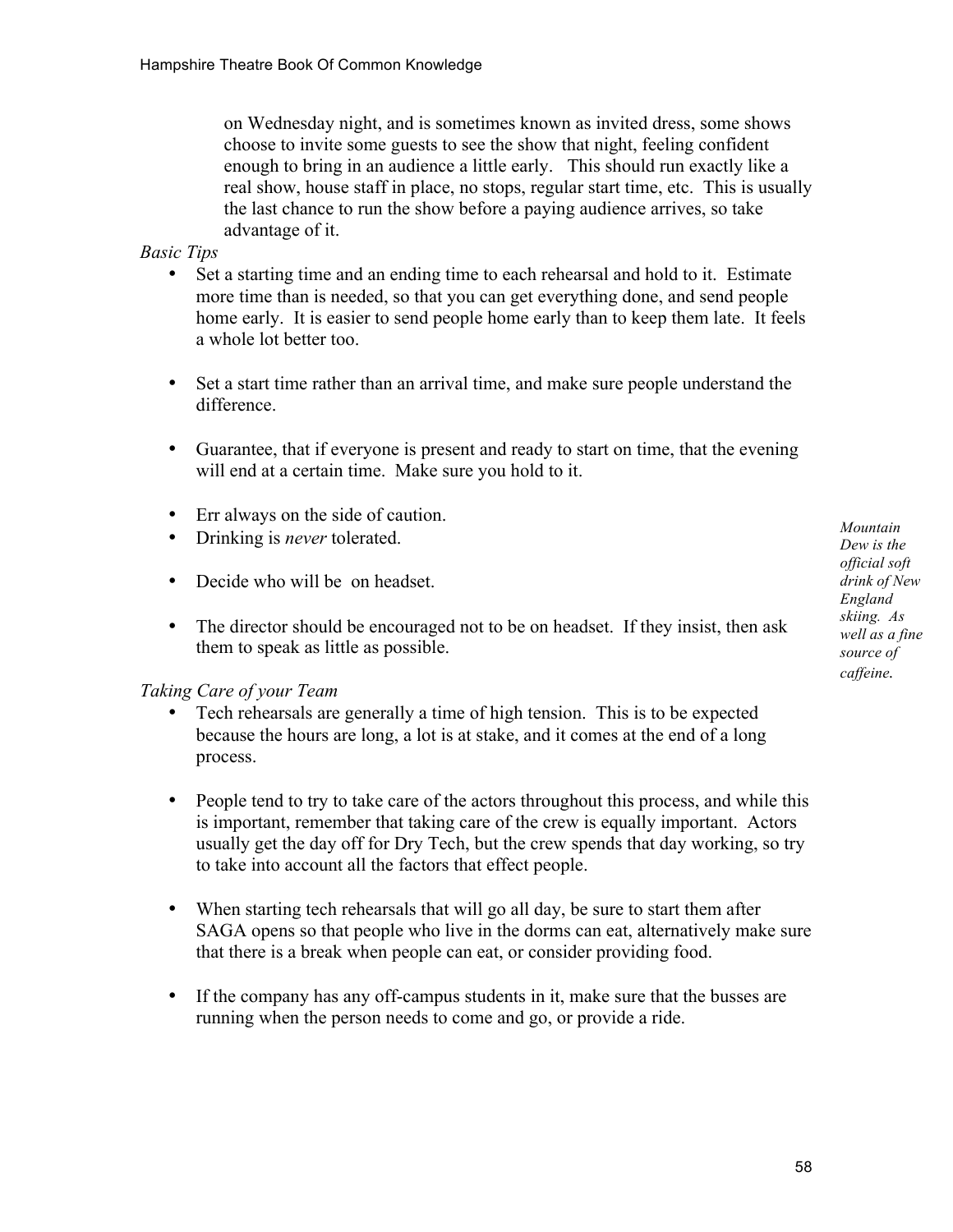- Before the weekend begins, set a time at which everyone must go home. You may get some resistance from some people who might want to work a little longer, but make them go home. The later it gets, the less work will get done anyway.
- Remember to keep people's physical, and mental health in mind, make sure that everyone is getting enough sleep, and food.
- Watch for signs of burn out, and try to help people to relax. It is very easy to get caught up in it all; to get swept away in the work of putting up a show, and forget it is just a show.
- Look out for the people you are working with, and don't be afraid to take an unscheduled break to unwind and pull things together.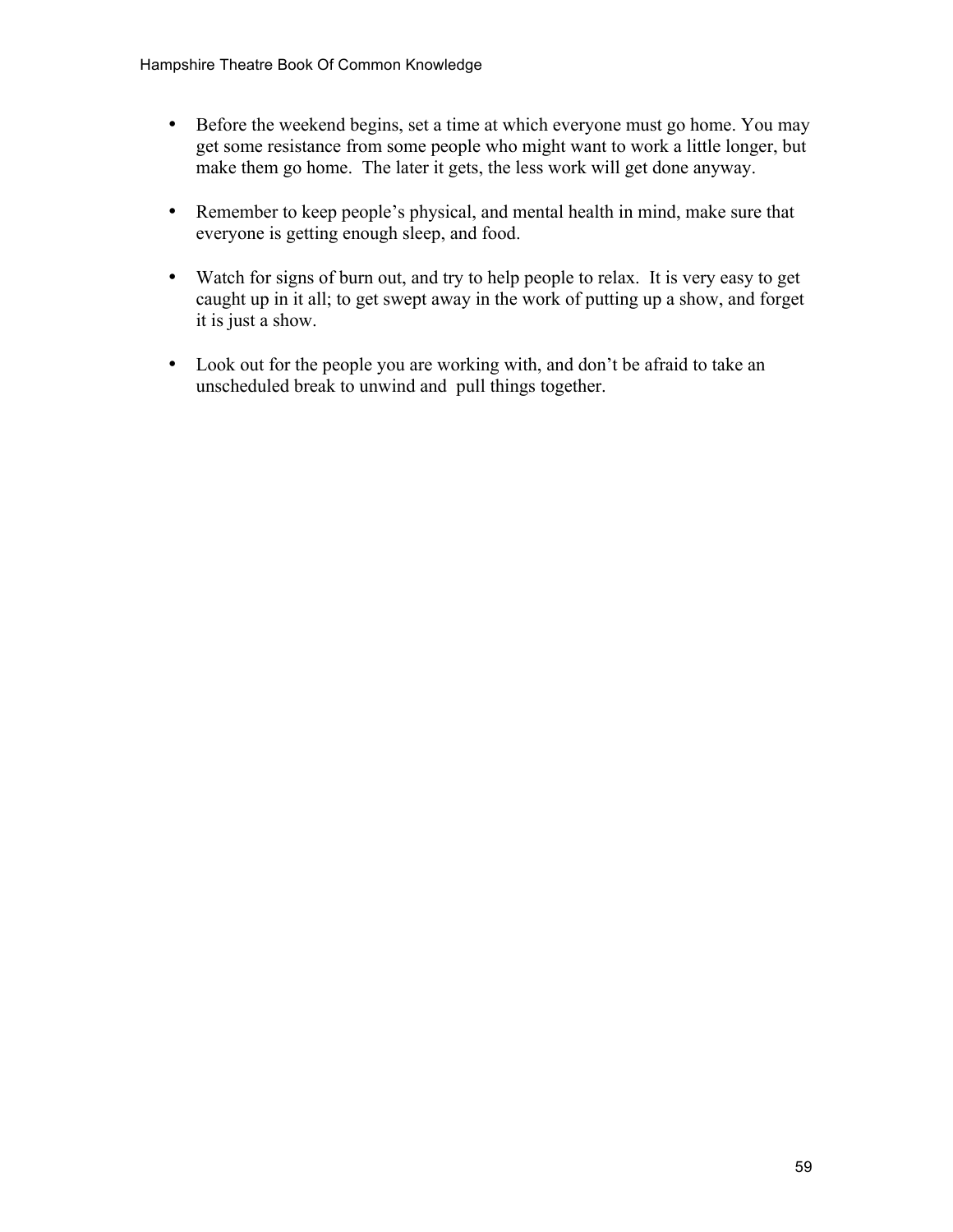# **Strike**

Strike is the time when everything is taken down and put away. It needs to be completed by 6:00pm the day following the final show unless special arrangements are made with Theatre Board. Strike is a required attendance for all members of the production and Theatre Board. The Staff Technical Director will oversee the strike with the assistance of the production technical director. A meeting before strike will help make this smoother and more efficient. The tasks at a given strike will vary depending upon the needs of a production, but in all cases, steps must be taken to protect the safety of the participants. People should be aware that they are working in a potentially dangerous situation, so be alert. Special care should be taken to restore the space to operating condition. This is usually the last item on the production calendar but should be taken seriously. An incomplete strike can cause significant problems for the next show. As strike is often a long process, it is customary to allocate funds specifically for buying food for strike. Food cannot be eaten until the Staff Technical Director has approved the strike. Following strike there is generally a short break that leads directly into post mortem.

*Strike means putting things away, not moving the junk from one space to another.*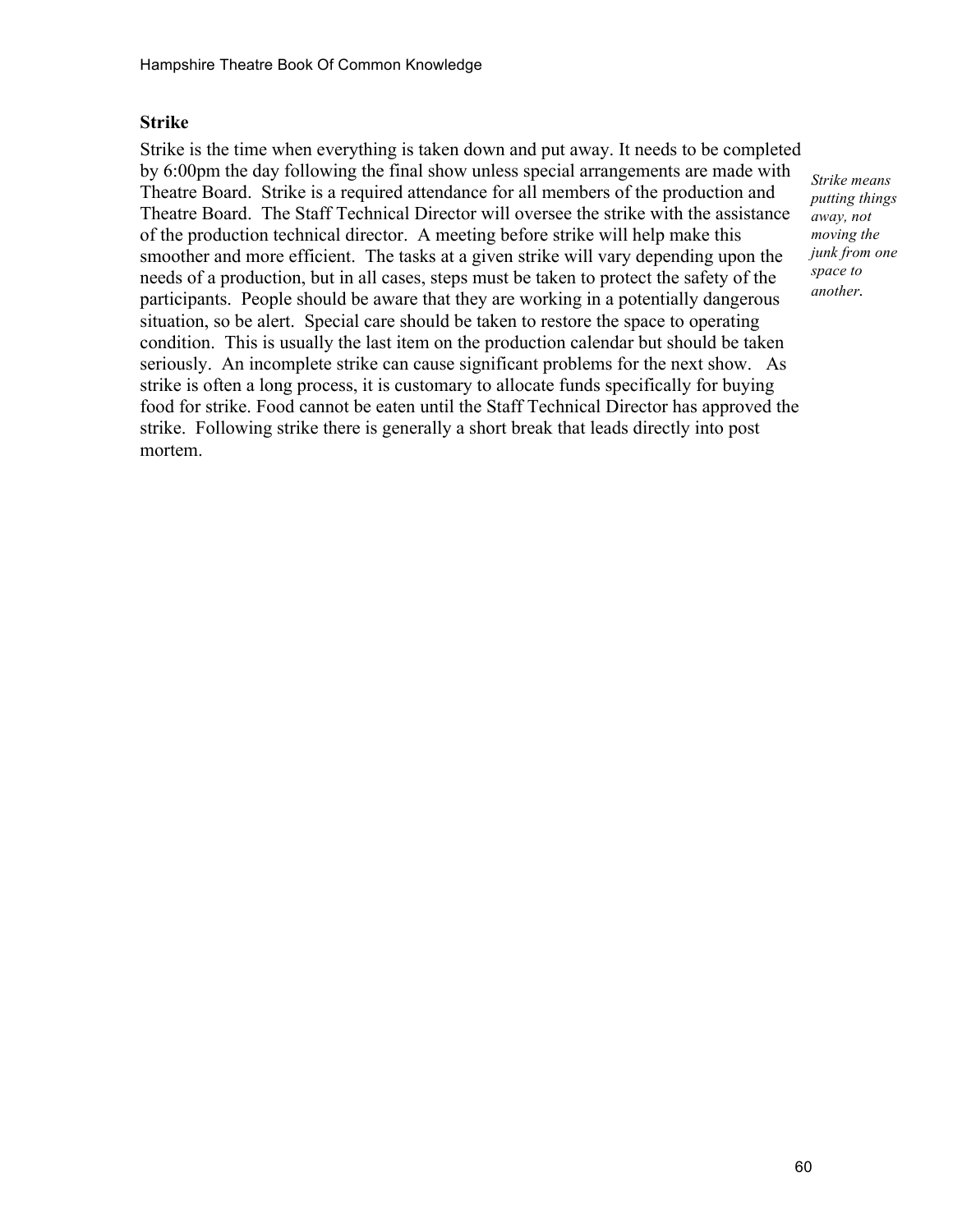#### **Rights and Royalties**

Any work of art whether it is a script, a piece of music, or a graphic is the intellectual property of its creator. If you use it you must have permission, and often must pay a fee. The first example of this that most people will run into is the script. If you open to the copyright page of the script, it will usually tell you who holds the rights. Most likely it will tell you whom to contact to secure performance rights. Many playwrights have authorized a "rights clearance house" to collect their royalties for them.

These companies, like Dramatist's Play Guild, and Samuel French, will sell you copies of the script, and rights. For slotted shows, these costs are covered by the Theatre Program budget. Be sure to inform the Staff Technical Director what these costs are, so they can be paid. These prices are set based on a typical theatre situation, which usually is somewhat bigger than what we do at Hampshire, so it is possible to negotiate a decrease in rates for our specific situation. You should call and ask for a reduction in royalty and performance fees. When doing this be sure to emphasize the educational nature of the performance, as well as the small size of the house. These companies are large, and have a lot of business, and are notoriously bad about filling orders and sending out letters of authorization so be sure to start the process early.

When it comes to music and graphics usually, a simple program credit will take care of it, but if you have, any doubt be sure to ask around. The Staff Technical Director or the Faculty should be able to help with this. The Slotting Agent is responsible for ensuring that all permissions for all material is properly secured.

**Five-College Borrowing**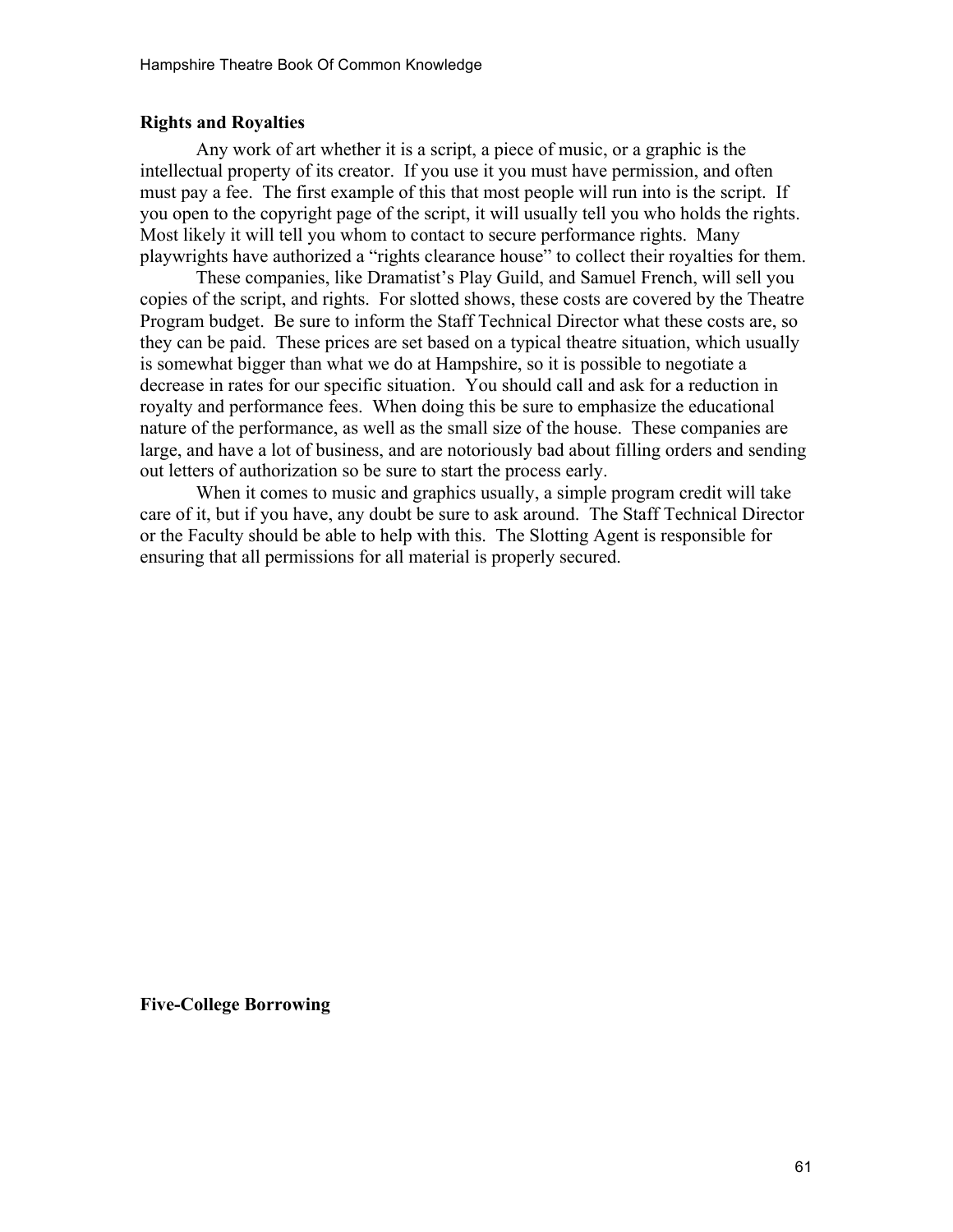l

Hampshire College is a member of the Five-College Consortium, which you no doubt already know. This enables a sort of interchange of ideas, and students. In addition under certain circumstances, it sometimes enables an interchange of props, costumes, furniture, and other hard to find items. But first a little bit of history.

> "Five-College borrowing is a procedure designed to assist productions with special or unique problems. It is not to be used as a short-cut method and all other methods (i.e., second-hand shops, Hampshire Theatre inventory, local merchants, tag sales, etc.) must be exhausted before this procedure is used."

That means that Five-College borrowing is the last resort if you absolutely must have that old refrigerator (Mt. Holyoke by the way) and you can't afford to buy, build, or rent the item, or even find one. Then maybe you can arrange to borrow one from one of the other schools. Hampshire has a less than stellar history with this sort of thing, and has in fact lost borrowing privileges with some of the other schools. In the recent past, great strides have been made to better those relationships, and we can currently borrow items from all four of the other schools. It is important to remember that both the borrowing and lending institutions determine the extent of the borrowing. That means that if there is something to valuable to lend, then the lending college doesn't have to lend it, and also if the value is too high and the borrowing college isn't willing to assume the responsibility for the item than permission will not be given. Only slotted shows have Theatre Board permission to borrow items without additional process. The process goes as follows.

- Speak to the Theatre Board Production Monitor, Staff Technical Director or Staff Costume Supervisor about the problem items, they may be able to suggest methods or ideas that you haven't thought of. Be sure to investigate those first.
- Let the Staff TD/Staff Costume Supervisor know that you are investigating Five-College Borrowing possibilities.
- The Faculty and Staff can tell you more accurately what schools have good inventories of different items, but as a rough guide, Smith and UMASS have great inventories of just about everything, Amherst and Mt. Holyoke have good furniture/properties inventory. This varies so ask around.
- Contact a school that you think might have the item(s) in question. You probably want to speak to their Staff TD, or Staff Costume Supervisor if applicable. Be polite. Know what it is you are looking for. You are not going there to browse their stuff. Tell them who you are, and why you are calling, be specific and let them know what you are looking for. Chances are they will know whether or not they have something that might meet your needs. If they say something like "Yes we have that." Ask if there is a time at their convenience when you might be able to come by and look at the item in question.

*There is a full set of blueprints in the college archives for an Arts Center. A four story building that was to be built in the library quad. It was to house a large traditional proscenium theatre. It was planned and designed in 1974.*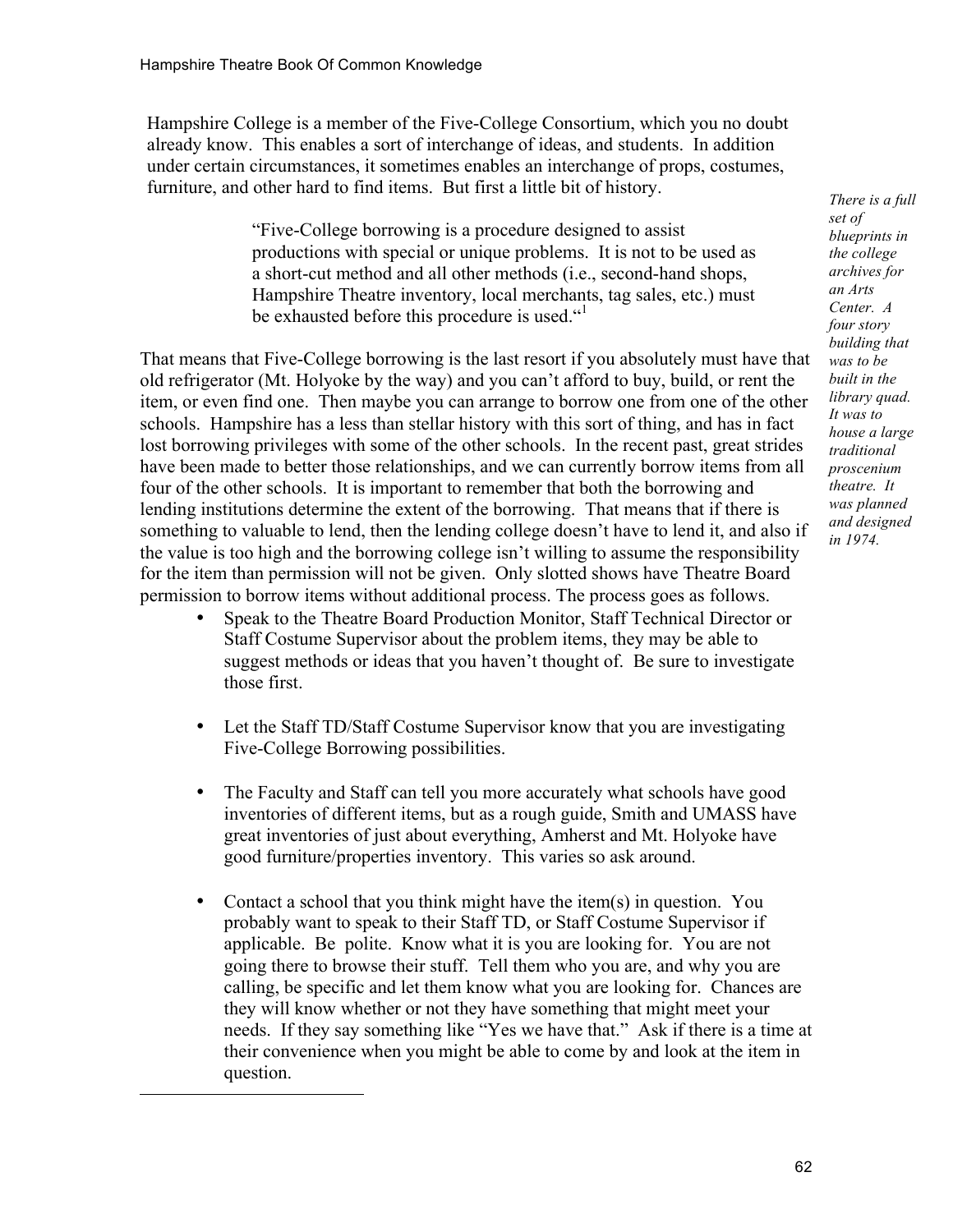- Be on time to the meeting. These are people who are busier then you are. Bring your Five-College Borrowing form, (available from the Staff Technical Director) look at the items and pick which one you would like. When you do pick one ask them, don't tell them. That means say something like, "Would it be possible for us to use this one from date X to date Y?" If they say no, move on to the second choice. If they say yes, this is when you bring out the form. Have them fill in their section, assign a value, and schedule a pick up time, and a return time. Let them know that you will bring the signed borrowing form at then.
- Back at Hampshire, show the form to the Staff TD. They will process it on their end, and give it back to you.
- Get the head of the program (faculty) to sign the form.
- Arrive at the meeting point on time, bring with you, whatever vehicle you need to get the item back to Hampshire, and the signed form. If the item is heavy or unwieldy, bring equipment, or people enough to move it. Do not count on any assistance to "get it into the truck."
- Take special precautions with the items. Lock them up, or whatever is appropriate. Also make sure not to make any modifications without permission. Sometimes if you ask the borrowing institution may allow you to paint something or slightly alter something. Don't guess about this, ASK.
- When you are done with the stuff, i.e. the day after strike, take it back. This is very important. It is also good form to call a few days in advance to confirm your meeting time.

This may seem like a lot of work, but remember, this is potentially saving you hundreds of dollars in renting costs. This system is there to help all five institutions, and is a very valuable privilege, be sure to treat the items with the respect they deserve.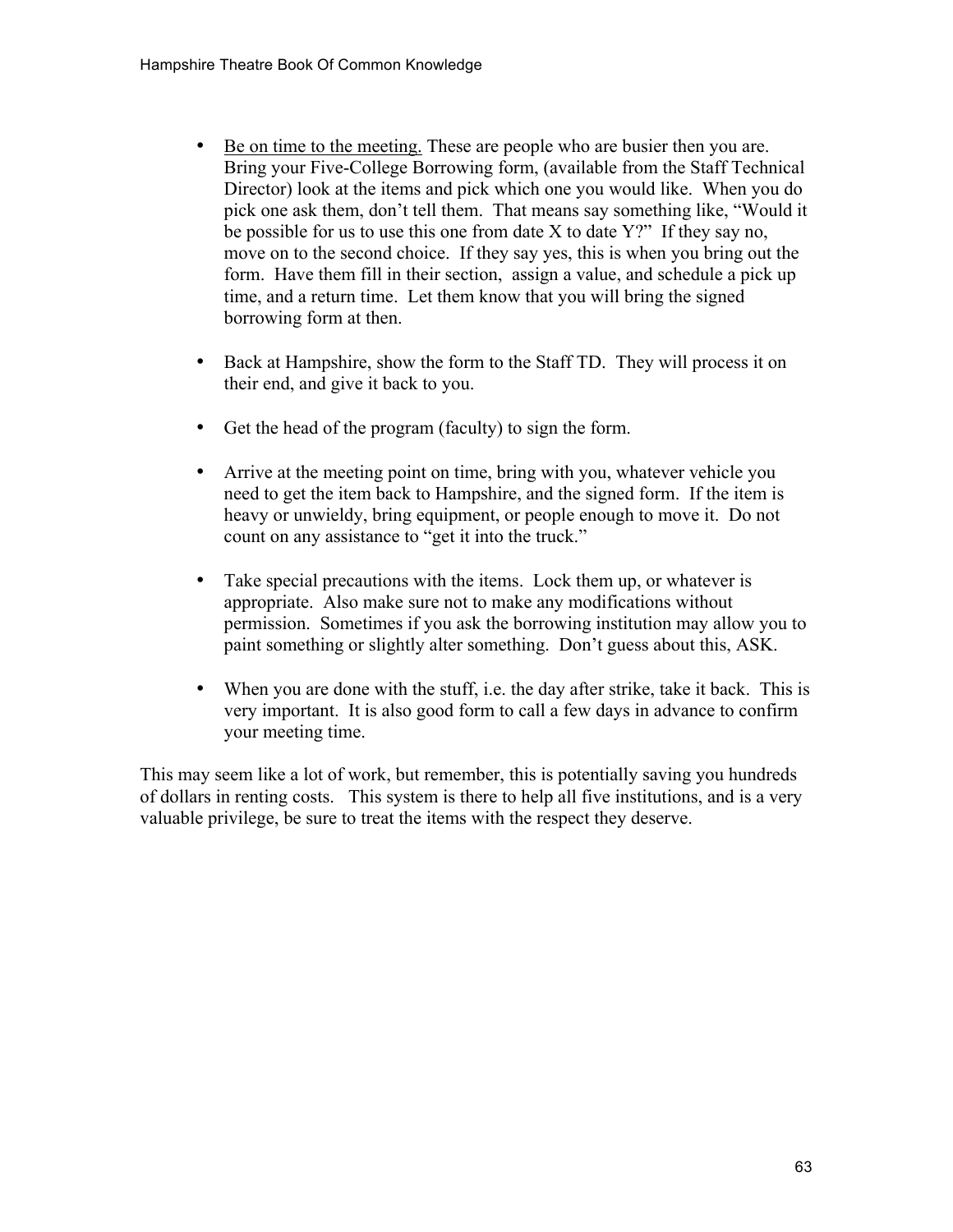#### **Box Office**

The Box Office is one of the most important parts of Hampshire Theatre. It is the first thing patrons see when they enter the theatre, and the first contact they have with our staff. It must be well organized, consistent in its policy, and staffed by knowledgeable courteous people. It all begins with the staffing. The Box Office opens in the afternoon, two weeks prior to opening night. The staffing for the afternoon hours (1pm-5pm) Monday through Friday, are filled by the production. That means that it is the Slotting Agent's responsibility to make sure that there are people in the box office for those hours. There is a student staff box office coordinator, every Slotting Agent should set up a time to meet with the box office staff as early as possible in the process. In addition the House Manager, should meet with the box office staff in order to be trained on how to run the box office during the afternoons. The House Manager will then in turn train the production team's staff members.

The general process of answering the phones when working the box office is pretty simple. First off, if the phone rings, pick it up. Answer the phone "Hampshire College Box Office, how may I help you." The person will most likely ask to make a reservation, so you will need the reservation sheets. These should have been made up by the Box Office Supervisor, and there should be one packet for each day of the show. Ask the caller which day they were interested in, and check the sheet for that day to insure there are seats available. If there are seats, simply write down their name, phone number, ticket type (Student, General, Comp,) and how many tickets they would like to reserve. If it is more than one, be sure to draw a line down through the boxes so that no one accidentally reserves those seats for someone else. Write all of this information in pencil, in case there are changes later. Inform the caller that they need to be at the theatre by 7:40pm the night of the performance, or we will sell their seat. If there are no seats on the night they want to come, first suggest another night when seats are available. Try to push them (subtly) towards a night with few reservations. If they can only come on a night that is booked, offer to put them on the waiting list. If they accept, turn to the wait list page of the packet, and put in their information. Tell them that the wait list does not guarantee a ticket, and that they should be at the theatre by 7:35pm because the wait list will be called around 7:45pm.

The night of the show the Box Office Supervisor, and the House Manager should arrive no later that 6:40pm (for an 8:00pm show.) The rest of the front of house staff (i.e. ushers) can arrive around 7:00. The first duties of the House Manager should be to verify that the lobby space and the audience space are clean, and safe. Pick up discarded programs, and so on. Set up any pre-show displays, and make sure things are ready for the audience's arrival. While the House Manager is seeing to this, the Box Office Supervisor should be setting up the box office. Open the safe, count out the tickets, etc. It is important to count out exactly the number of tickets in the house. Double check because if this number is wrong, you could over sell the house. Once you are sure you have the right number of tickets, go through the night's reservation list, put aside any "special tickets" like emergency seats, faculty members, director, producer, ushers; anything that isn't getting sold to the general public. It is even a good tactic to write on each special ticket who it is for. Once the tickets are set, get ready to open the box office officially. The Box Office should open no later than 7:20pm. As people come up ask if they have a reservation. If they say yes, find the reservation, confirm the number of seats

*Emily Dickinson Hall, like the rest of Amherst, is a smoke free environment.*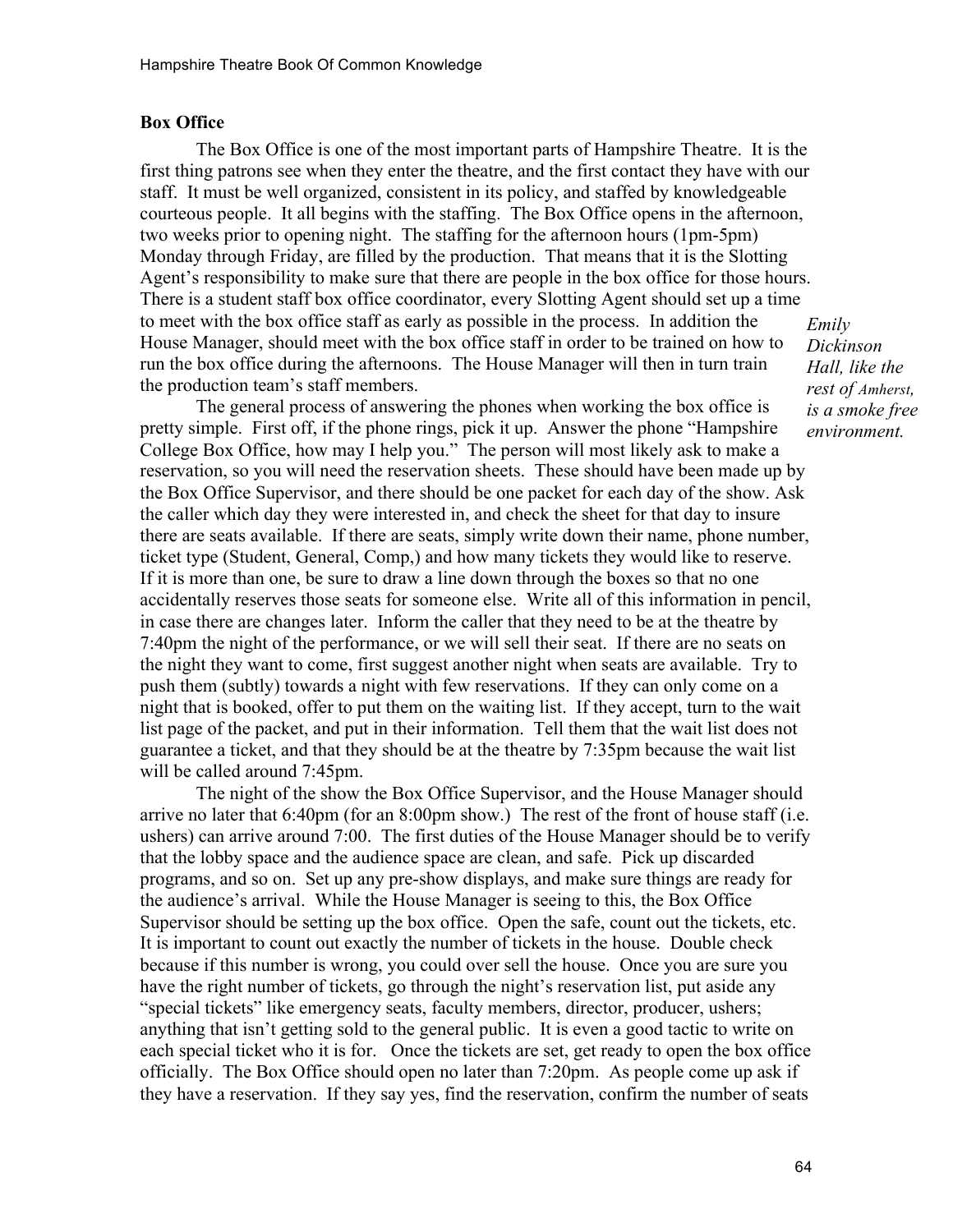and sell the ticket(s). When selling tickets, tell them the price, take their money, give them their ticket, and then their change,. Fewer people will forget their change than will forget their ticket. Before you give the ticket, be sure to stamp it with the appropriate stamp, (COMP, STU, GEN) this will help later when it comes time for accounting.

If the person doesn't have a reservation, ask them if they would like to be added to the wait list. If they say yes, do so, if no ask if they would like to make a reservation for another night. At 7:45, or a few minutes after, announce loudly and clearly that you are about to begin calling the waiting list, and anyone who has a reservation but hasn't picked up their ticket should come to the box office now. Wait a minute or two, and then begin calling the names on the waiting list, in order. Sell all the tickets you can accept the "special tickets." If you get to the end of the available tickets before the end of the people, call the next person, explain that you have x number of emergency tickets, which you cannot sell until 8:00pm. Explain that they can buy them at 8:00pm assuming there is no emergency need for those seats. It also is important to tell groups of people that they might not be able to sit together. If they accept, wait until 7:58pm or so, and sell the tickets. If not, ask the next person on the list, and so on.

Occasionally problems arise, an irate customer, or something like it. The Box Office Supervisor should attempt to resolve the issue. If it seems to be getting out of control, inform the customer that you will get your manager if they would wait a moment. You can tell a situation is getting out of control anytime a customer says "I Demand..." you know something is not quite right. Send someone to find a member of the production staff, ideally the Producer, the Director, or the Slotting Agent. If none of these is available, the House Manage should deal with the situation. Do everything possible to make the customer happy, because in the end that is what it is all about. If a resolution cannot be reached, and the Slotting Agent is not available, ask the customer to leave a name and number, so the SA can contact them and make some sort of arrangements.

Dealing with the public can be difficult, so it is important that we put our best face forward. Dress neatly, be courteous, and polite, and do not be afraid to call for assistance if something is getting out of hand.